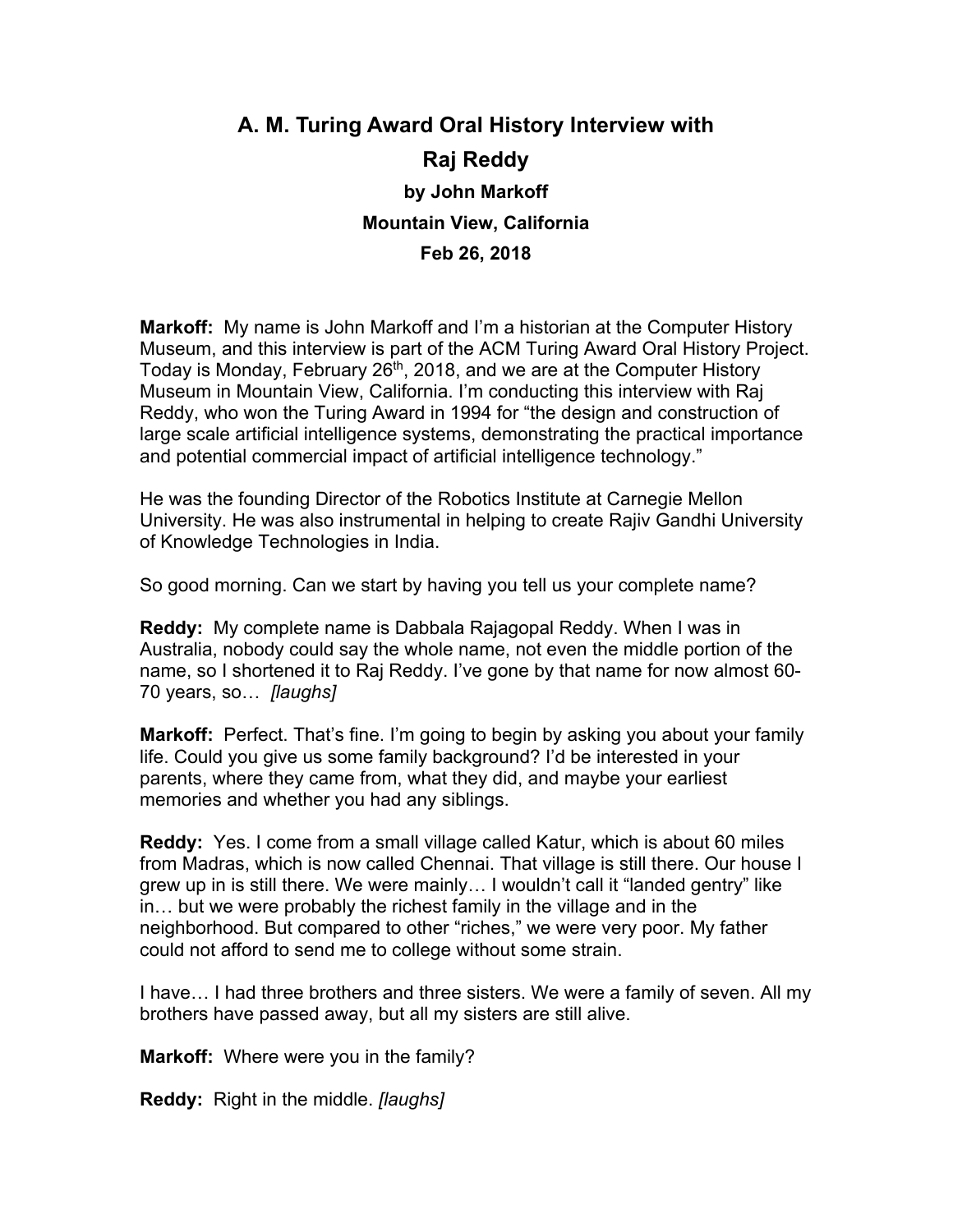**Markoff:** So you were the youngest son?

**Reddy:** No, I was the third son.

**Markoff:** Third son. Okay, that's good. Very early memories from the family home? Do you have any childhood memories that are…?

**Reddy:** Yeah. Basically, I imagine when you read Jane Austen or something, the manor, there are all these animals and chicken and pigs and cattle and the whole place, and then vegetables growing, you can kind of… It was a very selfsufficient community. Everything you needed was there. You never had to leave the village.

**Markoff:** Was your father a farmer?

**Reddy:** Yeah.

**Markoff:** What did he farm?

**Reddy:** Mainly rice, but also various… At that time, there was a big demand for indigo blue. They would kind of grow the plant and then extract the dye out of it. That was…

**Markoff:** Did he have people who worked for him? Did he hire laborers to work on the…?

**Reddy:** Yeah. That's one of the things I remember well. I never worked in the farm, but I would stand around, and even though I was only 10 years old or 5 years old, I'm supposed to be supervising all these workers. *[laughs]* It's not…

**Markoff:** That's very interesting. I think I saw someplace that you mentioned a significant drought and famine during the Second World War. Do you have memories of living through that?

**Reddy:** Right, yeah. Basically, I was never hungry or never without food, but a lot of the people in our village did not have enough to eat. Even in my case, compared to what we used to have and what we had afterwards, for that sevenyear period, it was pretty lean pickings. Maybe we never had a non-vegetarian, or even an egg once a day maybe, because there was no water to grow the chicken.

**Markoff:** That's very striking. Once again about the village, were there hundreds or thousands in the village? I'm trying to get a sense of…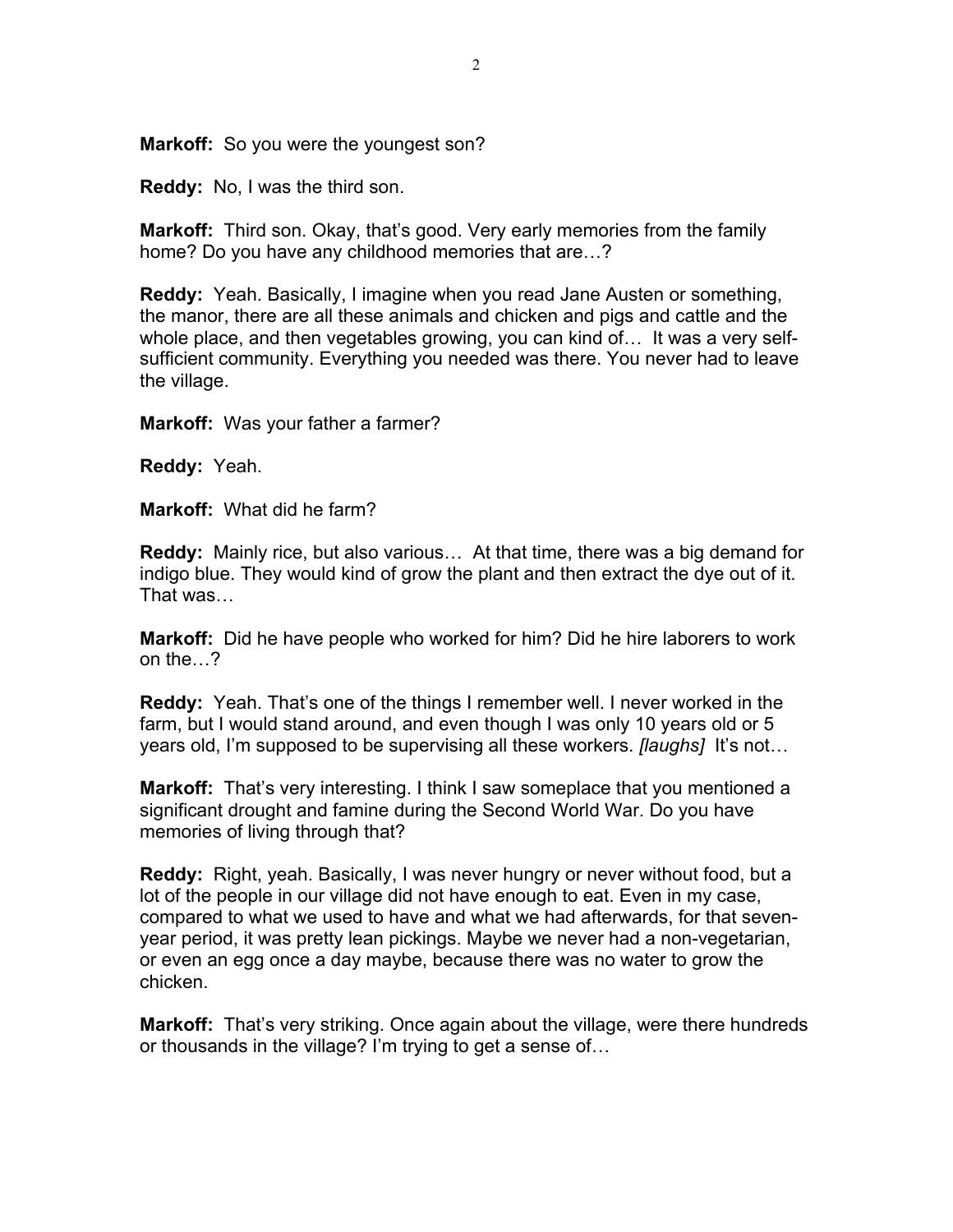**Reddy:** Hundreds. Maybe 500 people. Maybe, at this point after 60 years, 70 years after I've left, it's probably still only a thousand people.

**Markoff:** And when you were growing up, was the village electrified?

**Reddy:** No. There was no electricity nor running water. Most of us walked around barefoot. I didn't have sandals or shoes till I was 16 or something. Not that we couldn't afford it. It's just not the expected thing.

**Markoff:** Do you remember anything about communications? Was communications about newspapers? Was there any telegraph line that came to the village, or…?

**Reddy:** No. No newspapers also. Only when I went to the school in the nearby town Kalahasti that I would kind of be interested in finding out what's in the newspaper. At that time, I must be in the eighth grade or something, eighth or ninth grade. Children didn't know about newspapers, didn't care. Just for some reason I was curious, and I would kind of… I can't afford a newspaper, but there would be a newspaper in the shop and I would kind of go sit down and read it there and go to school.

**Markoff:** Do you remember how you learned to write?

**Reddy:** Yeah. Basically, the whole school when I joined the kindergarten, first grade, we didn't even have slates and chalk and so on, so it was common practice to kind of make a sand bed and you learned to write with your fingers, the alphabet in it.

**Markoff:** What was your native language?

**Reddy:** Telugu.

**Markoff:** And they were not teaching English in the school in elementary school or high school? Or did you learn English early?

**Reddy:** Yeah. No. They taught English I think even in the primary school, but mainly the alphabet and a few words and so on. Mainly because it's kind of nonnative speakers of English teaching other non-native speakers, it was mispronunciation, all kinds of things. But it was okay.

**Markoff:** Were there other members of your siblings who went on to attain a higher education, or were you the first?

**Reddy:** I was the first and maybe the only one to get a degree. My elder brothers, they're all very smart, could have gone to college. But my father said,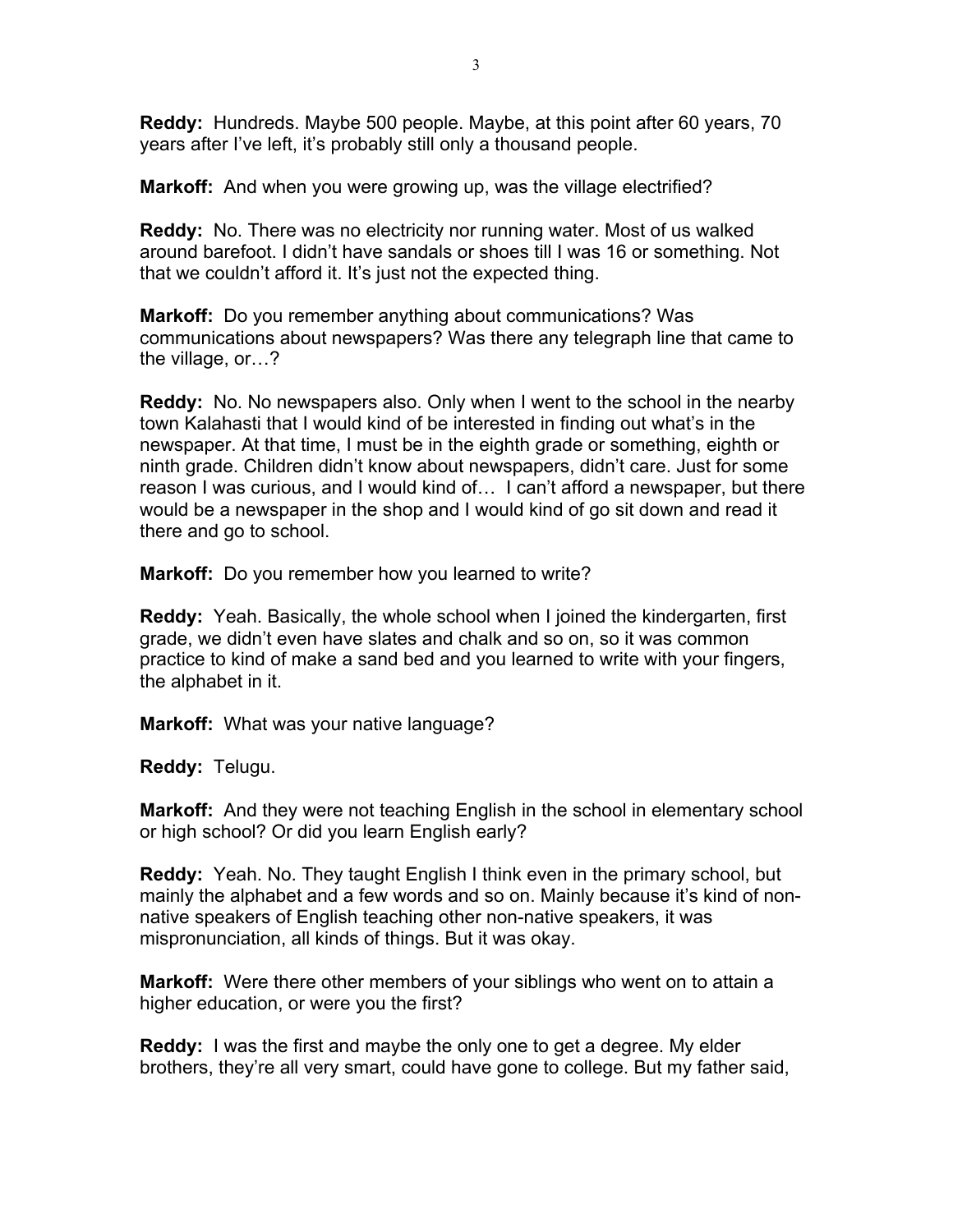"Look, somebody has to look after all this property and land, so you're not going to go." So I lucked out. I was the… *[laughs]*

**Markoff:** How did he pick you as the person…?

**Reddy:** Because I was the one that was not needed. *[laughs]* My younger brother also went to college and graduated, but he kind of went back into the family.

**Markoff:** Before you went to college, do you remember what your favorite subject is or do you remember any interests that were…?

**Reddy:** Oh yes. Mathematics. It was geometry especially, proving all those theorems and…

**Markoff:** Was it because of a teacher? Do you remember what sparked the interest?

**Reddy:** No. The interest was sparked by my maternal uncle, who said, "Hey, let me show you this thing," and that was kind of interesting. Then discovering new results. Kind of when they have a whole set of problems to solve, you solve them and that kind of gave you a lot of pleasure that you were able to solve it by yourself.

**Markoff:** Do you think that it was the interest in geometry that led to your study of civil engineering? Was there a link to…?

**Reddy:** Yeah. Basically, the link is, in those days, everybody either did engineering or medicine. That's still the case in most... I could have done medicine probably, but, you know… So when I went to college after finishing high school, I joined Loyola College in Madras, Chennai.

**Markoff:** Which is about, once again, how far away from your village?

**Reddy:** About 60 miles, 50-60 miles. And Loyola College was where you did what is called the pre-university or intermediate. That's the equivalent of eleventh and twelfth grades here. Then you essentially specialized in mathematics, math, physics, and chemistry.

**Markoff:** So the higher grades of high school, you were already focusing on that?

**Reddy:** Yeah, exactly.

**Markoff:** Were you living away from home? *[0:10:00]*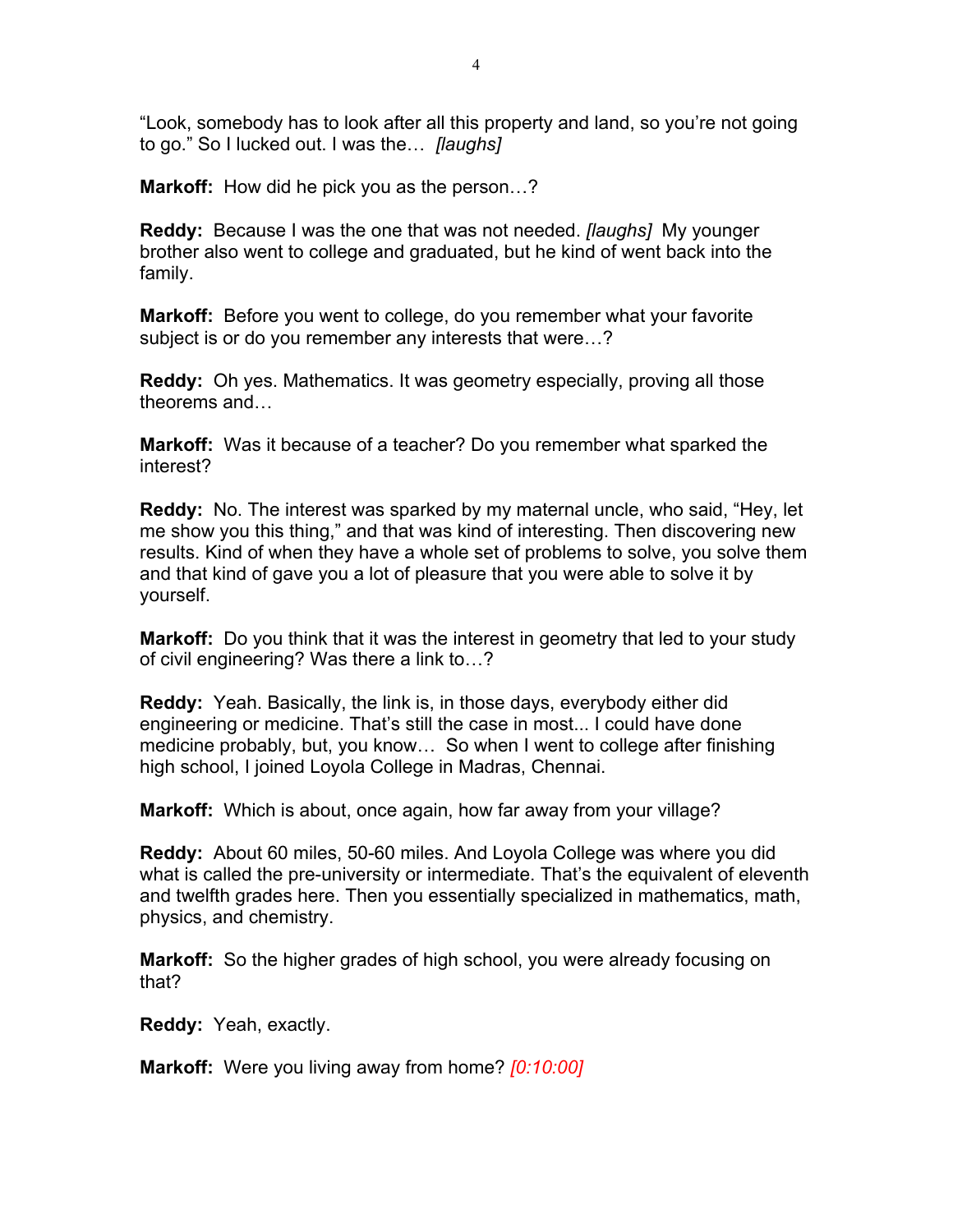**Reddy:** Yeah. I'd been living away from home from the time I was nine or so, because there was no high school there. Even an elementary school. Education stopped after primary school.

**Markoff:** I see. Tell me about boarding school in a sense. What was it like to be away from your family?

**Reddy:** The first six years, I was in a small town about eight miles from the village called Sri Kalahasti. There are no hostels, no boarding, nothing. You lived with some family as a paying guest type of thing. In this case, the family was known and so they were happy to take me in. You know, it was…

**Markoff:** Yeah. As the family member who was being educated, did your family take pride in your being away in…?

**Reddy:** No. *[laughs]* I think it was expected. There was no question of not doing it. All my brothers and sisters went to school, but they never went beyond that.

**Markoff:** And would you go home on the weekends? Or how often did you…? Did you stay in touch with…?

**Reddy:** Maybe once every 2-3 months. Not on every weekend.

**Markoff:** In that case, your family would become your classmates in a sense, the people who you were at school with.

**Reddy:** Right. You had a few friends and you hung out with them, and there was nothing much to do other than, you know…

**Markoff:** Any chance, did you build any lifelong friendships? Are there people that you remember or are still in touch with from that period?

**Reddy:** Yes, yes. Two or three of them, yeah. More friendships come in the college, in Loyola College, in engineering college, once you are there. I still meet all my classmates from engineering college. They're all still around.

**Markoff:** I saw the pictures. Just before… a little bit more of your time as a child. Were there things that you were passionate about besides school? Do you remember having hobbies or things that you remember that you did beyond…?

**Reddy:** Yeah. I was not very good at sports or anything. I was not bad. Somehow, if I didn't become outstanding within one day of playing hockey, I said, "This is not me." But I liked reading. Whatever I could get my hands on, I would read. That was from the time I was a kid, three, four, five years old. Even in the village, there was a library of maybe fifty, a hundred books. I would kind of rummage through them, and that's…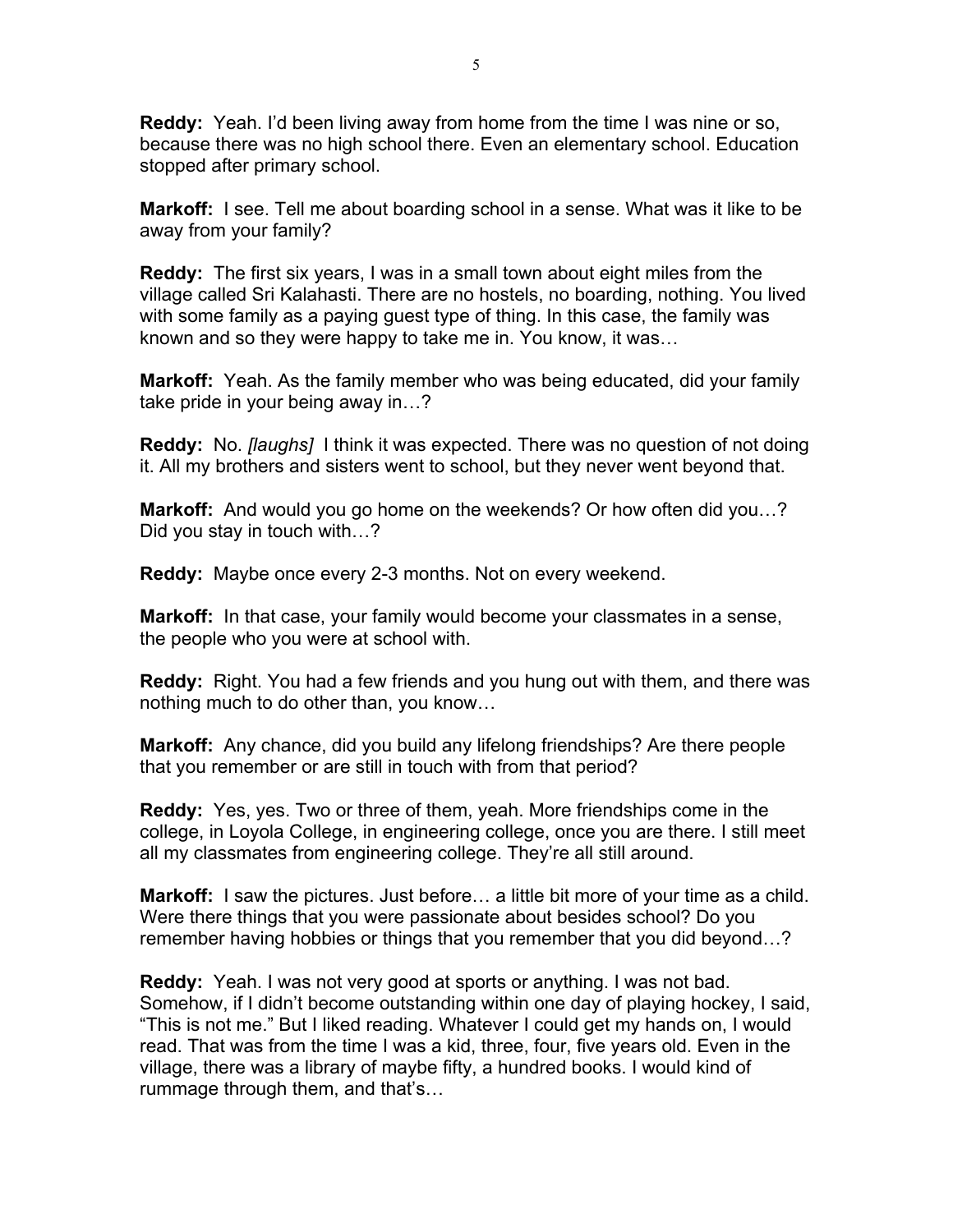**Markoff:** Was there any of what we would call science fiction?

**Reddy:** No.

**Markoff:** Were there classics?

**Reddy:** They were all classics.

**Markoff:** So you had a good sort of education?

**Reddy:** *[laughs]* Yeah. Self-education if you want to think of it. Nobody told me to read them. It's just that you're there and you don't have anything else to do. You kind of say, "I wonder what this book is."

**Markoff:** Who was the author of Mowgli and Rikki-Tikki-Tavi? That's how I became familiar with India. Who was the…? I'm blanking on the name.

**Reddy:** Kipling.

**Markoff:** Kipling, yes. Did you stumble across Kipling?

**Reddy:** No. Yeah. Most of the books I read at that time of my life, it was all Telugu books, not English.

**Markoff:** Do you remember making the shift from or beyond pure math to science and technology? Before college, were you interested in science and technology, or was it really mathematics?

**Reddy:** No. Broadly, almost all technical subjects I was pretty good at. But I wouldn't call it interest. It was something you were supposed to do and you did. *[laughs]*

**Markoff:** When you got to study civil engineering at college, were there textbooks or other kinds of academic material that you encountered that was significant in your development that really stands out in your memory?

**Reddy:** There were a lot of textbooks. The way I see that part of my life is it was something I had to do, and I was good at it and okay at it, and I did it. It was not… Somehow, I did not become passionate about any of those things. The time I became passionate is when I got introduced to the computer. That came much later.

**Markoff:** We'll get that. Understood. In high school or in college, were there any mentors or professors that really stick out in your mind? Were there teachers that made a difference?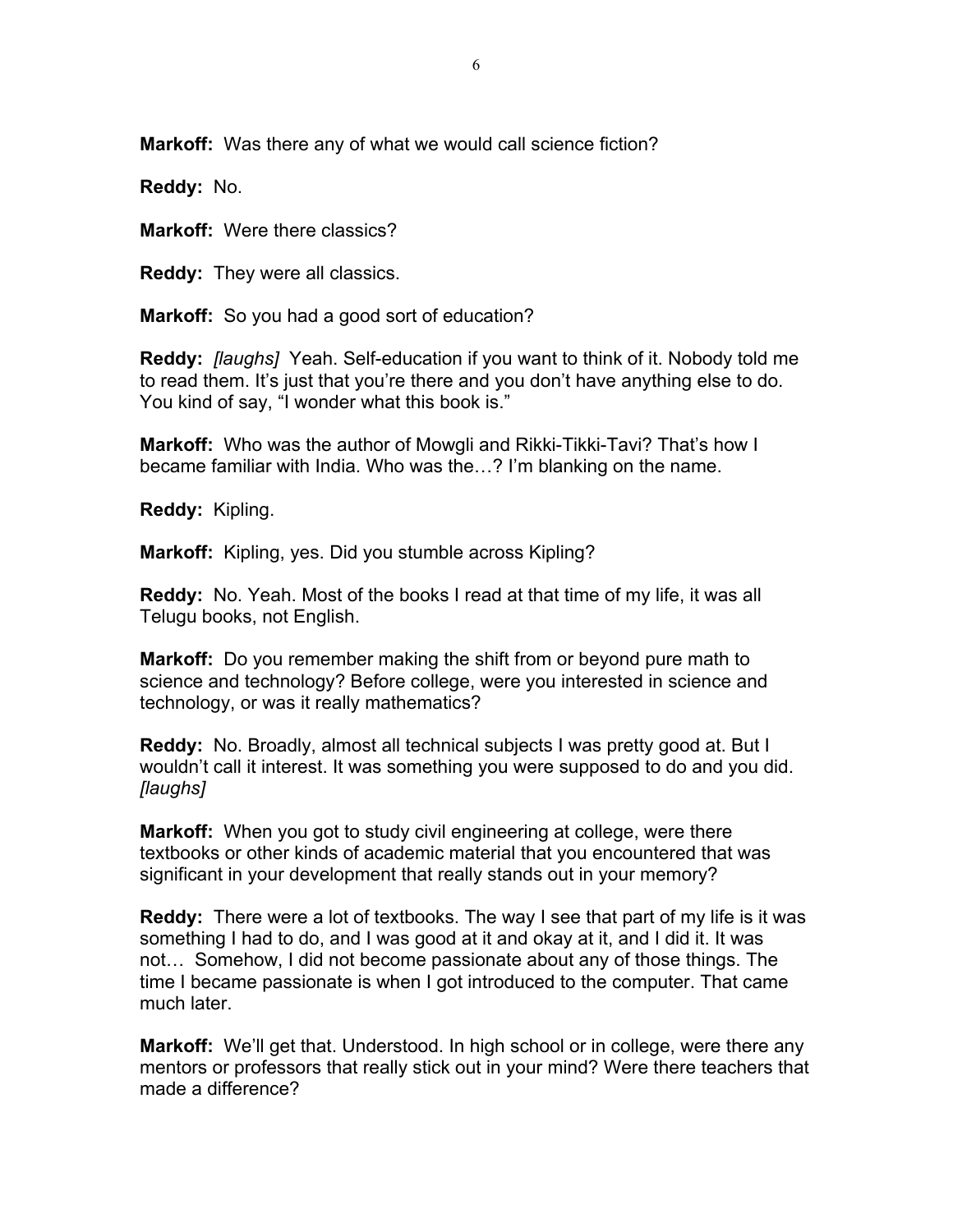**Reddy:** Yes, absolutely. The teachers that made a difference came in my graduate school when I was in Australia. There were two people who I worked with closely, and their claim to fame is they're the first users of computers in civil engineering. I learned how to program by just following them in the evening and while seeing them programming, then I became their programming assistant after a couple years. They were called Stan Hall and Bob Woodhead.

**Markoff:** I'll ask you about them specifically in just a second. I'd just like to jump forward so that we don't miss it. Would you tell me about your current family, your children, spouse?

**Reddy:** Yeah. I got married to a young lady from my community – her name is Anu, Anuradha – in 1966. I was already a grad student at Stanford at that time about to graduate. Then she came with me and then we… I stayed in an apartment building in Palo Alto. Then we graduated and then we moved to another apartment, another house, small house in College Terrace.

**Markoff:** Ah. You remember the street?

**Reddy:** Yeah. "Harvard"? "Harvard"?

**Markoff:** Harvard, yes.

**Reddy:** Harvard. Something like that. *[laughs]*

**Markoff:** That's something we share together. When I was born, my parents were living on Stanford Avenue in College Terrace about the time… Well, no, it was earlier. But anyway, that's not part of the… *[laughs]*

So that's good. I'll come back. But was your wife… when you say "your community," was she from your village area that you grew up, or was she…?

**Reddy:** No, no. No. There's this caste system, right? There are a group of people called Kshatriyas or warriors or something. Within that, there are subcastes and so on. She was about 80 miles from our village. My family and their family knew each other, so there was a kind of a proposal saying, "Would you like to meet?" I said, "I'm right in the middle of my thesis. I…" So I ended up going during the Christmas vacation and meeting her and then getting married.

**Markoff:** And she came back with you. That's a great story. Very traditional.

**Reddy:** *[laughs]* And I have two daughters. They were both born here. One of them was born in Stanford, at the Stanford hospital. The other one in Pittsburgh. My younger daughter lives here, in Burlingame. My older daughter lives in Los Angeles.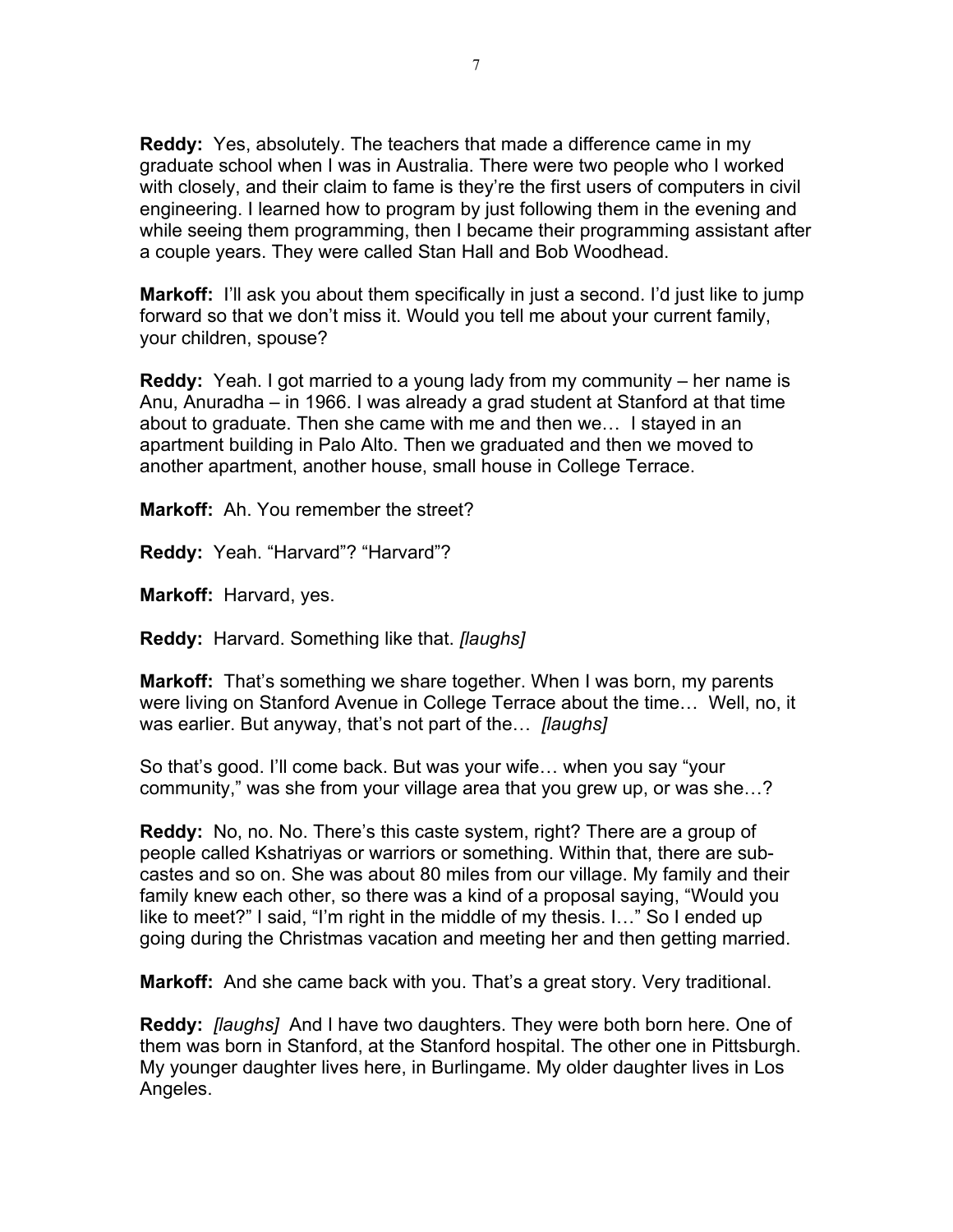**Markoff:** I'll come back to that. In terms of your college career, you were in Air Force ROTC. Is that correct?

**Reddy:** Yes, yes.

**Markoff:** Tell me a little bit about that.

**Reddy:** That was one of the exciting parts during that period. Namely, that was extracurricular. You became… It was called NCC, National Cadet Corps, Air Wing of NCC. I learned how to fly at that time as part of that training. It was kind of exciting to be able to kind of learn to fly, and go solo after 12-13 hours, and then do aerobatics and all those things. The Tiger Moths, bi-wing planes.

**Markoff:** These are propeller-driven planes?

**Reddy:** Yeah, propeller-driven, but in a bi-wing plane of the kind that you would see in Wright brothers' movie. You could do aerobatics on it and loops and turns and everything else. It was exciting. Those were the things that kind of removed you from the tedium of just studying and taking exams and so on.

**Markoff:** And this is flying at some Air Force field near Madras? Is that where you trained at?

**Reddy:** Yeah. It was basically one end of the Madras airport was a private flying club, Madras Flying Club. Air Force rented planes and space and pilots from there, and you got trained. *[0:20:00]*

**Markoff:** But at that point, you were heading toward becoming a civil engineer, that was your…

**Reddy:** Yes, yes.

**Markoff:** And the people who were your co-students, did they go on to become… would they go on to do commercial building design? Would that be the career path that you would have taken if you had gone in that direction?

**Reddy:** Yeah. Many of them end up in government service. In the government service, you might be building dams, or infrastructure, roads and buildings, and all kinds of things. Or you might end up in some other… kind of do postgraduate work and become a professor or something.

**Markoff:** Tell me about how you went from India to Australia for graduate school.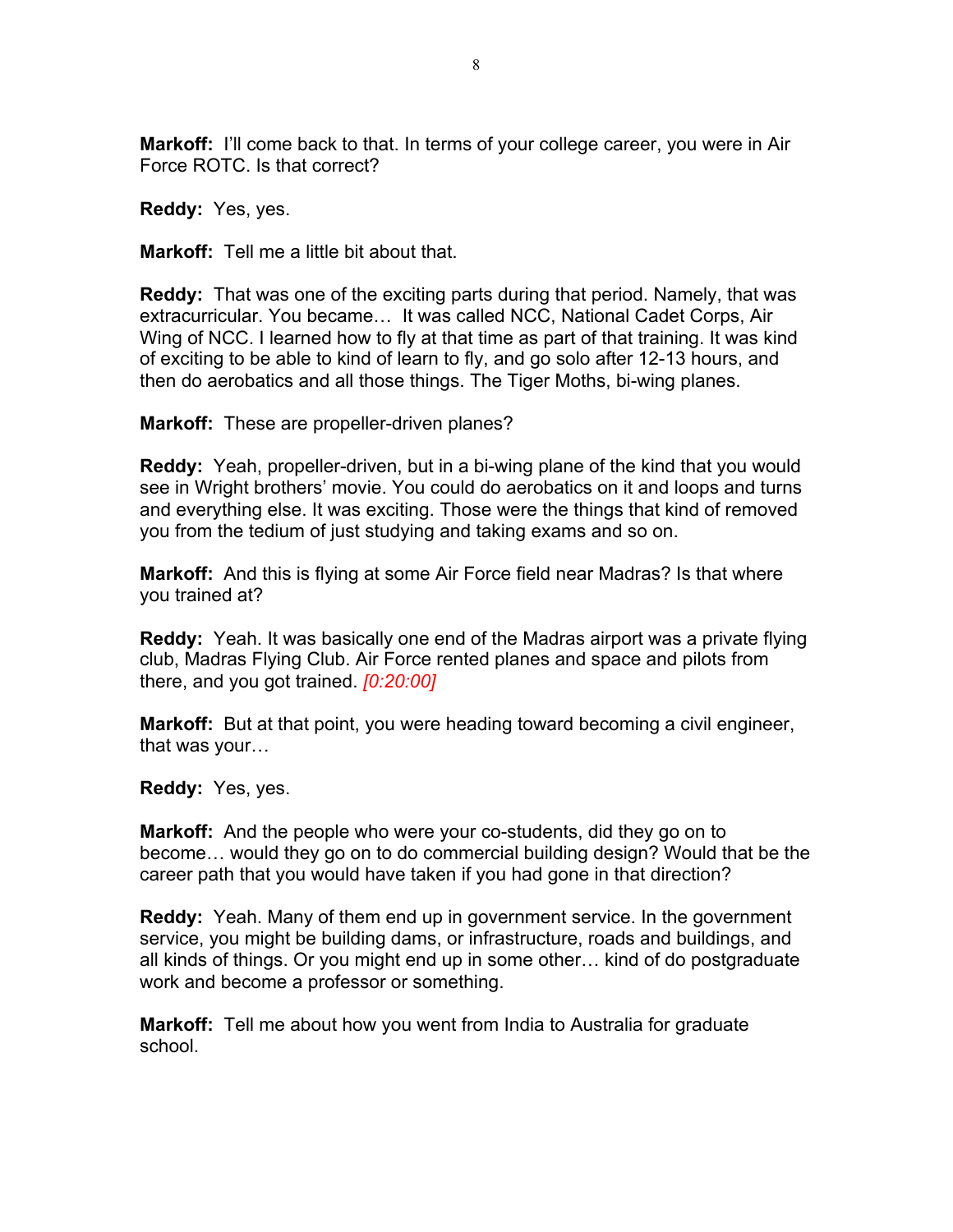**Reddy:** So it turned out … I graduated from college in 1958 and it turned out they had some internships as part of the Commonwealth. Commonwealth was big in those days. India and Australia were all part of the Commonwealth, so Australia had internships for students from India. Three of us applied and got in, and the three of us went together. We were all classmates. Not in the same field but different, mechanical engineering and…

**Markoff:** Do you remember it as an exciting adventure to go to a foreign country and…?

**Reddy:** Oh, absolutely, absolutely, compared to the boring life *[laughs]* of just going and studying and taking the exams and so on. It turned out that the airfare, if we did not fly straight from Madras to Melbourne, that we could do the same trip for two-thirds of the price. What we ended up doing is take a ship to Penang, take a train from Penang to Singapore, and then take a plane. *[laughs]* I think it was the best thing we did because it gave you all that experiences which you would never experience if you just got on a plane and got off.

**Markoff:** Do you remember roughly how long it took you to go from Madras to Melbourne?

**Reddy:** To Penang?

**Markoff:** Or all the way to…

**Reddy:** From Madras to Penang, it took us like three days. One day to go to Singapore, and we stayed there with some friends. Then from Singapore to Melbourne, it was one of those Super Constellation planes. Maybe 10 hours or something. It stopped in between in Darwin and then refueled and went.

**Markoff:** You'd already been in a big city for college. Coming to Melbourne, what was it like being in a different country? Was it…

**Reddy:** It was very different in the following sense. Namely, the three of us went into this dormitory as part of the interns of University of Melbourne. All the kids were there. And it's the first evening, we go into the mess, right? Australia is famous for big, juicy steaks. We read about big, juicy steak but I've never seen one, right? Not only that, you're a Hindu. It's sacred, cows are sacred and so on. So the three of us, they were serving steaks that evening. Everybody was kind of going there for seconds and thirds. The three of us looked at it, saying, "My God, this looks ugly," *[laughs]* a big piece of meat. So that evening, all we had was bread, butter, and jam, because we couldn't… It took me like 3-4 years in Australia to become a full-fledged Australian.

**Markoff:** A Westerner in that sense of the world?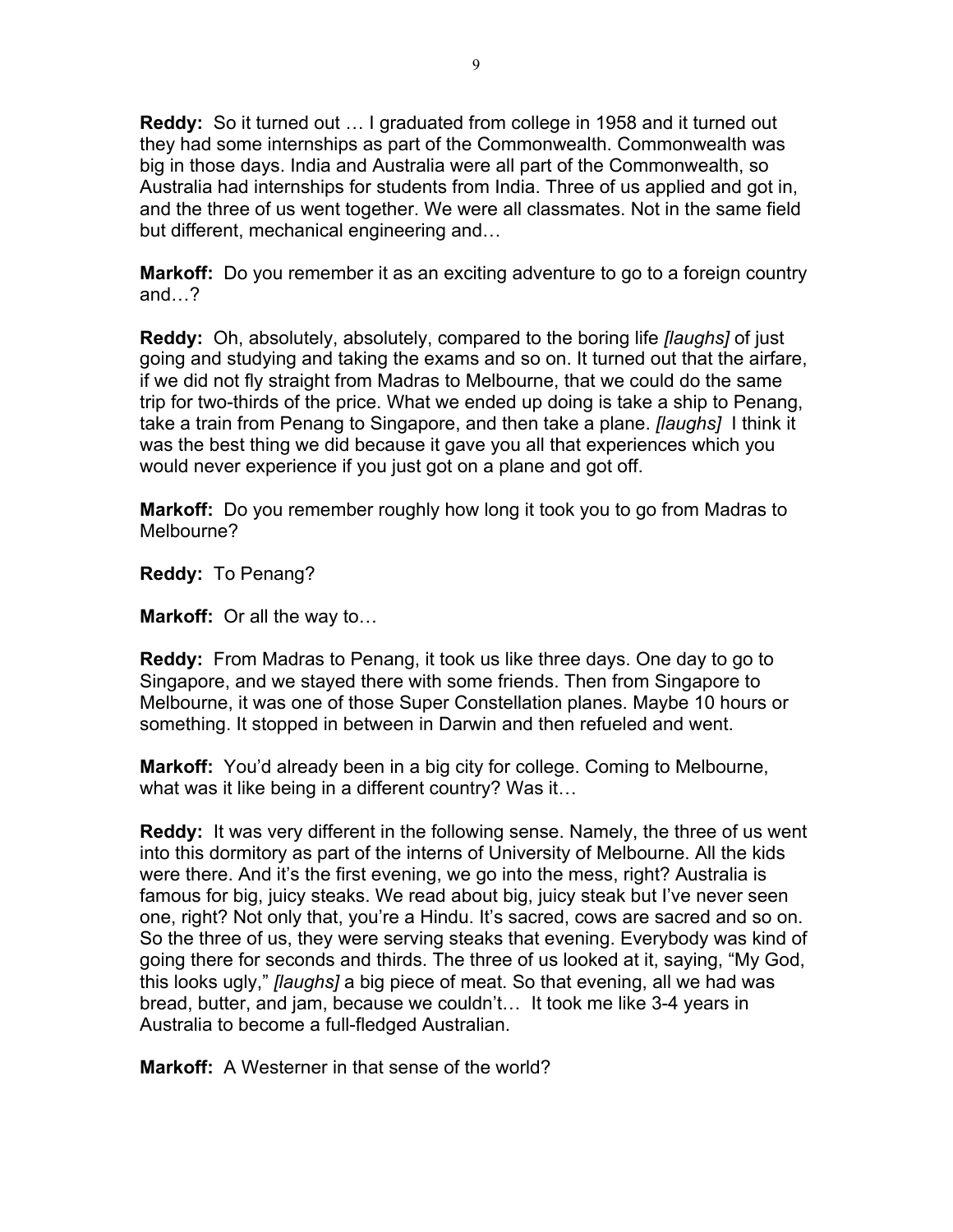**Reddy:** Yeah.

**Markoff:** Now, was this a master's program? Tell me what you went to study as part of…

**Reddy:** I just was an intern. Intern means you're just getting experience. After six months or a year, the question was "What do we do?" Different people did different things. Of the three of us, one went to England and another went to work in a multinational company in India. I went to University of New South Wales to get a master's degree with Hall and Woodhead. That's where I got introduced to the computers.

**Markoff:** Did you start during '58 in the program, the master's program?

**Reddy:** Yeah. In '59.

**Markoff:** '59. Okay. And it was University of New South Wales in Melbourne. Did you…

**Reddy:** No, it was in Sydney. The interesting thing was, until that point, I may have read about computers in the newspapers, but it never sank in. I did not have any idea about what a computer was in '58. By '59, I was kind of fully immersed in it.

**Markoff:** So you come and your first computer is a mainframe computer, is a...?

**Reddy:** Yeah.

**Markoff:** Tell me about your first computer.

**Reddy:** That's interesting. It so happened, Gordon Bell was also in Australia at the same time – we never ran into… – using the same computer. It was called English Electric DEUCE Mark II. It's a mercury delay line computer. It was called "DEUCE" because it was a follow on to ACE. ACE was the computer that Turing designed. This was kind of an… English Electric and a couple of other… Ferranti made computers based on the British design, whereas in US we used von Neumann computers.

**Markoff:** So they were NON-VON machines?

**Reddy:** Yeah.

**Markoff:** Interesting.

**Reddy:** They had memory and instruction set, but whereas in von Neumann computing, there were instructions and registers and so on, if you look at the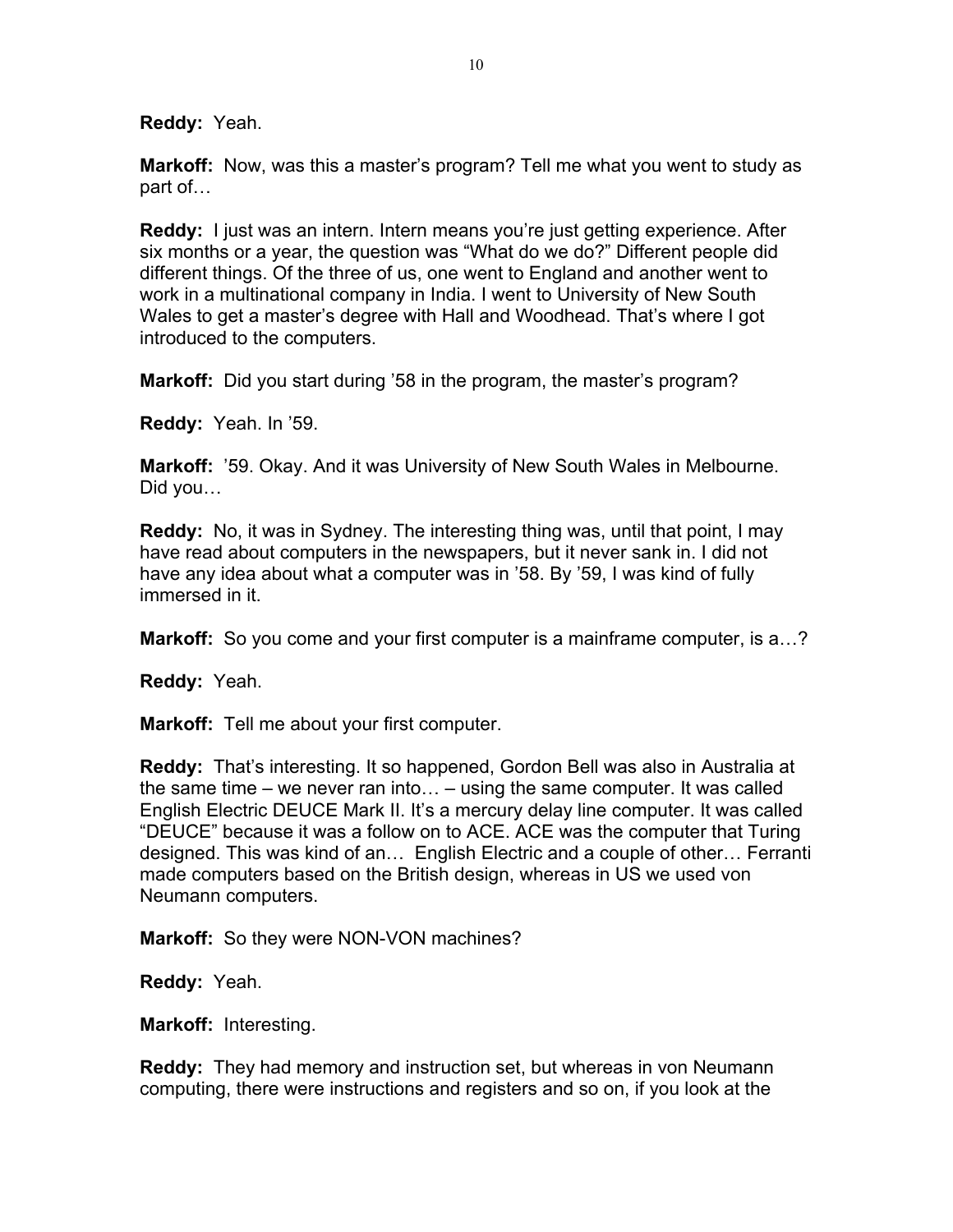architecture of ACE, it's kind of stack-oriented. You never… You put things and it becomes a stack, and then you keep adding and then unstacking them. It's more complicated to think about, but I didn't have to think about it because somebody had already done a high-level language and matrix was the only data structure. I could just…

**Markoff:** Do you remember, if you had to say "the language was like…" was it like any of the other more familiar…? Do you remember the name of the language?

**Reddy:** Right. It was called GIP. "General Interpretive Program" or something like…

**Markoff:** It was an interpreter?

**Reddy:** Yes, it was an interpreter. The closest thing that it comes to is APL of Ken Iverson, which also uses matrix as a basic unit. It was very powerful. I could…

**Markoff:** And at a practical level, did you program with cards or how…?

**Reddy:** Yeah. First thing you did was you had a paper and you kind of wrote down, "Take this matrix and do this operation with this matrix, and put it in the results." That's the standard, two operators and an operand and a result. And you wrote it down and then you punched it into punch cards, and then you put them into a card reader, then it would read and do the thing. What would happen is, if you're doing a complicated algorithm, there was not enough memory in the computer. Only a thousand bytes of mercury delay line. So you actually broke it up. You printed out intermediate results and then do another program to take the intermediate results and produce another set of intermediate results. So the punch cards were the memory. If you look at Babbage's computer, that was the same thing. All the big memory was in punch cards, and everything in the Babbage calculator was only registers.

**Markoff:** Were the first problems problems of the civil engineering study?

**Reddy:** Yeah. It turns out, matrix algebra is very convenient for doing structural engineering problems. You can design… It's not that different than what's happening now with deep learning. You have to essentially do vector multiplication to translate one set of probabilities to another set of probabilities. So you take all the values and then multiply by this new vector, and then the results go to the next one. Same thing, same kind of operation.

**Markoff:** You were working as a student with this shared machine right from the beginning. Did you have the kind of problems where you would have to wait to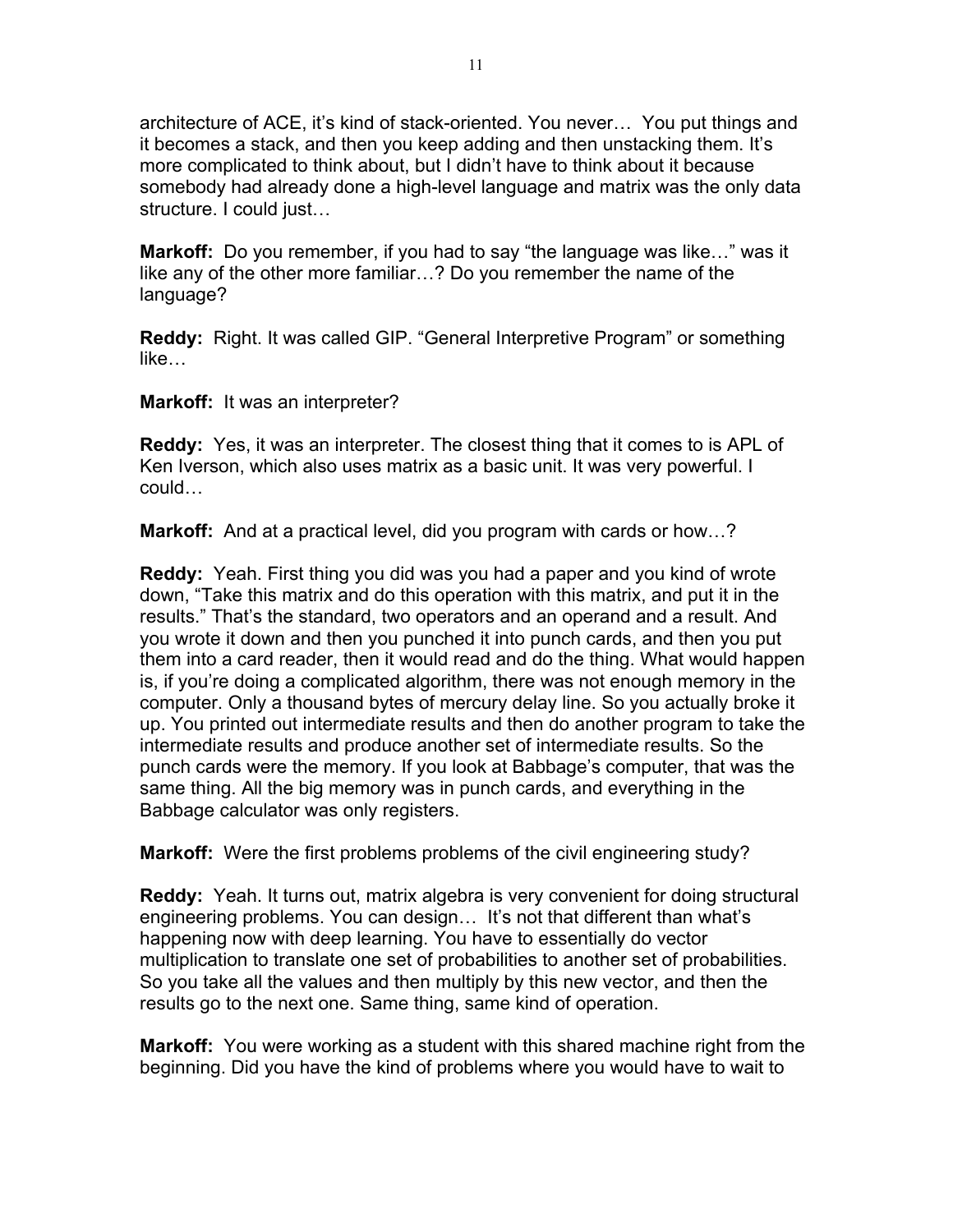get access to the machine? How much of the run of the machine did you have then?

**Reddy:** Fortunately, in '59, not many people knew about computers. There were a few, and you kind of signed up saying, "I get an hour or half-hour block of time." Then during that time, you did your calculations. Then sign up for another block of time. *[0:30:00]*

**Markoff:** At that point… You talked about your early education in math. In terms of… How much did it parallel the mathematical education you would get today? Had you already studied calculus and algebra and geometry, so you were wellversed in…?

**Reddy:** Yeah. We went through all of those things. If you asked me exactly what did I learn, I learned a lot. I got almost perfect score in it and so on. But if you ask me what did I learn, of course I learned calculus and all the things. But if you look at the kind of syllabus and the things that you would learn in the '50s, 70 years ago, and look at the stuff today my grandson is studying, there's a significant difference.

**Markoff:** Tell me about the two people who you mentioned who were influential, Stan Hall and the other gentleman.

**Reddy:** Bob Woodhead. Both of them were computer civil engineers, computational civil engineering. They're the first ones that said, "Oh. I need to do these huge amounts of computation, and I can formulate it as matrix structures and then I can use a computer to do the results." They went to England on a sabbatical and got trained there, and they came back. I was very lucky. I happened to go about the right time to the right people and learning how to program by learning by example. I never took a programming course. It was by example, seeing what they did and how they did it.

**Markoff:** And tell me about living in Sydney during that time. Were you so focused on the projects that that was your whole life? Or did you have any experience in the city?

**Reddy:** It was almost my whole life. But at that time, the Sydney Opera House was just being built. Every day there was newspaper articles about cost overruns and people would say, "Why would we hire this architect? He's crazy." *[laughs]* But that turned out to be a fantastic landmark for Sydney.

**Markoff:** And while you were in this graduate program, did you have a fellowship or did you have to work to support yourself while you were studying?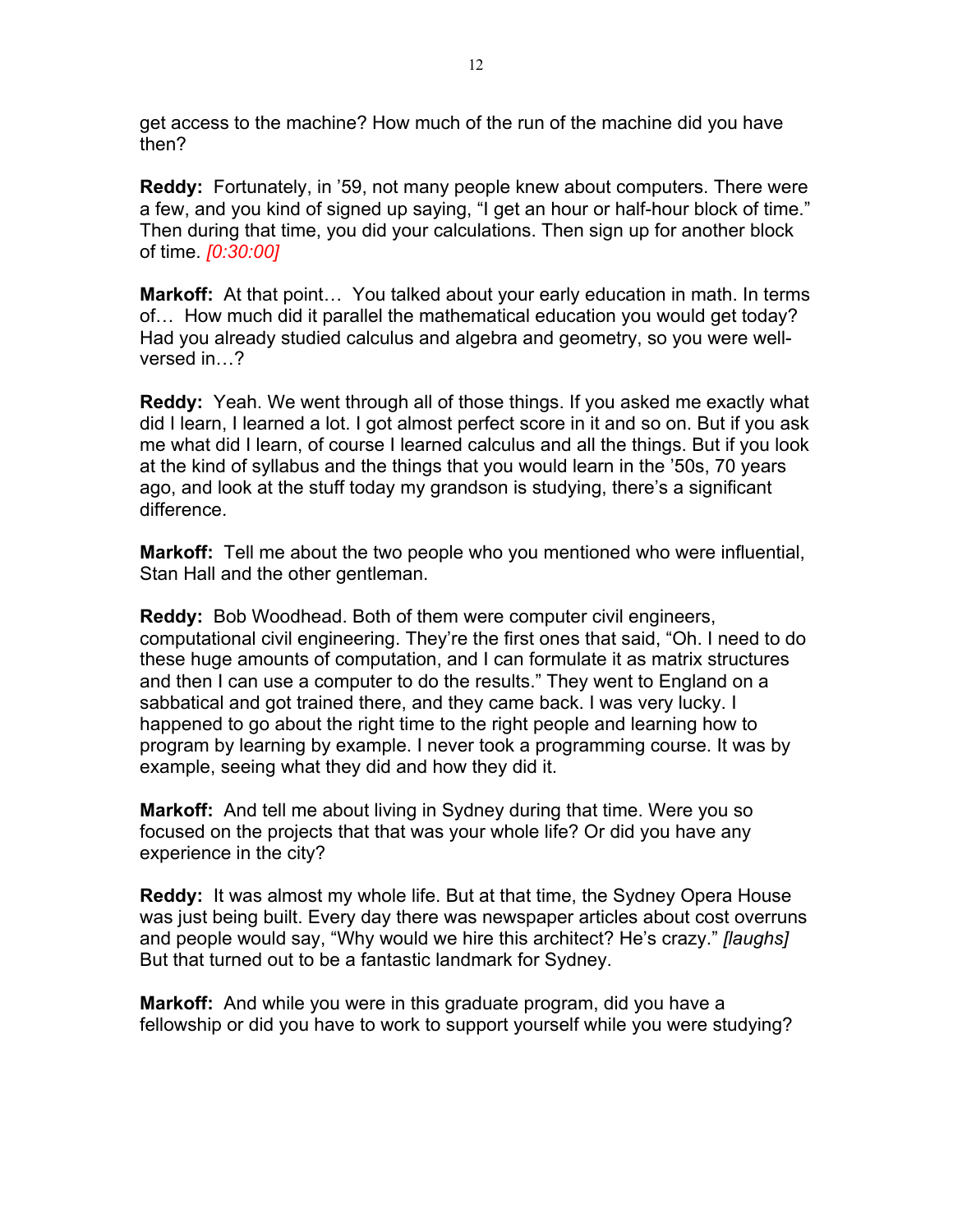**Reddy:** I had to support myself. I'm trying to think. Yes. But I had worked as an intern, I had saved up some money, and that was enough. It was not that expensive.

**Markoff:** Okay. So you could focus on your…

**Reddy:** I may have gotten a tuition waiver or something, because I was one of the two top students in the class. But I don't remember.

**Markoff:** How much were you… To what degree were you actually seduced by computing at that point?

**Reddy:** The thing about computers was somehow you get instant gratification. You do something. It either works or it doesn't work. If it doesn't work, it becomes a challenge, saying… Debugging, right? That's what Papert and Minsky used to say, "Learning is debugging." *[laughs]*

**Markoff:** Well, so at about the same time – this is the late 1950s – there was around MIT this hacker culture emerging in the good sense of the word. Would you say that you had a similar experience in…?

**Reddy:** The hacker culture. I'm not sure it happened in '58-59. It happened in the early '60s. Minsky and McCarthy were just there, and Ed Fredkin was there, and there was a fellow called Hank Ernst who built a mechanical hand at that time. So people were kind of saying, "What else can you do with computers than just number crunching?" The idea that you could do things that are not conventionally algorithmic, like "Can you prove a theorem? Can you play chess?" you don't think of them in the same way as kind of doing some nuclear code or mathematical solutions, matrix algebra, something.

Those kinds of things kind of led these four guys, four people, Minsky, McCarthy, Newell, and Simon, and there was that famous Dartmouth conference in '56 where Shannon was there, a number of… all the senior people, and they were kind of saying, "What kind of things…?" Their problem was how to define intelligence. Turing had already written a paper on intelligence in '51 or '52. They were kind of trying to say… Fortunately, just before they went to the conference, Newell and Simon were able to write a program that proved a theorem on the computer, produced a theorem and a proof. Based on that, they were kind of…

So for the first five years or so until the early '60s, it was all about things that what human beings would think of as being intelligence – you know, proving theorems and doing other kinds of things. But as you went on, even things like seeing, talking, walking turned out to be very difficult to do, and mobility. And after that, other problems of … kind of…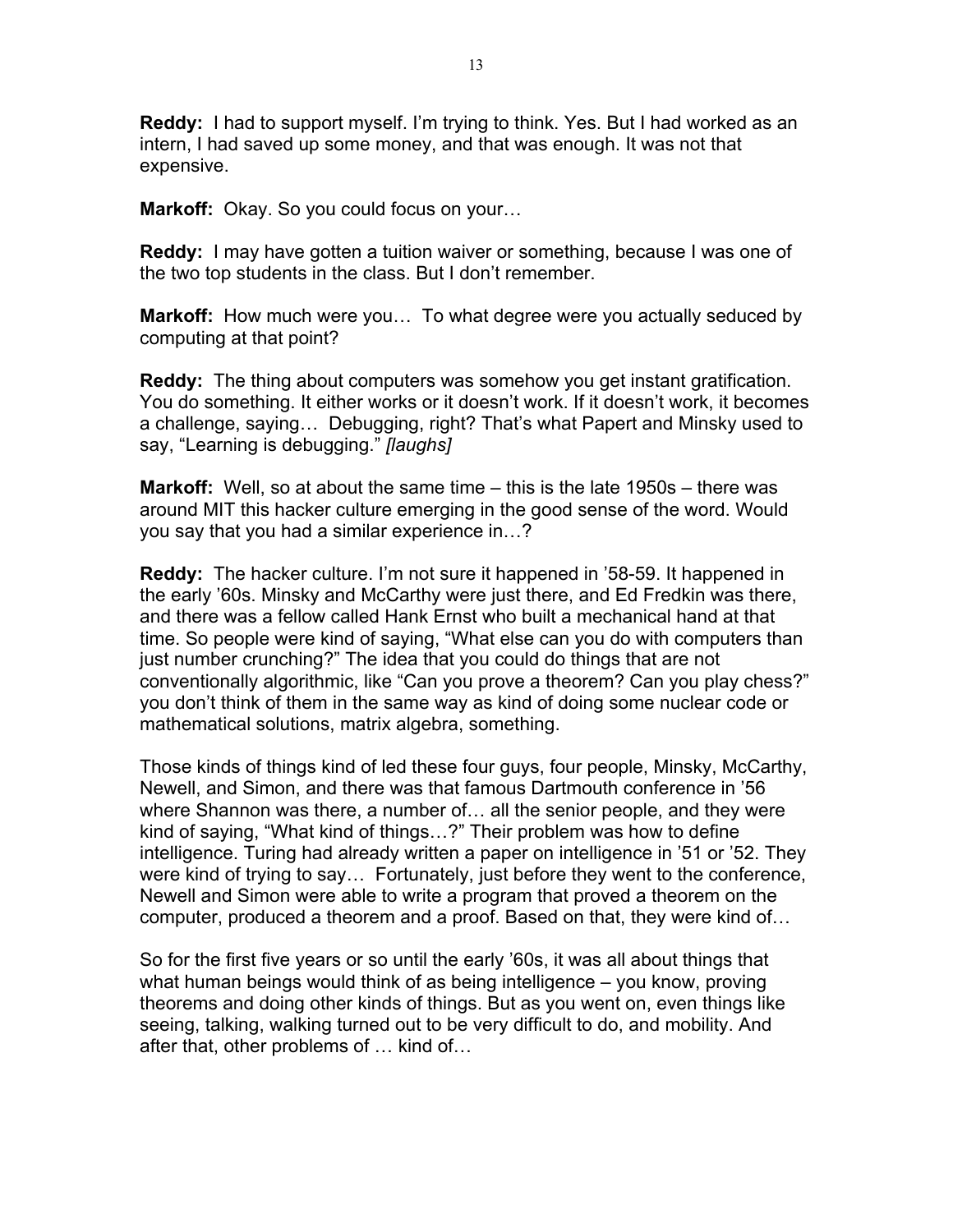One of the things that was kind of clear at that point was you could not think of AI-type programming as a conventional, regular step-by-step programming, but it is non-sequential. Prolog came out because it was… and most of the early systems... But in mathematics, there's a set of things called Post productions. Post productions were nonsequential. At each step, you say, "Where am I? What is the state I'm in? If I'm in this state, what should I do?" So you had to define preconditions for every action. And you could do conventional multiplication also. You say, "If I'm in this state, I now need to go to the next state and multiply and add," whatever. But Post productions was a way of defining computation, which is like the Turing machine, like functional programming by… a famous logician. It will come to me.

**Markoff:** When you were using computing as a tool for civil engineering problems, did you become exposed to any of the broader computer world outside of that sort of focus on civil engineering that early?

**Reddy:** Yeah. Basically, that was like a one-year period where I was exposed. Then I had to decide what I'm going to do. I had to get a job. So I applied to IBM and got hired.

**Markoff:** Did you have a degree in civil engineering at this point?

**Reddy:** Yeah, I only had a degree in civil engineering, but they hired me because I knew what a computer was and had actually programmed one. *[laughs]*

**Markoff:** This would have been 1960?

**Reddy:** Early '60s, yeah.

**Markoff:** Early '60s. You were hired by IBM in Australia?

**Reddy:** Yeah.

**Markoff:** Then they already had mainframes that had been installed in…?

**Reddy:** Yeah. I didn't get to work on mainframes for a year or two, but that's the first time they were coming out with transistorized minicomputers. 1401 and 1620. They were still very expensive, 300-400 thousand dollars, and the memory capacity of a 1401 was either 4 Kbytes or 16 Kbytes. The interesting thing was even then IBM was very clever about marketing. They would say, "Yeah, 4 Kbytes, it's \$300,000. You want 16 Kbytes, it's \$500,000." Then at some point you would run out of space and they would say, "Oh, you want the rest of it?" and a mechanic would come and they would turn one screw. The memory was already there. They didn't want the hassle of going in and installing new memory. It was all built in and it was very clever marketing I thought at that time.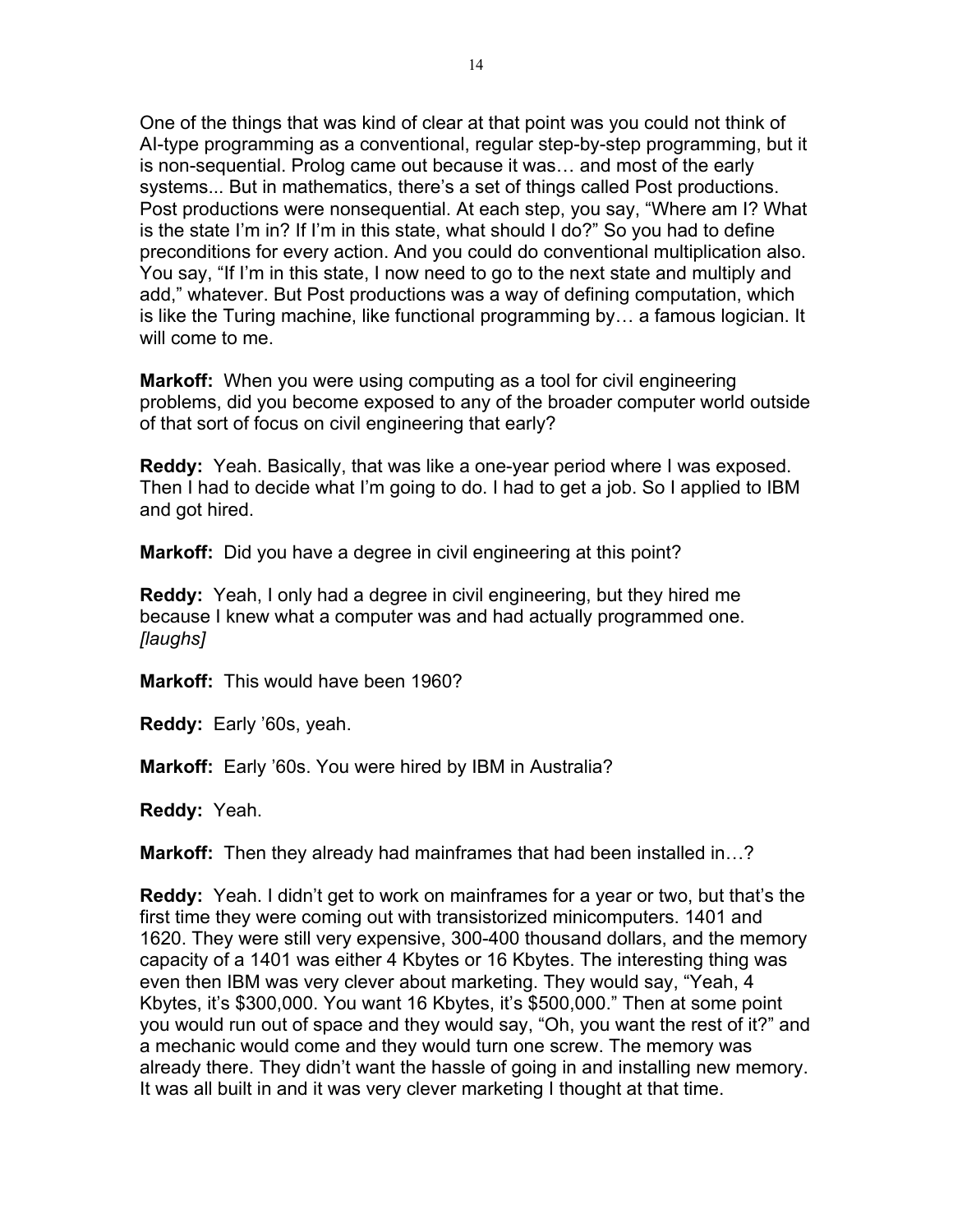**Markoff:** What was your first job at IBM?

**Reddy:** I became what they call an applied science representative, because I had technical background. But you kind of did whatever had to be done.

**Markoff:** Was it a customer-facing role where you would actually go to the customer premises, or…? *[0:40:00]*

**Reddy:** I did, but more as a technical support, as a system… I was not a salesman, but…

**Markoff:** So these were early engineering and scientific applications of IBM computers.

**Reddy:** Exactly. Yeah.

**Markoff:** Do you remember the companies that were customers by any chance?

**Reddy:** Ford Motor was one of them.

**Markoff:** In Australia?

**Reddy:** In Australia. They had in Geelong or some place, Ford Motor was manufacturing cars at that time. And so did General Motors and so on, but I didn't work with General Motors.

**Markoff:** Do you remember, were the problems production-oriented or designoriented? Were they…

**Reddy:** Basically, it was databases. It was mainly supply chain management. That's what we now call it. In those days, we didn't use that term. They just needed to make sure that all the parts, all the components were there at the right time at the right place so that they could manufacture them. The logistics of getting them there.

**Markoff:** How many years did you spend at…? Were you at IBM for the entire period before…?

**Reddy:** Yeah. I was there for about three and a half years, almost four years, from all of '61, '62, '63, September I went to Stanford.

**Markoff:** Tell me about the thought process that led you to decide you wanted to get a graduate degree. What was going on in your world?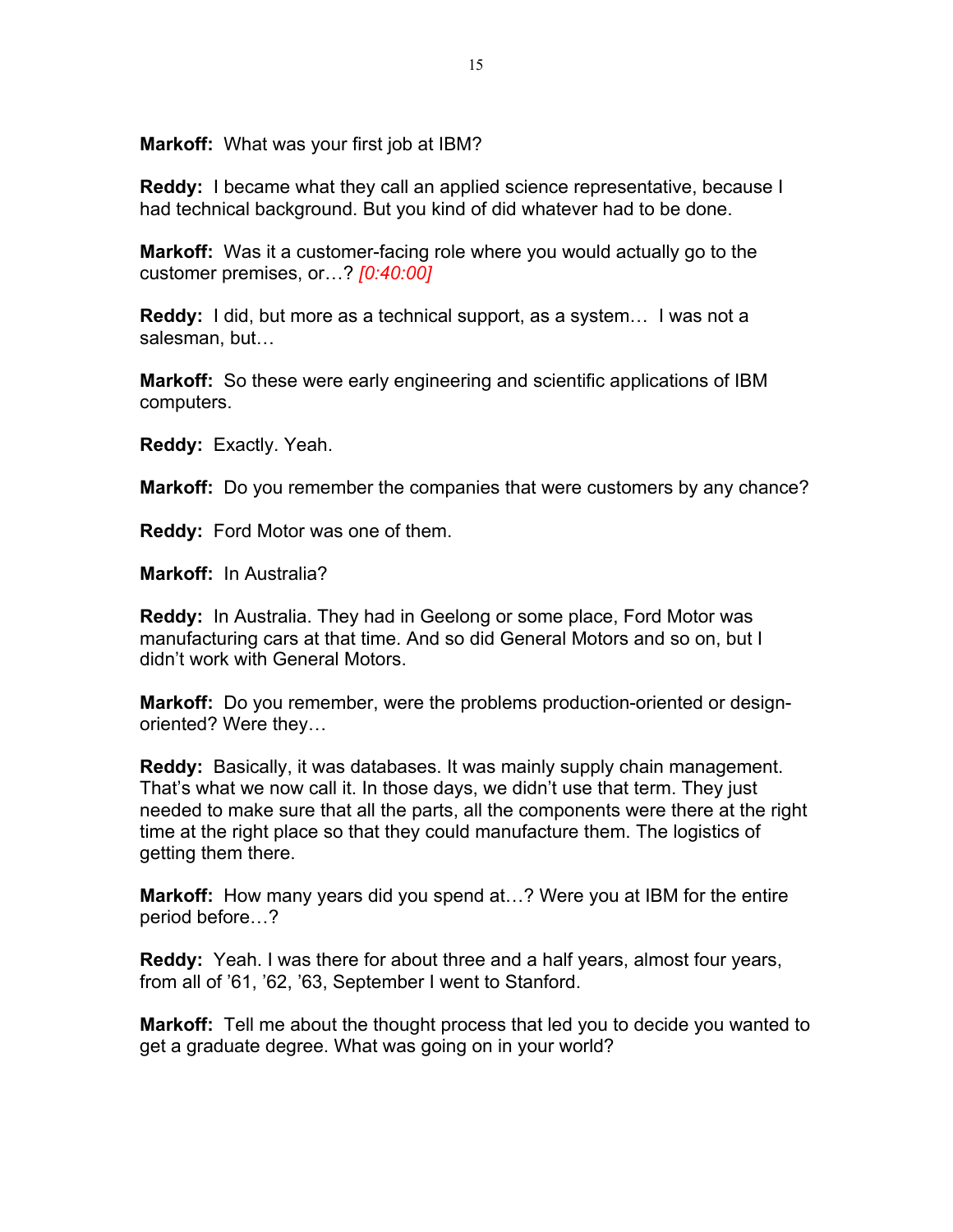**Reddy:** I already got a master's degree, MTech in civil engineering. Once I started working at IBM, early on I said, "Maybe I'll do a PhD," but it was not clear what I would do. Within a year, it was clear I'll never go back to civil engineering. Complete switch. I was fortunate because at that time, there was not that much to learn in computer science compared to what it is now. I could essentially learn everything pretty fast and become as good as anybody else. So I said, "If I'm going to do a PhD, I might as well do it in computer science."

**Markoff:** Then you looked around. Why Stanford?

**Reddy:** I applied to two places, Carnegie Mellon and Stanford, because those were the only places that had AI. MIT also had it, but I didn't apply there. Stanford accepted me and Carnegie Mellon put me on some waiting list or something. They didn't have a computer science program at that time, so…

**Markoff:** But Stanford, what year did Stanford's CS program start? It was…

**Reddy:** In '65.

**Markoff:** And you came to Stanford in '64?

**Reddy:** '63. They already had a program in computer science as part of the math department. George Forsythe… The university recognized that they had to do something in computing, because already, if you remember, from ENIAC, which is like 1944-45, to early computers, UNIVAC and so on in '51, already for 15 years computers were in the news, were being used. So everybody saw this is the up-and-coming area. So Stanford and Carnegie Mellon had computer science programs, but at that time they didn't know what to call them. They basically said, "We'll set up a program." In the case of Stanford, it was in the math department because most of the computing was being done in numerical analysis. At CMU, because of Simon and all the decision-making stuff was in business school, so the first computer came into CMU business school. But in both places, it was obvious this is something bigger than either department.

I think in the community, there was a thing called AFIPS, a regular conference, an annual conference. I think it started in '61 or something. There were people who would come and they would kind of discuss, and kind of at some point they said, "We should set up a department in both places." They were one of the first few.

**Markoff:** But while you were at IBM and you were looking to go to graduate school, somehow artificial intelligence became an interest and that was important in your selection of those…

**Reddy:** Right.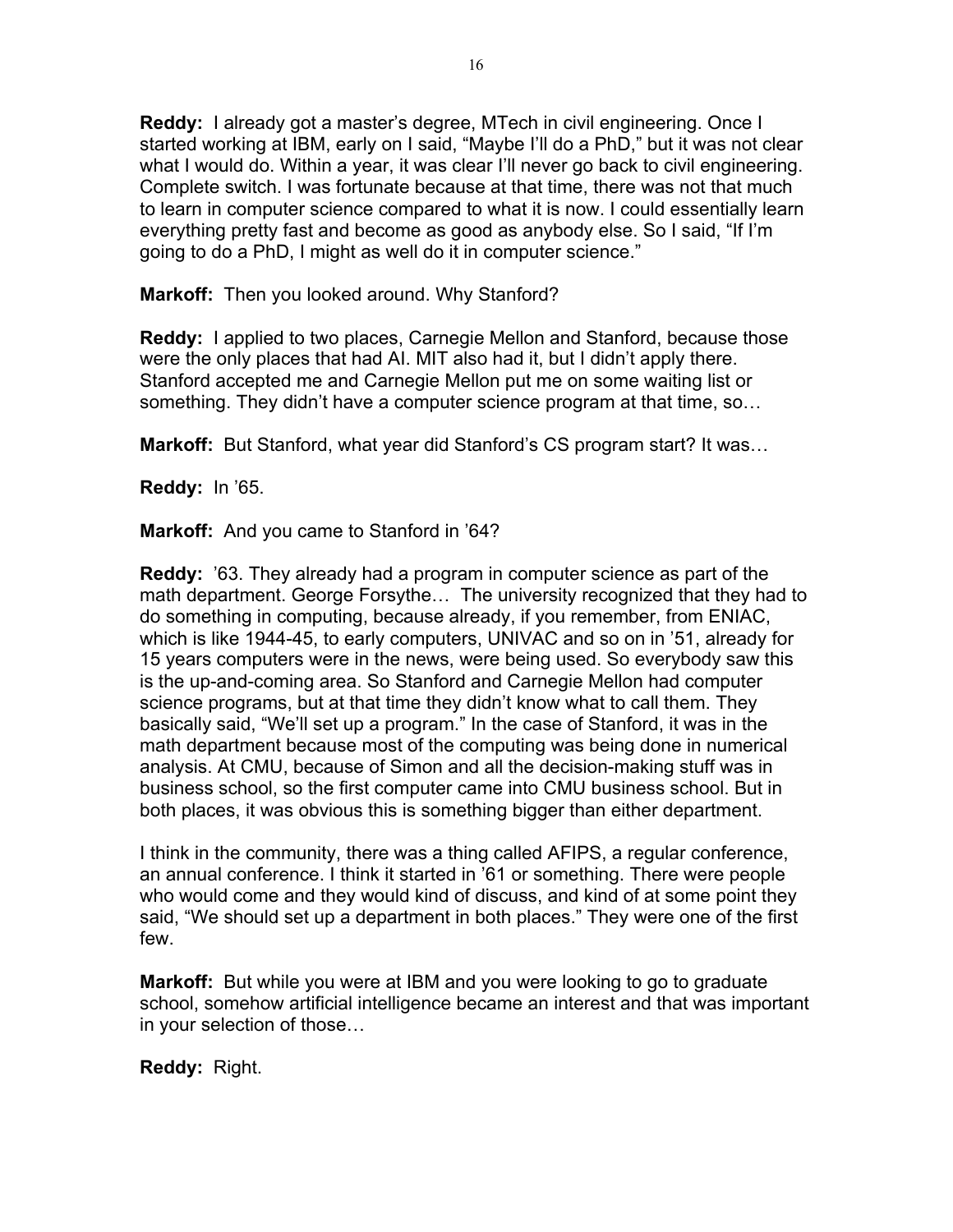**Markoff:** How did you learn about the field of artificial intelligence?

**Reddy:** Because, like I said, I like to read whatever I get my hands on. I was at IBM. I was reading papers on operations research and reading papers on Monte Carlo methods, all kinds of things. Then I was reading papers on artificial intelligence. And I said, "My gosh, I wonder if it is really possible. If it is, I should be right there." That's how I… So I knew, I just wanted to do…

**Markoff:** Do you think it's possible that you had run across Turing's paper by that time? The original paper that he wrote in '51?

**Reddy:** No, no.

**Markoff:** So it was not widely…?

**Reddy:** No. I had read Newell and Simon's papers and I'd read McCarthy's papers, but not Turing's. Turing's paper appeared in some… I think either *Nature* or one of the journals, British journals. As usual, I should have seen it, but I was not that good

**Markoff:** And it's interesting to me that even though you were sort of still in the Commonwealth community at that point and you might have thought about going to England, you didn't.

**Reddy:** Because I was working for IBM. *[laughs]*

**Markoff:** Oh, that's right. Of course.

**Reddy:** No, but even then, US was the center of computing. They had many more computers and many more people working on it, whereas in Britain, they were always kind of stepchildren.

**Markoff:** So you arrive in Palo Alto at Stanford. How did you come to be McCarthy's student?

**Reddy:** When I came in, I already knew I wanted to do AI, and I said that's what I want to be and I was assigned McCarthy as the advisor.

**Markoff:** Ah. Once again, this is '63?

**Reddy:** '63.

**Markoff:** So he is just starting the Stanford AI Lab at that point.

**Reddy:** Right.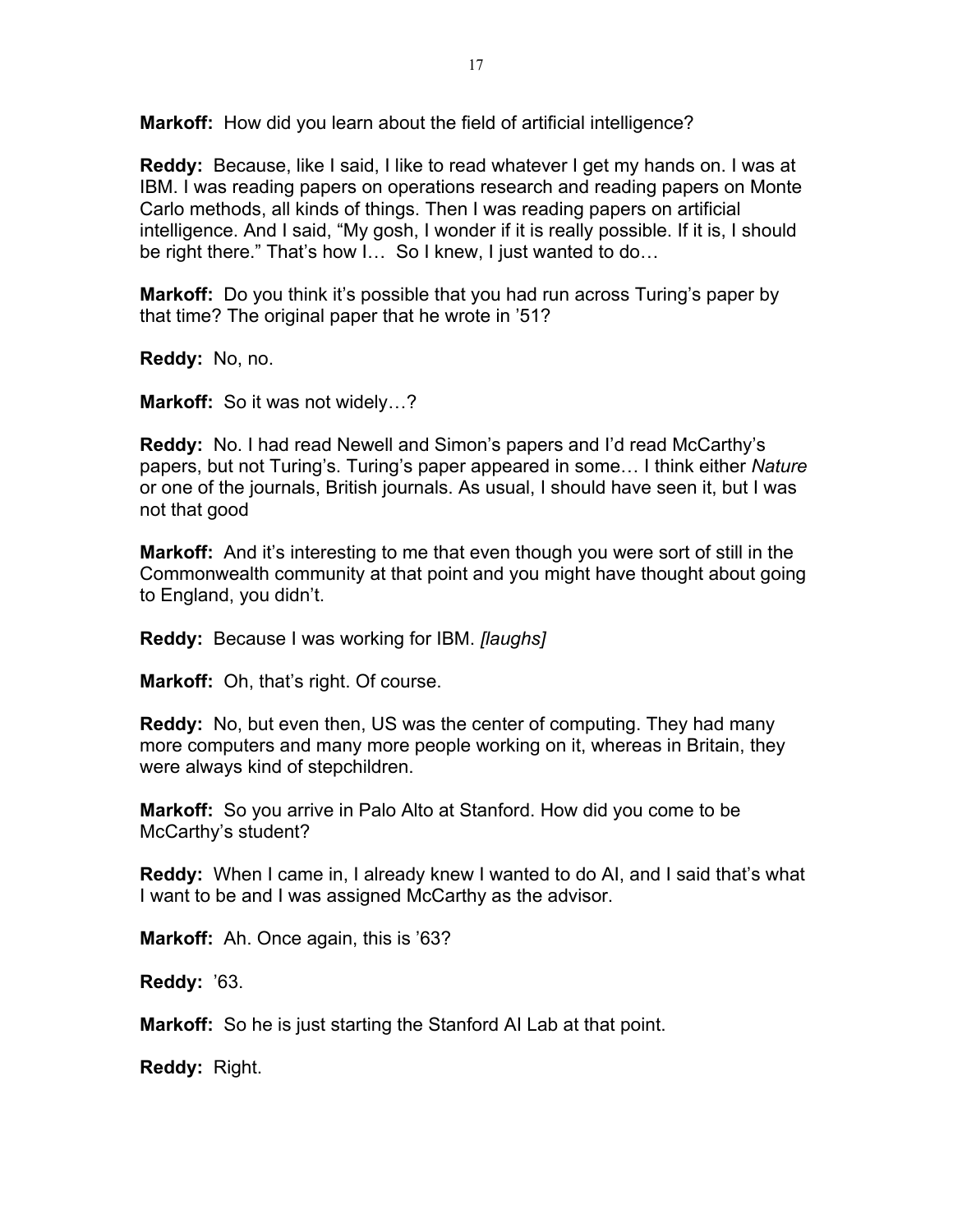**Markoff:** Maybe… Was it '62 that it started?

**Reddy:** Yeah. No. Yeah. He also came just about that time, maybe six months earlier than me. At that time, Stanford only had numerical analysis, George Forsythe and so on, and *[John]* Herriot. So when he came in, he was setting up the thing, and that was when Licklider went to DARPA and he was trying to see who he should fund in this new field of computing. That came about because of Sputnik and all those things. Licklider did an amazing thing. He already had a big picture of what… He had seen what happened with Vannevar Bush and all the Second World War. MIT was the center of a lot of this innovation. So he went to DARPA and was able to immediately say, "Let me fund the three centers where key people are." So he funded Stanford, he funded Carnegie Mellon, he funded MIT.

**Markoff:** At that point, you had not moved to Arastradero Road at that point. You were still on campus. Is that true?

**Reddy:** Yes. We were on campus in Polya Hall. Then all the computers were next to it in Pine Hall. It turns out the big computer was Burroughs at that time. Everybody was using it. And McCarthy got the first PDP-1, maybe first or second that DEC ever made, and it was all by itself and there were people like Steve Russell and others building time-sharing systems on top of it and so on.

The interesting thing was all of them had the American work ethic. They would come in the morning, work till five, and then go and do other things. I would do just the opposite. I would come at four in the evening, talk to them, from six in the evening till eight in the morning, I would work on the computer. I thought I'd died and went to heaven because in those days, the time on even PDP-1 was like a thousand dollars an hour. So every day, I was burning like \$10,000 to \$15,000 dollars of hour.

**Markoff:** You basically had an early personal computer.

**Reddy:** Absolutely. I had nobody else there. The only other person that occasionally wandered in was John Chowning. He was a professor. At that time, he was just a researcher in music, and he was trying to synthesize music. There's an example. For example, people that conventionally used computers didn't think… using computers to generate music was not seen as conventional computation, but it was seen as part of AI. If a computer can generate music just like you and me, hey, that's intelligence. *[laughs] [0:50:00]*

**Markoff:** Was Russell's time-shared implementation working then so that you and Chowning could share…?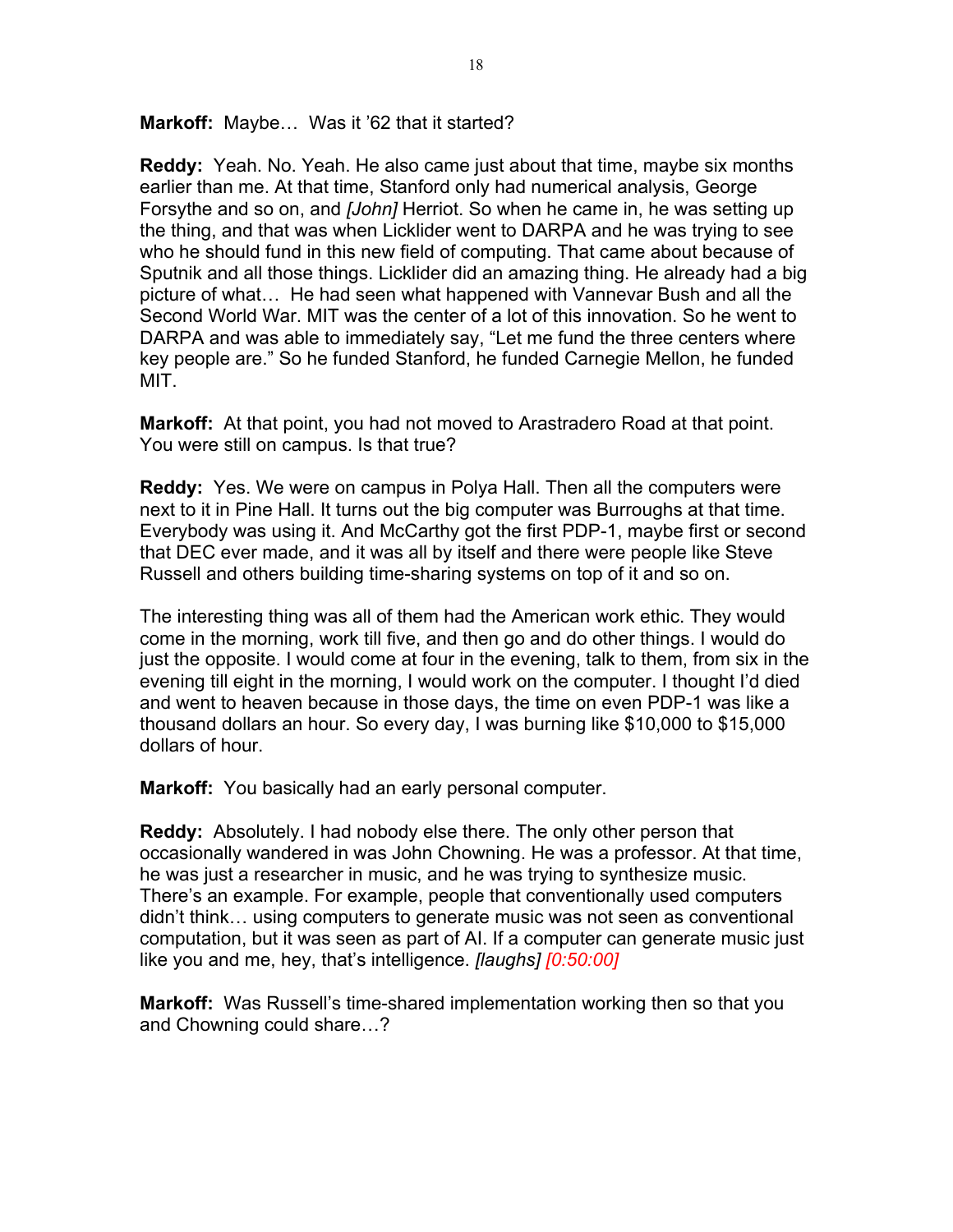**Reddy:** Oh yeah. It was not already working. He was doing it simultaneously. But I was only using it as a standalone personal computer. I didn't need the time sharing.

**Markoff:** Besides Chowning, do you remember any of your classmates in that very early period?

**Reddy:** Sure, yeah. The two people that are still kind of well-known is Bill McKeeman… The two of us graduated together. He's a very good friend. And the other person was Cleve Moler. He was my officemate. He was in numerical analysis. Cleve then went off and became a professor in Arizona or something, and did this Math Lab, you know, MATPACK. That became MATLAB and MathWorks.

So yeah, there is an example of an amazing career where for the first 20 years, he was just a professor, and then suddenly… They did a very clever thing. Unlike other computer companies, they never took it public. Even today, they probably make a few hundred million dollars of profit. It's just distributed among the founders and a lot of it is just given as bonuses to the employees.

**Markoff:** Tell me of your first impressions of McCarthy when you came to Stanford.

**Reddy:** McCarthy even then had a beard and was kind of… He was kind of … dreamy. He was kind of somewhere else. But the first thing was I had to say, "John, I came here to do AI. I don't want to do numerical analysis." He says, "But that's required. You have to do it." So I did, I take Gene Golub's course in numerical analysis. As history would have it, out of the seven or eight students of McCarthy, every one of them failed that course except me. So in the faculty meeting, McCarthy said, "Nobody wanted to take your course. We should eliminate it." Gene apparently said, "That's surprising. Raj Reddy came to me at the end of the course and said he liked it." *[laughs]* I got an A. It turned out both were true. It's what we would call non-monotonic logic. At the beginning, something is true – including me, I didn't want to take it. I said, "Okay. If I'm going to do it, I might as well do it." At the end, I enjoyed it. I was learning new stuff that I wouldn't have learned otherwise.

**Markoff:** Coming to Stanford in the early '60s, you worked in the evenings on computing, but do you remember much about the community or did you get involved in any of the things that were not related to the AI Lab?

**Reddy:** Yeah. I knew most of the people in Computer Science. It was a small department at that time. But I did not know much about the rest of the Stanford community. For example, I only went to one football game in my whole six years or something at Stanford. When I first came in, it was not something on my horizon, that I would attend any of those games. Whereas if you're an honest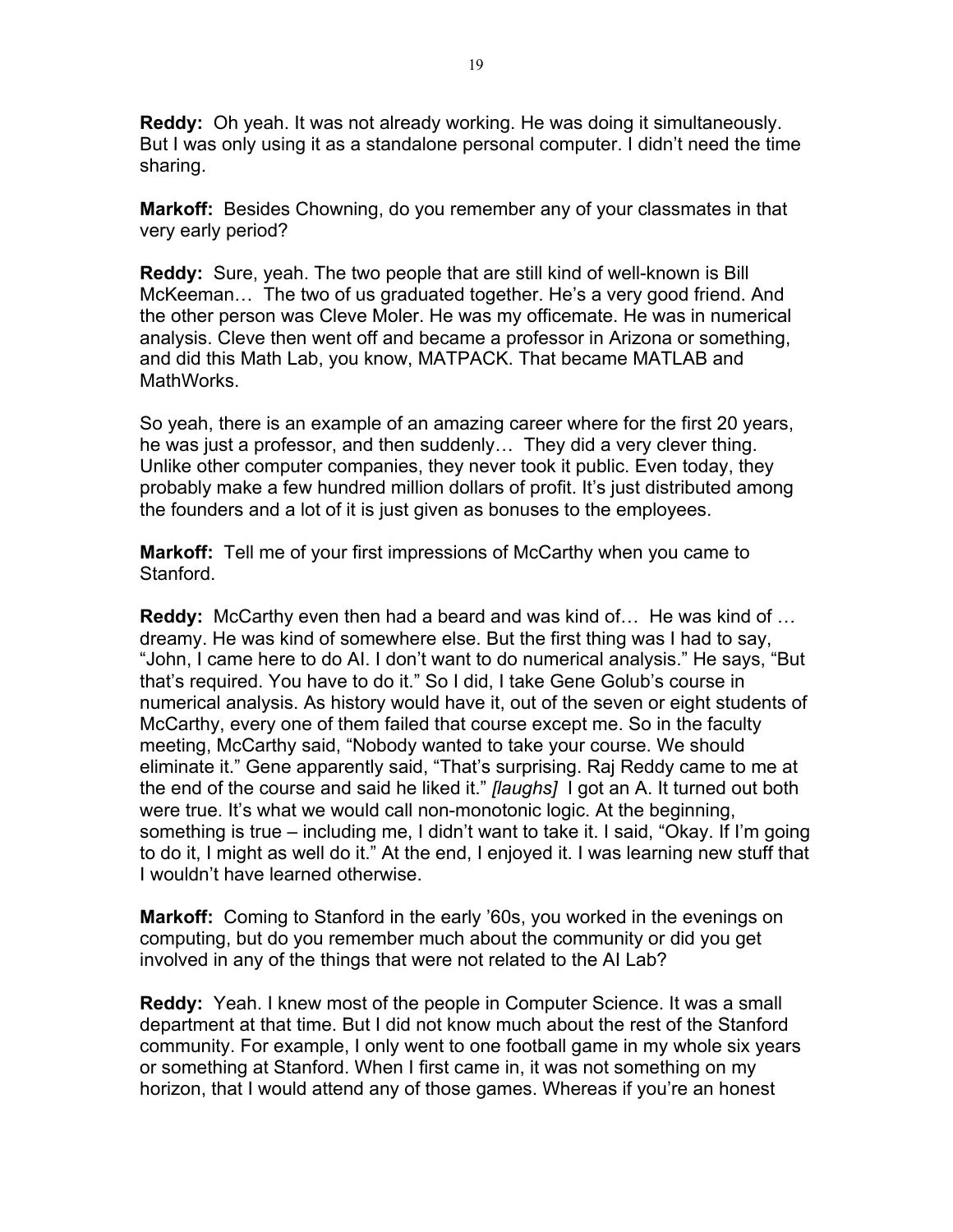red-blooded American student, that was part of your culture. You went to football games and basketball games and everything, and they would stand up in long queues to get the season tickets, and so on.

**Markoff:** It was a big deal at that point?

**Reddy:** Yeah. It probably still is. *[laughs]*

**Markoff:** Did you live on campus when you first arrived?

**Reddy:** I'm trying to think. Yes. I lived on campus for two or three years. There's still a building called Barnes Hall or something. That was one of the places. Before that, there was not enough space for all the students, so graduate students were told to go find their own. But there was some graduate student housing, so I stayed there.

**Markoff:** When did the move to Arastradero Road for the Stanford AI Lab happen? Was it fairly soon in your…?

**Reddy:** It was '65.

**Markoff:** So a couple years?

**Reddy:** Yeah.

**Markoff:** Did that mean at that point… Did you have to have a car to get around? Or how did you get out to…?

**Reddy:** Yeah. I did have a car. It turns out, because I had worked for IBM and so on, I did have enough money to buy a car, so I did. Gene used to say, "You're the only student I know that has a car" or something. *[laughs]* But…

**Markoff:** And did you look around in the Bay Area at all? On your free time, would you drive to San Francisco at all? Did any of that interest you? Or were you very focused on computing?

**Reddy:** Yes and no. Basically, I went to San Francisco once or twice, whereas my colleague and friend Ed Feigenbaum, who was on the faculty, would go to his weekend house in San Francisco or on Half Moon Bay or something. Not Half Moon Bay. On the other side of the Golden Gate Bridge.

**Markoff:** Oh, in Sausalito or…?

**Reddy:** Sausalito. Then he would come back and say how wonderful it was. *[laughs]*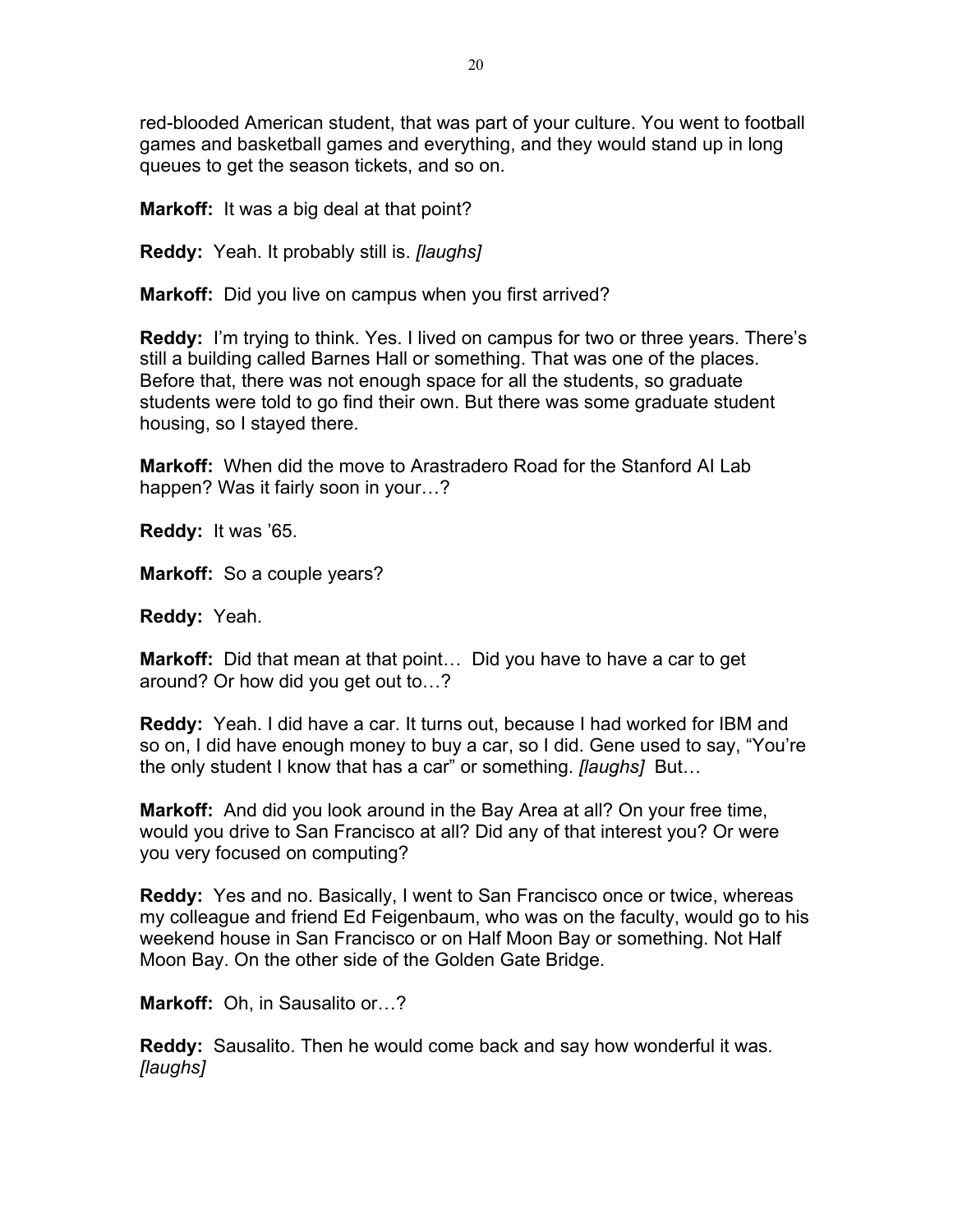**Markoff:** You arrived before Feigenbaum, didn't you? He came a couple years later.

**Reddy:** Yes. He came a year or so later. He was already a PhD. He was at Berkeley as an assistant professor and he came in as an associate professor to Stanford. And he was on my thesis committee.

**Markoff:** You were involved in two early communities that are very interesting. One was the SAIL community and the other was the broader ARPA community. When did you start… There are these famous ARPA meetings where the graduate students would go along too. Did you go to any of those early meetings, and do you have any memories of…?

**Reddy:** I went to them as a young faculty member. After I graduated, I became an assistant professor at Stanford. That was the time when we were just… ARPANET was just getting built, in 1968, '67-68. There were kind of meetings we'd have, and everybody would come to Stanford and we would all have a big meeting. And Marvin Minsky came and spent a year in 1964-65. I think the move to Arastradero happened middle of '64 I think, September '64.

**Markoff:** Yeah. It was called the D.C. Power Building, and you got to occupy about a half of it or something?

**Reddy:** Right.

**Markoff:** And had Les Earnest showed up to manage it by then?

**Reddy:** You know, Les Earnest came even before, but the reason was at that time, Ivan Sutherland was the head of DARPA and then…

**Markoff:** Licklider came and…

**Reddy:** Licklider, Ivan Sutherland…

**Markoff:** Oh, Bob Taylor.

**Reddy:** …Roberts. Roberts.

**Markoff:** Roberts. Larry Roberts, yes.

**Reddy:** Larry Roberts. I went and Larry decided, "John McCarthy cannot manage millions of dollars and keep track of all the…" He's a great scientist, but as a manager for day-to-day details of the thing, they would fall through the cracks, and DARPA needed all kinds of reports and everything. So Lick … Les Earnest, they had known him at Lincoln Labs together. He had worked on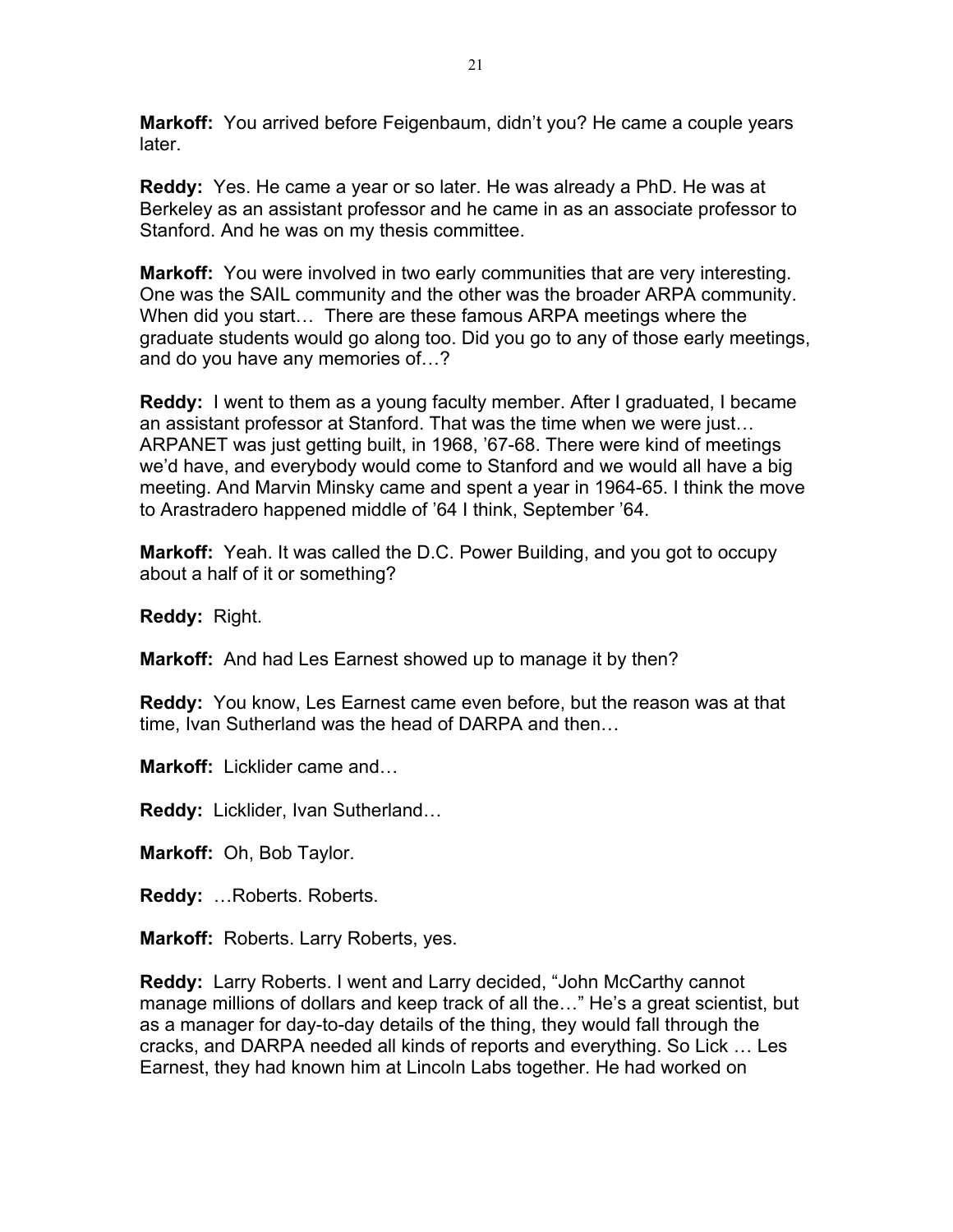handwriting and various other things. He's an amazing scientist in his own right, but he was also a good administrator, so he became the executive director.

**Markoff:** Two questions. What was it like to be McCarthy's graduate student, and also how did you come to that early interest in speech as a research area?

**Reddy:** The great thing about McCarthy is he kind of let you do whatever you want. *[laughs]* He would kind of suggest some things, and one of the suggestions was "Hey, we just got this computer. It has an A-to-D converter and you can digitize speech. Maybe one of the students can build a speech recognition system." I said, "I'll do it," and that's how I got into that.

**Markoff:** Wow. At that point, had anybody else done research in the field? How brand new was it at that point?

**Reddy:** It was brand new to me because I didn't know of anybody else doing the research. Later on, I discovered Bell Labs had a large group of people that have studied speech from the '30s, speech coding. Mostly they were in coding and compression. But Peter Denes, there were one or two people that built speech recognition things, digit recognizers, *[1:00:00]* using computers in the '61 timeframe. Then at some point, I'll remember the name, the senior director of DARPA… or Bell Labs decided they shouldn't be doing speech recognition. They stopped. That kind of set them back a little bit until *[James]* Flanagan and Larry Rabiner came and started it up again, and Bishnu Atal.

**Markoff:** Tell me a little bit about sort of the nitty-gritty of your early speech work, and what you focused on and what challenges there were.

**Reddy:** Basically, right on the beginning… I come from Indian language, Sanskrit and so on. They're all phonetically based. You speak what you write and you write what you speak. From that point of view, one of the first things you learn there is all the vowels. Then once you've learned the vowels, then you take the consonants and kind of say they can be modified by the vowels. The vowels can be added to the consonants. So "Ah" and then "kah" and "gah," those are stops, and then "chah" and "tah." They all have the same vowel but different consonants. In Indian languages, all the consonants are organized together that you learn them, and they're either aspirated or unaspirated.

If you're a linguist, you would know all this. I was not a linguist. I came from a different culture. But I invented for myself the same kinds of things. I said, "Let me see if I can recognize vowels as a first thing," and I built a pretty good working vowel recognizer.

**Markoff:** And you did it all the way from the hardware up to the…? Was it… Did you have any…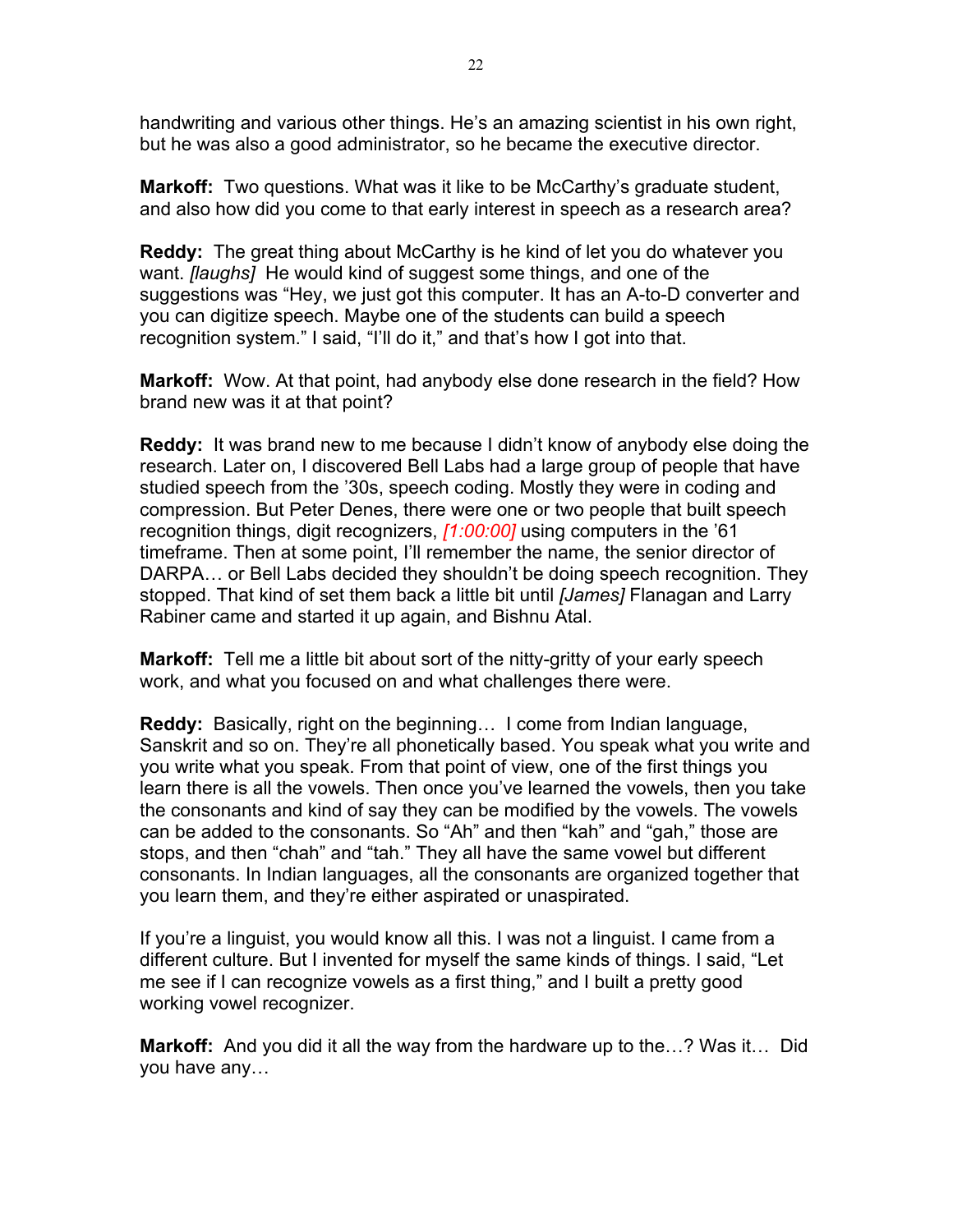**Reddy:** No. The hardware was already there. The A-to-D converter. And I had help. I think like Steve Russell or somebody wrote the low-level sampling thing, so I could call the subroutine, which would sample whatever was being said. Like you start and stop, and then you get the thing that's a waveform, and then you decide what to do with it.

**Markoff:** At that point… There's this famous story about an MIT graduate student who was assigned computer vision as a summer research project, because they didn't realize apparently at the very beginning how hard the problem would be. What was your thought about how complex speech would be?

**Reddy:** I think that is par for the course. All of us in AI were kind of wildly optimistic with no basis, saying, "Oh, we should be able to do all of this." In fact, if you take Marvin Minsky, he said, "Yeah, let's build a Mars rover, and we'll build it, design it and build it in '64-65, and we can put it on a satellite to Mars, and it will go around and be a Mars rover in '67." So we started working on those kinds of things. If you remember, at SRI they were working on Shakey, and at AI Labs they were working on hand-eye coordination and picking up things.

**Markoff:** Which led to one of the first robot arms.

**Reddy:** Yeah, robot arms. Vic Scheinman was the guy that was there and designed all of those things. The range of activities at Stanford at that time are kind of broad, all the way from vision and robotics to speech and language. Even then, Roger Schank was there and Ken Colby was there. Roger and Ken were trying to understand language in the specific context of "Can you understand paranoid behavior?" PARRY, you know?

**Markoff:** PARRY. Had ELIZA already been done on the east coast?

**Reddy:** Yeah, ELIZA has been done, but except it was not true understanding of language. It was looking at a couple of keywords and then responding. We did that kind of a thing where it turns out we had… Fast-forward 20 years or 30 years, it turned out we had a video interview like we're doing now of Arthur Clarke that was done by WQED in Pittsburgh. We said, "Let us build a synthetic interview system, so that wouldn't it be great if your great-grandchildren could talk to Arthur Clarke or Einstein and ask him a question and they would answer?" And the answer is they would just take a couple of keywords and find anything that he said using those keywords, and then he says, "Huh," and then he would say something. There's some link, but it has nothing to do with understanding it.

**Markoff:** Did speech become sort of the principal thread of your graduate studies?

**Reddy:** Yes.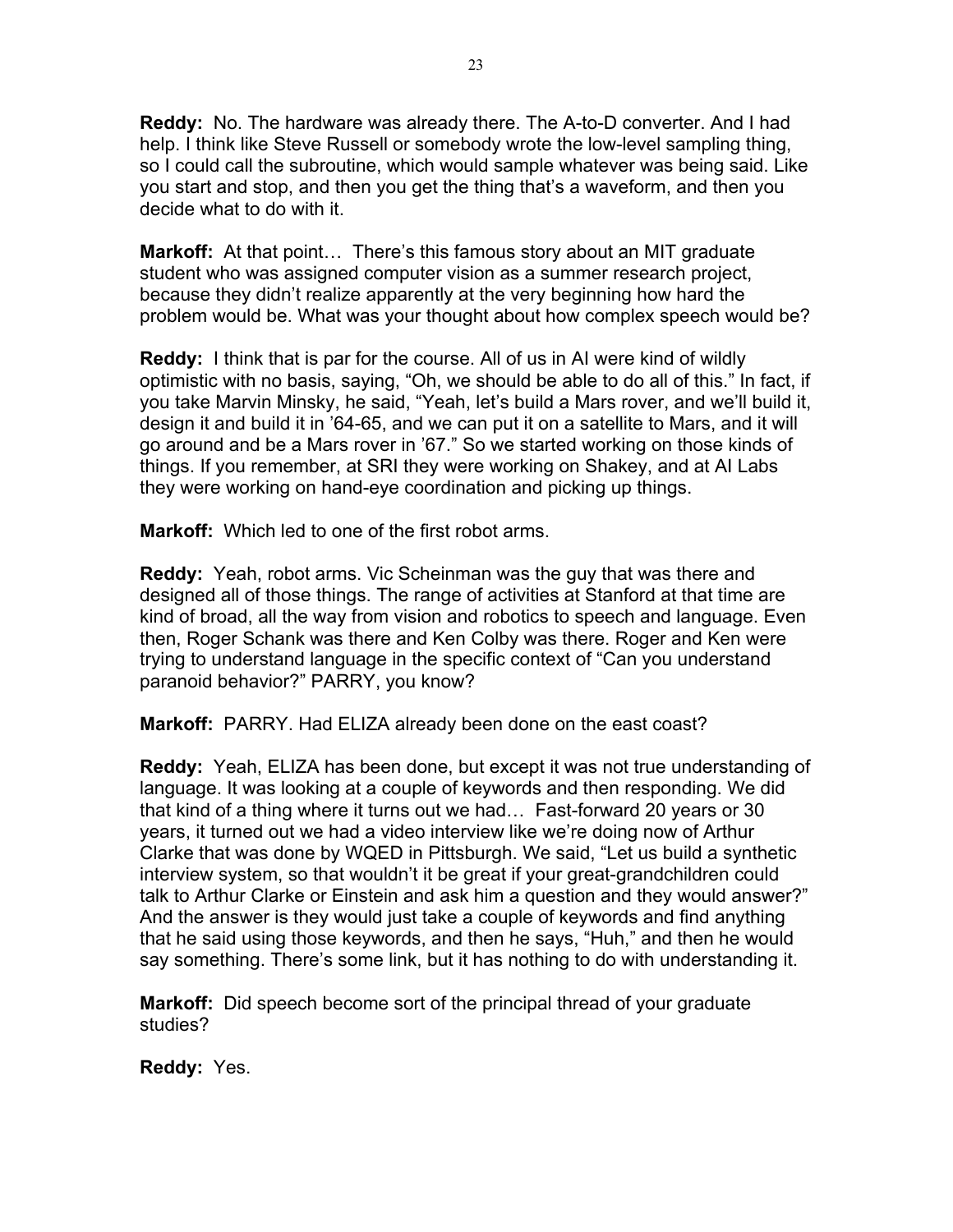**Markoff:** And did it lead to your dissertation?

**Reddy:** Yes. That was my PhD thesis.

**Markoff:** Describe a little bit of your… What problem were your trying to solve when you…?

**Reddy:** I was trying to understand connected speech recognition, and then you apply it to some application like hand-eye system, controlling some computer with voice. All of that, we were very good even in those days. Fortunately, we have video. We made a little documentary. The first documentary was called *Hear Here*.

**Markoff:** H-E-A-R?

**Reddy:** H-E-A-R H-E-R-E. *Hear Here*. I believe it's in YouTube you'll find it, because we put all the videos we did over the period of time. That was done by the Stanford communication department. They needed some project to do it. They came and then we said, "Okay, why don't you do this?" There, not only did we show that it could recognize speech, then you could say, "Pick up the red block on the bottom-right corner," and then the hand would go and then pick it up and so on.

This was something we actually demonstrated and gave a talk on AFIPS 1968, about the same time Doug Engelbart was doing his thing. *[laughs]* This was actually two sessions parallel. I said, "I wanted to go see that too," but I couldn't.

**Markoff:** You were making a presentation.

**Reddy:** I had to make a presentation. But it was an exciting time at that time.

**Markoff:** That's very powerful. What was it like in that period? Well, I guess it was later on. As the AI Lab evolved, there became kind of a counterculture culture that was part of the lab that became very famous when Steward Brand wrote about it in the early 1970s. That was later. But Les Earnest, didn't he put a sauna in the basement and people were living in the attic? Were you aware of that…?

**Reddy:** Yeah, yeah. I thought it was okay, but it was not something I would have done. But when I saw there were Jerry Feldman and a few other people, they essentially made a hole and got up into the attic of the thing, and made a little living space for themselves… That was the time. It was the height of hippie culture, '65 to '70. It was not that blatant at AI Labs, but I think people were relaxed in they were not kind of…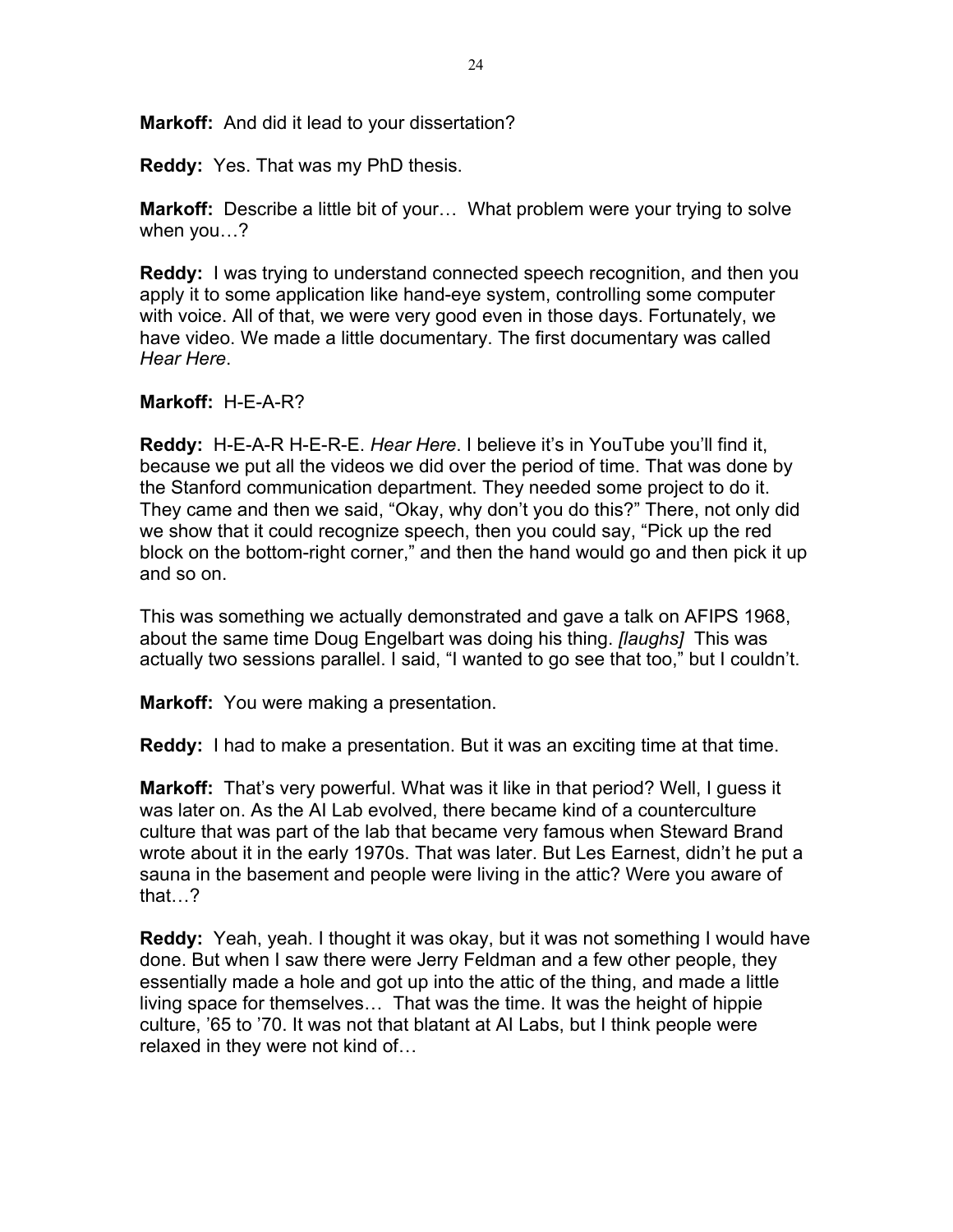And so much so, my favorite story of that era is… The best advice I ever got was from my classmate Bill McKeeman. I was all ready to go try LSD. *[laughs]* I was invited to some LSD party. I said, "Yeah, Bill, I'm going to go to this party. It'd be interesting." He looked at me and shook his head, and he was kind of trying to see how to convince me not to go. He said, "You know, it might be interesting to kill somebody too. You don't want to do that. Let somebody else do it and learn from it." I think that was the best … I never did go, because obviously there are things that you don't know what they…

**Markoff:** Yeah, the impact it'll have. At roughly the same time, there was work going on to build a speech interface to Shakey. Were you aware of their work and did you ever…?

**Reddy:** Yeah. Stanford, SRI and Stanford had a close working relationship. There was Marty Tenenbaum, who was working vision, who was a graduate student in the Stanford lab, but he was also working for SRI. *[1:10:00]* There were a number of people back and forth – Peter Hart and Nils Nilsson and so on. But basically at that point, they had kind of carved out something they wanted to do, because DARPA would say, "Look, we want you to tell us what you want to do and we'll fund you for that." At Stanford, it was kind of a center of excellence grant where you could do anything you want. That was the difference. At SRI, they would say, "Okay, we're going to fund you some of these things," whereas at Stanford, anything that anybody thought of could be done.

**Markoff:** During the period when you were a graduate student, did you publish papers or give talks? What was the culture like? How did you share your research as you went along?

**Reddy:** There were two or three papers I published at that time. One was by myself. That was just in *The Journal of the Acoustical Society of America*. And one was in *CACM*, and one was at AFIPS. The AFIPS was actually a joint paper, because it involved hand-eye, and Les Earnest and McCarthy, all of us were coauthors at that time. Whereas some of the other papers were just narrow, defining how to detect pitch periods or something. That's just a technique.

But the most interesting part of that time is going to two or three conferences. There was a conference in Los Angeles, the first conference where the first Turing Award was given in 1966. Alan Perlis was the first recipient of the Turing Award. He's from Carnegie Mellon. I was still a student and McCarthy, I said, "Can I go to this conference?" he said, "Sure." So he sent me to Los Angeles and it was great. Then the following year, maybe even the same year, there was another conference in Boston where Danny Bobrow presented his paper and Bert Raphael presented his paper on AI problem solving.

There were all kinds of exciting things going on on both sides, on both coasts. The interesting thing to me was to kind of get a big picture, saying, "What's all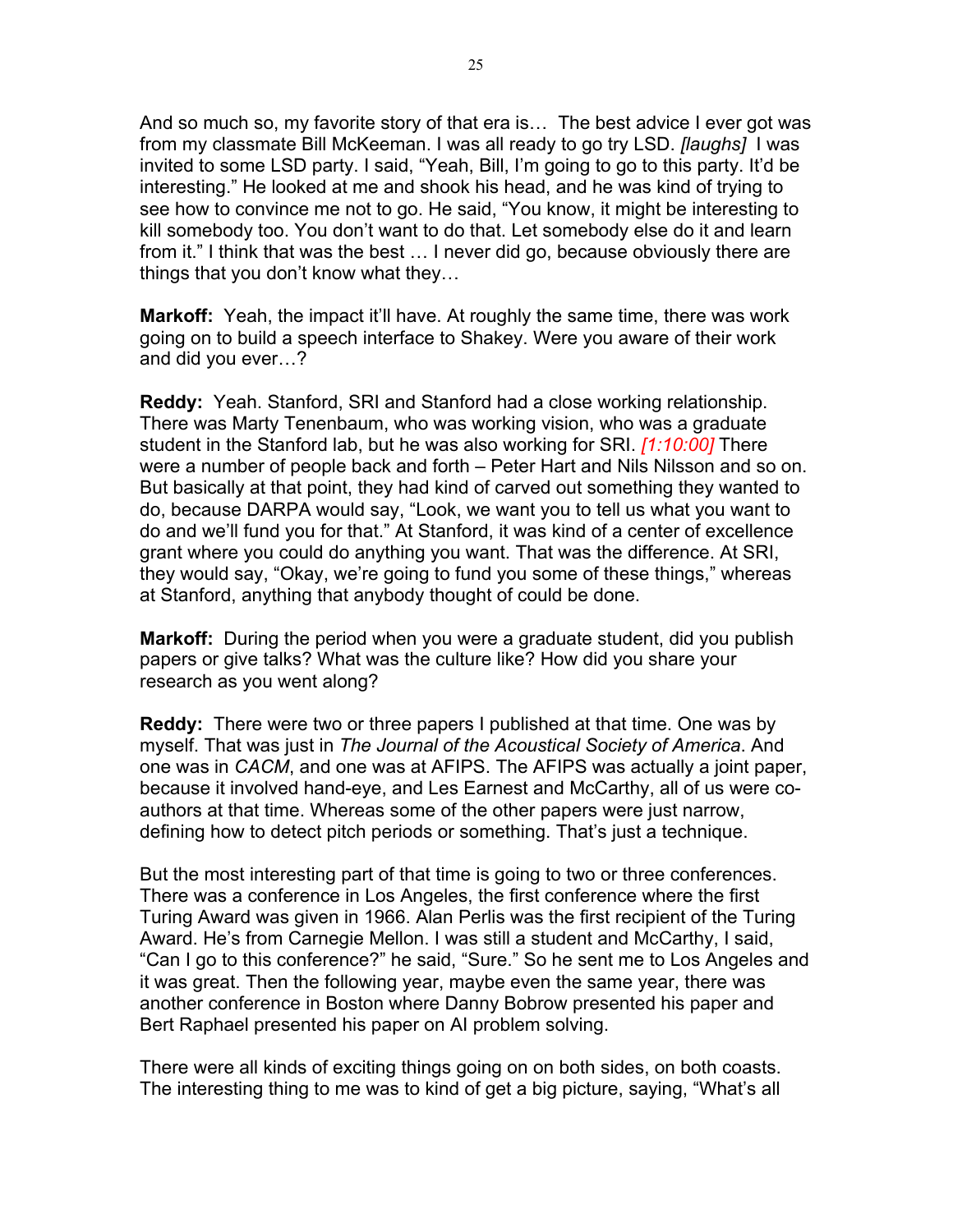happening? How do we find out everything?" And there was no place to go to kind of get a big picture, saying, "Here are all the major advances that have happened, and here's what it means."

**Markoff:** In an early book, Hans Moravec in the introduction talked about the optimism in the field. I think the thing that he said, that in '62 when McCarthy first applied for ARPA funding, he thought that building a thinking machine might take a decade in that proposal. Do you remember that level of optimism at that point, that it seemed like…?

**Reddy:** Yeah. When we hear those things, we believe it too. Another one was Herb Simon said, "There'll be a chess machine that will beat the world champion in 10 years." So a number of these kinds of things where we thought you could build a speech recognition system maybe in 10-15 years, and vision and everything, every area that we were touching. We just did not understand the complexity and we did not have the computing power.

**Markoff:** Were you aware, while you were a graduate student, of the early work that had been done on neural nets and perceptrons, and were they current enough that you thought about the possibility of using them in speech recog-…?

**Reddy:** Yeah. No. The perceptrons, kind of learning machines and so on were there. I think *[Ken]* Rosenblatt or… did the early work. Somehow the complexity of speech and complexity of vision seemed so complicated, trying to do it with single neurons kind of thing didn't seem to be clear. But the idea that you might want to use learning, machine learning was there. If you read Minsky's paper of '63, "Steps Toward AI," there's a whole section on machine learning and reinforcement learning, all that different kinds of things. And Art Samuel, who built a chess machine, who was also on the faculty who was there at Stanford Labs, also trained the system using the dataset.

**Markoff:** Was there a lively discussion? Today, the entire society is engaged in discussion of AI and its impact on society. You were there right at the beginning of the research projects in the '60s. Were you already starting to think about the impact of these technologies on society at that point?

**Reddy:** I think all of us did not think AI is going to turn into a bad science. Even now, I don't think it's going to happen. That's a discussion we can have later. But the right answer to it is, I think either Newell or Simon said to me, they said, "Every science, everything you do will have good aspects to it and bad aspects to it. You cannot not do it," and Simon's statement was "Knowledge is better than no knowledge. You should know, and so if you don't have that knowledge and some other country – Russia, China – goes and creates the knowledge, then you'd be blindsided. In that sense, it has to be done. The question is, it has some potential for negative use, and that's always been the case for every technology that was invented."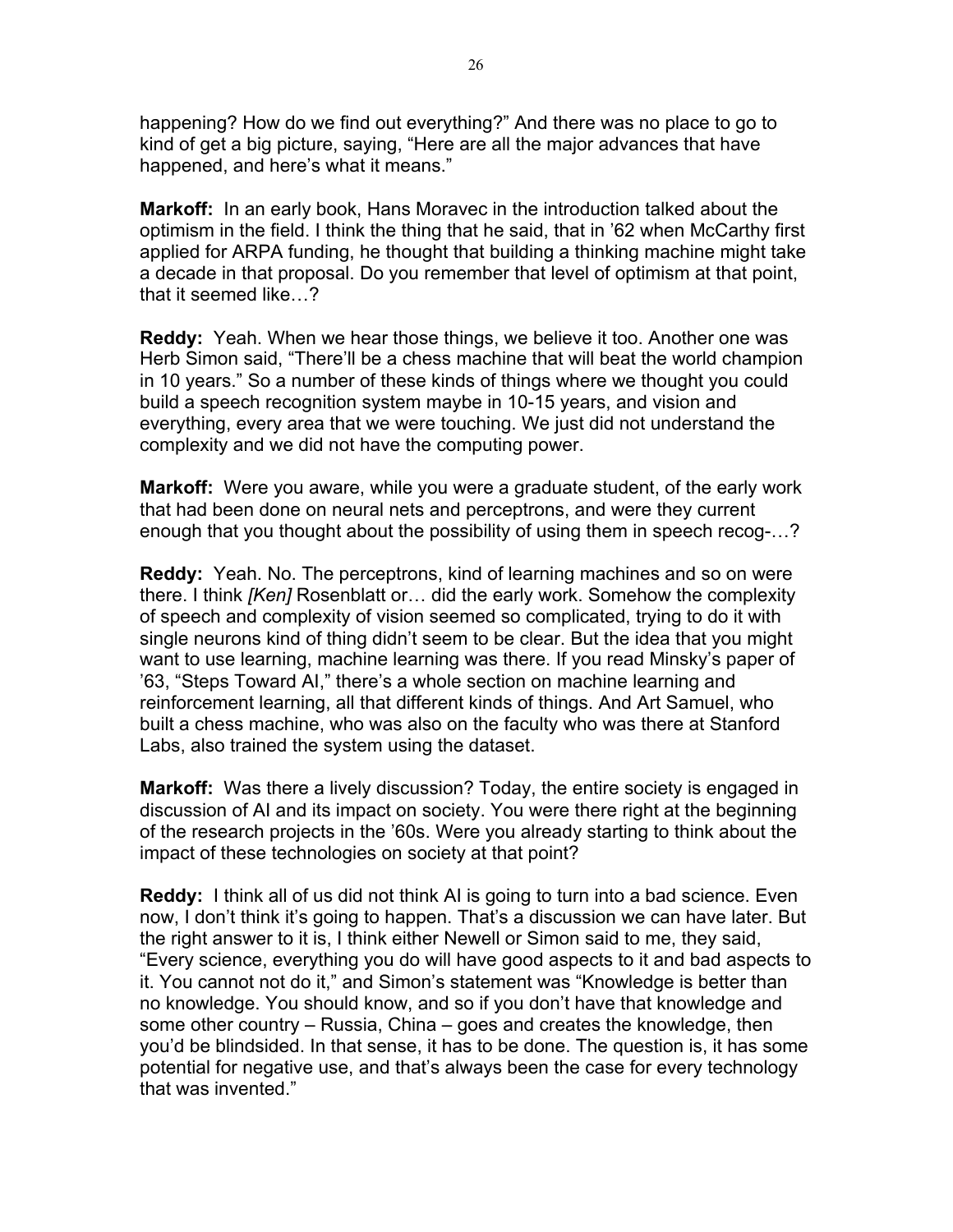**Markoff:** Tell me about receiving your PhD and then going on to be a faculty member at Stanford.

**Reddy:** Basically, I finished my PhD. Bill McKeeman and I finished together. We were two of the four that started the first batch.

**Markoff:** That's '67 then?

**Reddy:** '66.

**Markoff:** So just in three years?

**Reddy:** It was barely three years.

**Markoff:** Yeah, very quick.

**Reddy:** The interesting thing was I had my orals in the morning and Bill had his in the afternoon, so I say, "Bill, I was the first PhD." And he says, "Look at the graduation list. 'Bill McKeeman' is first and then 'Raj Reddy.' " *[laughs]* So we both graduated together.

**Markoff:** And you were hired as a…

**Reddy:** Both of us. Basically, Forsythe needed young faculty members to teach the courses and so on, so he hired two of his own graduates, Bill McKeeman and me. Then he hired David Gries and Jerry Feldman. As history would have it, none of us stayed back. In my case, I almost stayed back. It turns out Stanford has a policy saying, "You cannot hire your own PhDs." MIT is just the opposite policy – they'll hire their own PhD. So in this case, the dean said, "Hey, George" – this is George Forsythe – "I already made an exception for you to hiring Raj as an assistant professor. Now you want to promote him. Let him go somewhere and then he can come back after a year." And that's what happened. The department unanimously recommended me for a promotion after three years. Then I ended up leaving and never came back.

**Markoff:** I'll get to that, but I wanted to ask if you remember any of your undergraduate students or any of your students from that time period that you taught at Stanford.

**Reddy:** Yeah, yeah.

**Markoff:** For example, did Larry Tesler take any classes from you?

**Reddy:** No. Larry was there. He was working with Roger Schank and Colby. There were a number of people, Lee Erman, Rick Hayes-Roth who ended up at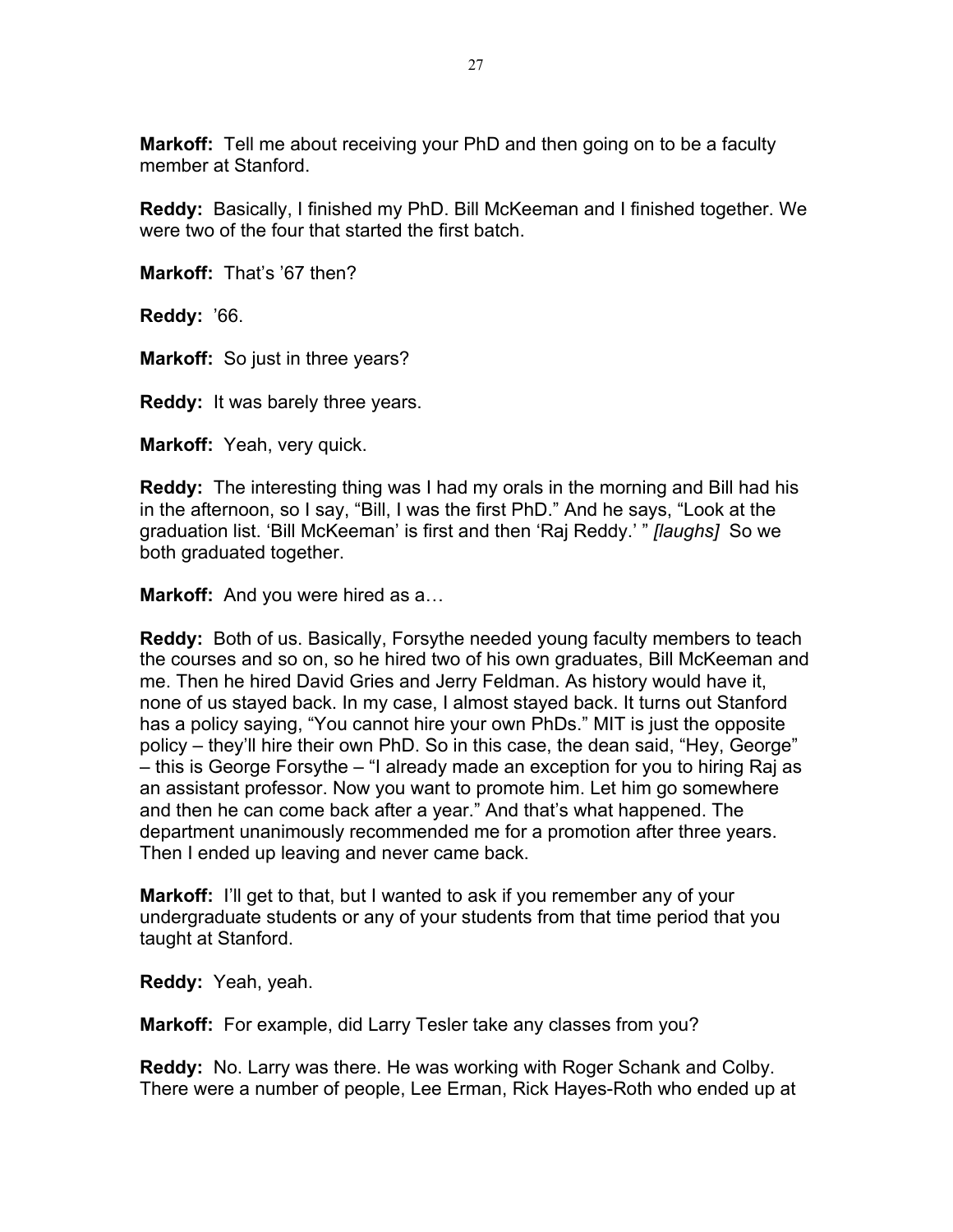HP and Monterey, Victor Lesser who is now a senior professor at UMass, and all of them were students here. Then some of them had not finished when I left, so they came to CMU and finished up their thesis, got their degree from Stanford.

**Markoff:** Do you remember what your teaching responsibilities were when you first began teaching?

**Reddy:** Yeah. Mostly Introduction to Programming.

**Markoff:** And what were the fashionable languages and at that point how did you teach people to program?

**Reddy:** It was all LISP or FORTRAN. Or ALGOL. We were not using FORTRAN. By then, ALGOL was a respectable language. *[1:20:00]* We had Klaus Wirth, who got his Turing Award in '84 or '86.

**Markoff:** But this was before Pascal, wasn't it? Or…

**Reddy:** This was before Pascal. He was there, and then I think he did ALGOL W or something. So he was there for three years or something before he left for Switzerland.

**Markoff:** You almost ended up going to Berkeley, is that right?

**Reddy:** Yeah.

**Markoff:** Tell me about it.

**Reddy:** Basically, when the dean Halsey Royden, a mathematics professor at Stanford – he might still be there, I don't know, he might have retired – said, "Look, let him go for a year," so I started looking, applying. The two places – there are other places also, but I wasn't interested – was Berkeley, and they made me an offer as a tenured associate professor, but it took them a long time. Like you have to go through the normal process, like maybe four months or six months. Then Ed Feigenbaum mentioned to Newell, saying, "Hey, Raj looks like he's going to go to Berkeley." Then Newell called me up and said, "Why don't you come to CMU for a day? Then you can decide if you want to come here."

So I went there for one day. I remember it was like Wednesday evening I landed there, I met with Newell, Simon, and Perlis on Thursday, and Friday morning I got an offer. It was that fast. Everything was… That impressed me. *[chuckles*] But more than that, I wanted to work with Newell and Simon.

**Markoff:** So at this point, you were married, and had you already had children?

**Reddy:** Yeah. I had one daughter. Shyamala was born here in '67, so she was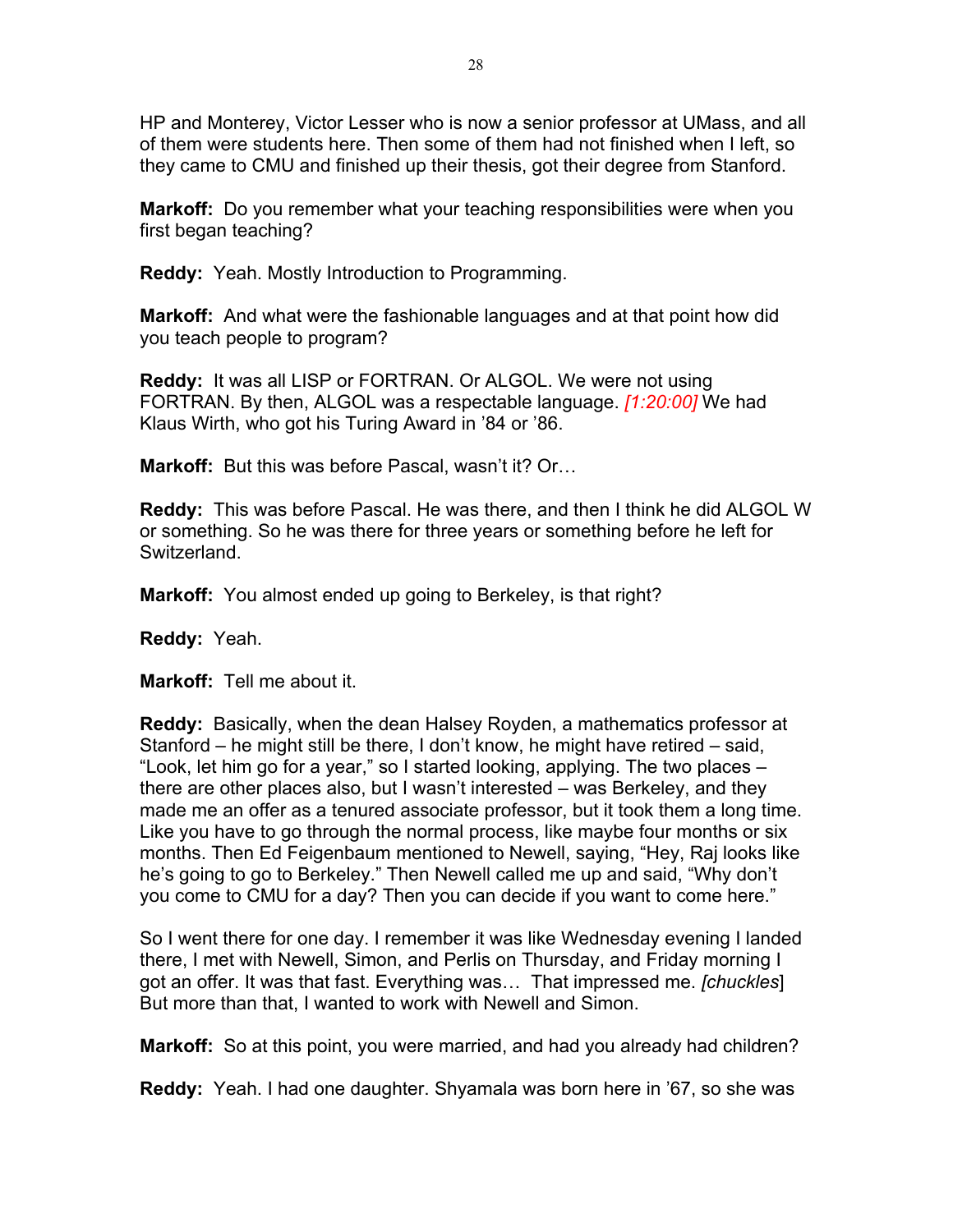like three years old or two years old when we left.

**Markoff:** So you arrived in the fall of sixty-…?

**Reddy:** Nine.

**Markoff:** '69. So the weather was okay when you first came to Pittsburgh. What was it like learning to live through your first...?

**Reddy:** We had a great time. We drove across the country. That's the first time we got to see… We went to Yellowstone and Badlands and down Nebraska and everywhere else, and it was really great.

**Markoff:** Great. You're just making this transition to CMU, but before we leave Stanford, there were some other questions that I had that I wanted to ask you. Did you watch the process of the creation of this computer science department at Stanford and do you have memories about that process?

**Reddy:** Yeah. In particular, at that time there was a lot of debate about what computer science was. There was a famous paper by Newell, Simon, and Perlis that appeared. They said, "Computer science is the phenomena around computers. We do all kinds of things, and all the things that we're doing, design of computers, algorithms of computers, and applications of computers, that becomes the science of the phenomena." So basically… And that is what was published.

I had a very different view, which I still think is right, but I was just a student. What I said was the role of computing is analogous to fields of engineering and medicine. Engineering is a field devoted to enhancement of the physical capabilities of human beings. If you can't fly, you build a plane. And medicine is a field devoted to repairing the human being. Computer science to me was a field devoted to enhancing the mental capabilities. Anything that you do with your brain, a computer can be used to enhance it. That was my thesis. I think it is still more or less correct, but at that time, it probably looked too grandiose or whatever. *[Scott]* Gottlieb was the elder at that time.

**Markoff:** If your view had been taken seriously at that point, do you think the field would have developed in a different way?

**Reddy:** No. Basically, the great thing about the people that were there at that time, they had that expansive view. "Anything goes." If somebody wanted to come and do music, they could do that. If somebody wanted to build a paranoid diagnostic machine, they could do that. In that sense, they did not limit what you could and could not do within computer science.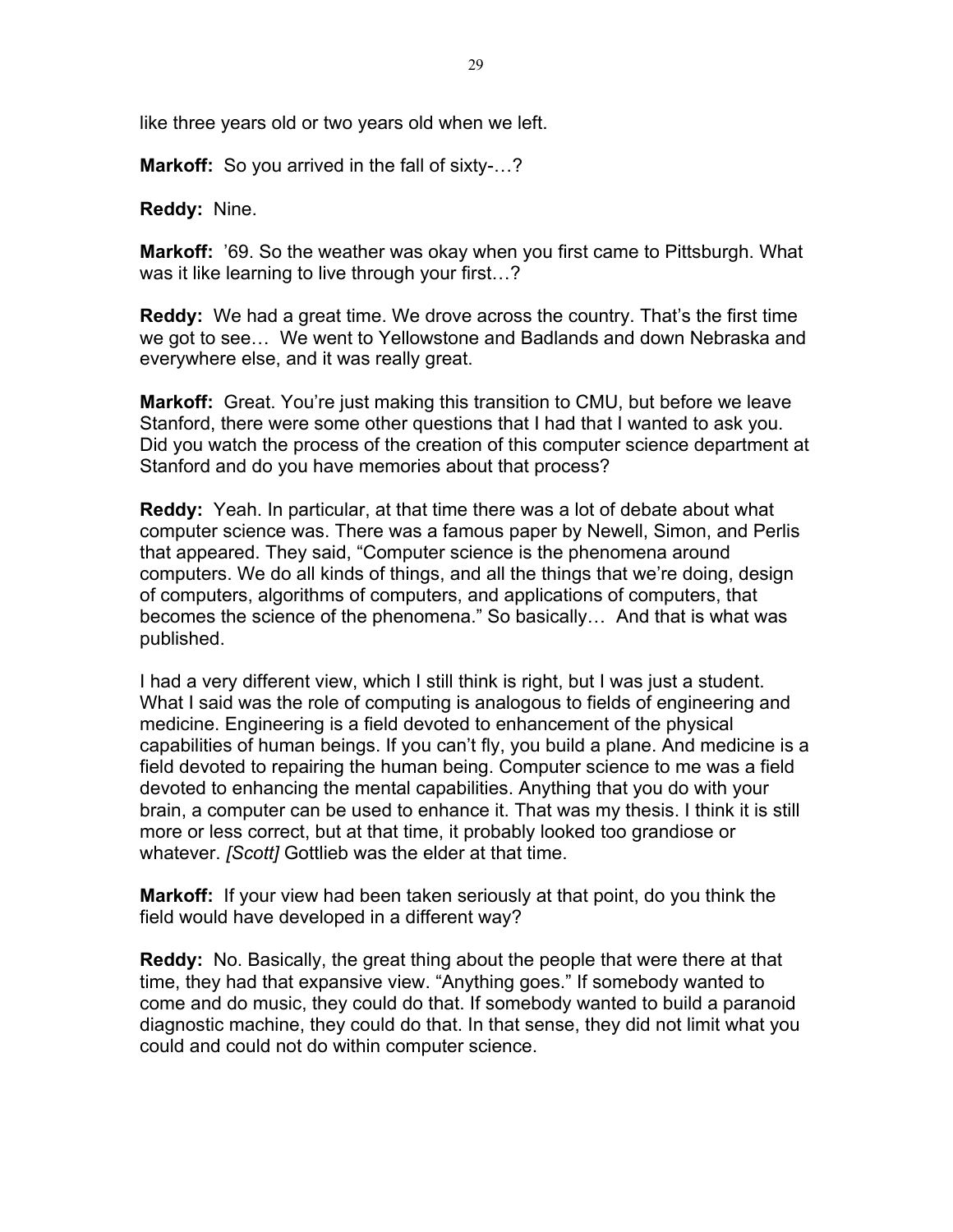**Markoff:** In that sense, while you were a graduate student, while speech was your focus, to what extent did you dabble in other areas ranging from… Did you do any robotics work as a graduate student? Did you do any vision work as a graduate student?

**Reddy:** I did not do any robotics work, but I did do vision work. Most of the vision work at Stanford Labs was around hand-eye systems and robot vision, vision for robotics. I said, "There are other aspects of vision." There was a thesis of a student that was at that time on face recognition.

### **Markoff:** Was this Mike Kelly?

**Reddy:** Mike Kelly. And it turns out about the same time Takeo Kanade did a face recognition thesis. His work was much, much better. When I saw it, I said, "Yeah, this is great." So we hired Takeo a few years later. But basically, I think there was one or two others also at that time. When I went to CMU, I continued working in speech and vision. The robotics thing was something I knew. I kind of grew up with it in that sense, that we knew it can be done, it needs to be done. That's how we ended up creating the Robotics Institute.

**Markoff:** Before we leave also, I believe the paper that you talked about related to the Joint Fall Computer Conference in '68 was called "A computer with hands, eyes, and ears." That was a joint paper…

**Reddy:** With McCarthy and Earnest and…

**Markoff:** Yeah. Just because it's become… It was such a powerful moment in history, the fact that you guys were giving that paper at the same time that Doug *[Englebart]* was giving his. I know that Les Earnest is very bitter about this. He feels that the field didn't give your project enough credit. What did it look like to you at the time?

**Reddy:** No, I'm not sure it didn't get enough credit. What Doug was showing was a very powerful vision of how human–computer collaboration could happen, how people could do things with the use of computers, whereas AI Labs was primarily thinking about what can a computer do, not what a human and a computer do. I now believe for the next 10, 20, 50 years, it is the paradigm of human and computers together doing things. I think sometimes some people call it… IBM people call it "augmented intelligence" instead of AI, "artificial intelligence." My view is there will always be… I think there's this 80-20 rule or 90-10 rule that I talk about you can… where there are certain things that human beings are good at doing and machines are not yet good at doing. There are many things that machines can do just well. So what we should do is get the machines to do 90% of our day-to-day work and the human beings would do the 10% that the machines cannot do, so the net effect is you and I would be able to be 10 times more efficient. I can do one day's work in one hour.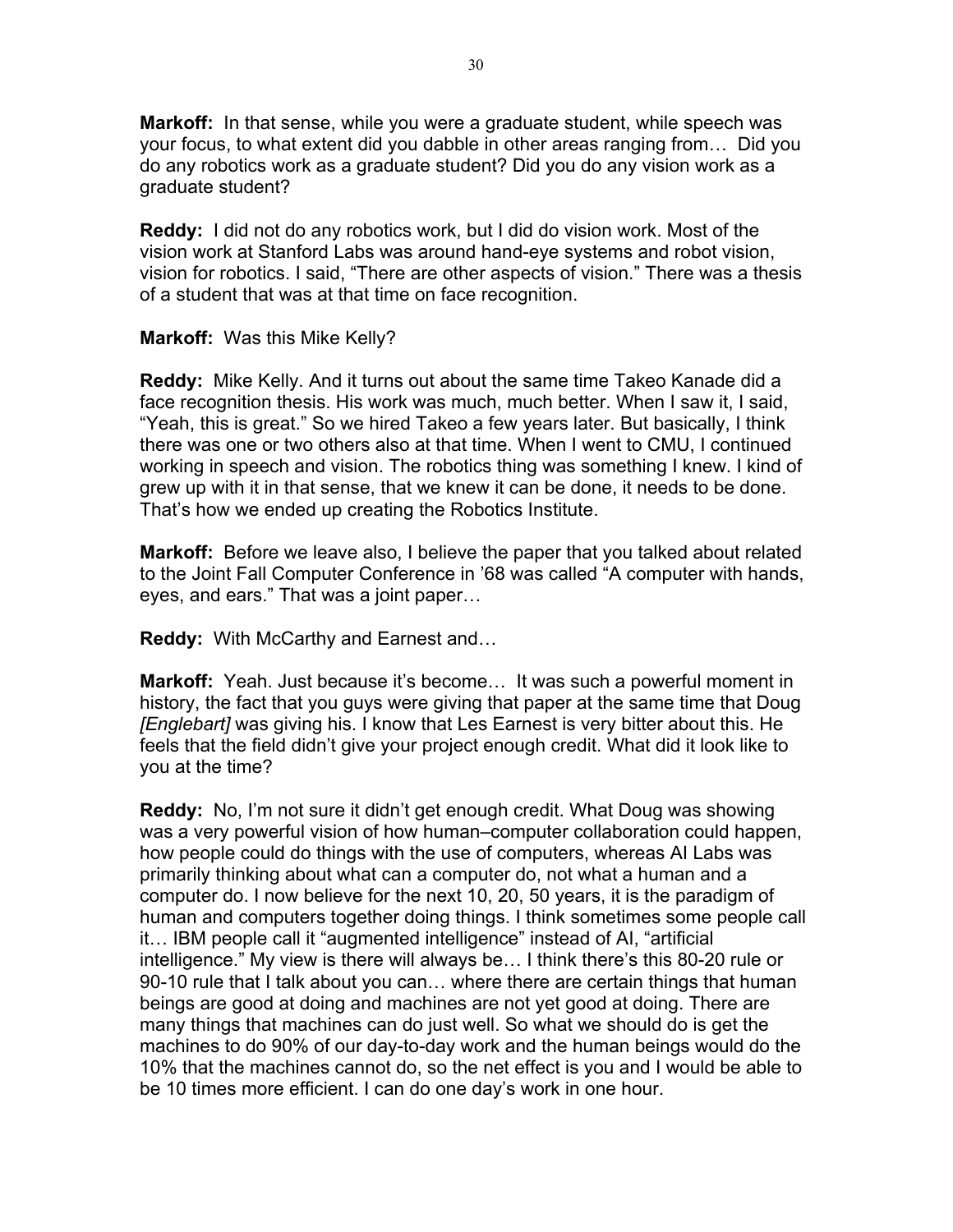So I think that is probably the likely paradigm for the next 10-20 years or 50 years. That also kind of has the same seed. Namely, the thing that scares most people is *[1:30:00]* if a robot can do everything, what will people do? And the same scare should be there for the other one also – if robots will do 90% of what we do, 90% of the jobs will be gone, then what will people do? I think the 90-10 or 80-20 is more likely to happen and will in fact improve productivity and all kinds of things, rather than an AI system doing everything by itself.

**Markoff:** Also, before leaving Stanford, I wanted to ask, if you step back and you had to say, "During that period of my career, my intellectual influences…" what would you identify as your key intellectual influence during that period, either a person or ideas? What really drove your development?

**Reddy:** Basically, that was kind of a beginning of computer science. You could do almost anything. I feel bad for the current graduate students. Lots of things have already been done. At that time, you could touch anything and it kind of became important.

**Markoff:** And did it have that feel of a wide-open…?

**Reddy:** Wide-open field, yeah. There were not that many people working and people…

**Markoff:** And during that period, how influential was DARPA? First at Stanford and then when you first arrived at CMU, was it instrumental to your…?

**Reddy:** Yeah, extremely important. Namely, without DARPA and the funding, the field would not have gone anywhere. ARPANET would not have happened, the robotics would not have happened, and speech, vision, all of which are now turning out to be major applications, would not have happened. In retrospect, the fact you can do computer-supported, CSCW, cooperative work that Doug Engelbart was proposing has not created as much long-term impact as the speech, vision, search engines, and all the other things have. That's probably as it should be. Namely, one of the bets I took was I said, "When we look back in 20-30 years, it will be seen that AI was more important than the invention of transistor." Everybody laughed. They said, "No, that's crazy."

Again, it's one of those things that's unwinnable. How do you define which is more important? But in retrospect, today given all the hype about AI, I think if all the things that we're thinking about come to pass, it may be the most important technology we've ever invented. That doesn't mean all the other things are not necessary. They're necessary foundation to do the AI. You can't do AI without all the rest of it. But all that it says is we are able to create superhuman intelligence. When you can create superhuman intelligence, that will probably lead to…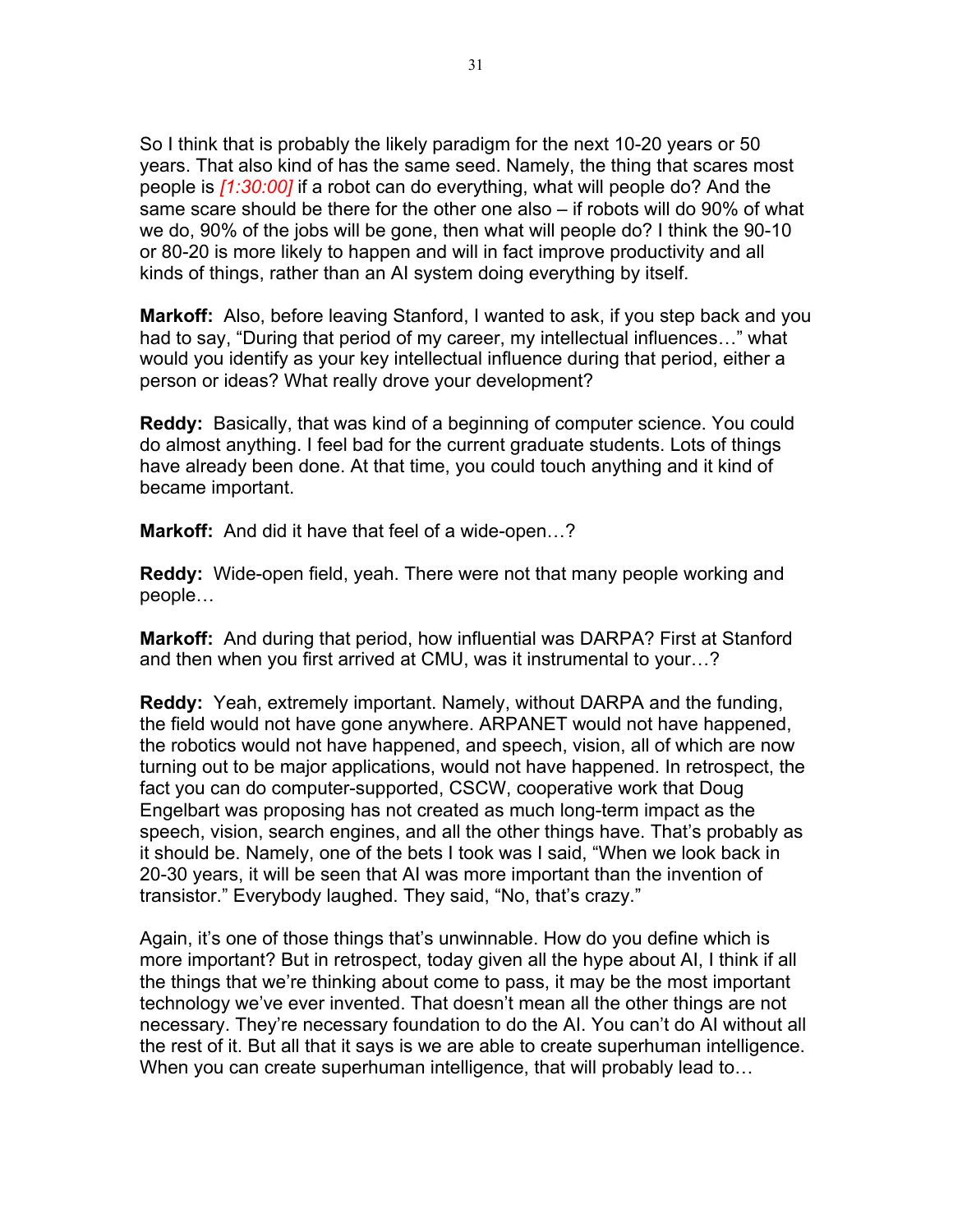things… I think *[Yuval]* Harari has it right. Namely, we might end up having intelligent design.

**Markoff:** In 1968, when that paper was presented, "A computer with hands, eyes, and ears," did you have that big vision at that point that you just described? It was already part of your sort of…?

**Reddy:** Yeah. Basically, the fact that we said "hands, eyes, and ears," we were kind of getting to a system where it would have human-like capabilities. Not human capabilities, human-like, right? The question was "How important is it?" At that time, it was not clear it would happen and when it would happen and how complicated it would be. Even 30 years later in the Year 2000, if you asked me, I would say speech recognition from unrehearsed spontaneous speech from open population would not happen in my lifetime. Now here we have it. That has nothing to do with the fact that we have been doing speech recognition research. It's got everything to do with the fact that we now have a million times more computing power. Without that power, we could not have done it.

**Markoff:** What was it like collaborating with McCarthy and…? Do you remember anything about writing the paper or putting the paper together with them as a young graduate student?

**Reddy:** Yeah. No, I…

**Markoff:** Or you were already faculty by that time.

**Reddy:** Yeah, I was already a faculty member. But McCarthy didn't seem to care. *[laughs]* He was happy. One of the great things about him is he was very permissive, empowering. He would say, "Okay. You want to do that? Go do it." *[laughs]* That was exciting. But at the same time, if he had kind of taken more time and spent more time with the students and so on, maybe we might have done a bigger, better job, because he had great ideas whenever he would say something. Even I remember we were driving back together to Arastradero Road once and he said that "It is not what the computers do. It's going to be the *applications* of computers that will transform the world." Even then, even though he was kind of doing theoretical AI and so on, he was seeing the applications.

**Markoff:** Interesting. As a Stanford faculty, as a junior faculty, did you attend – I mentioned it earlier – the DARPA PI meetings, and were they happening at Snowbird at that point? Do you remember?

**Reddy:** No, they were not happening at Snowbird. Snowbird was a later thing. I remember attending a DARPA meeting at Monterey. This was already in the early '70s I think.

**Markoff:** So you were at Carnegie Mellon by that time?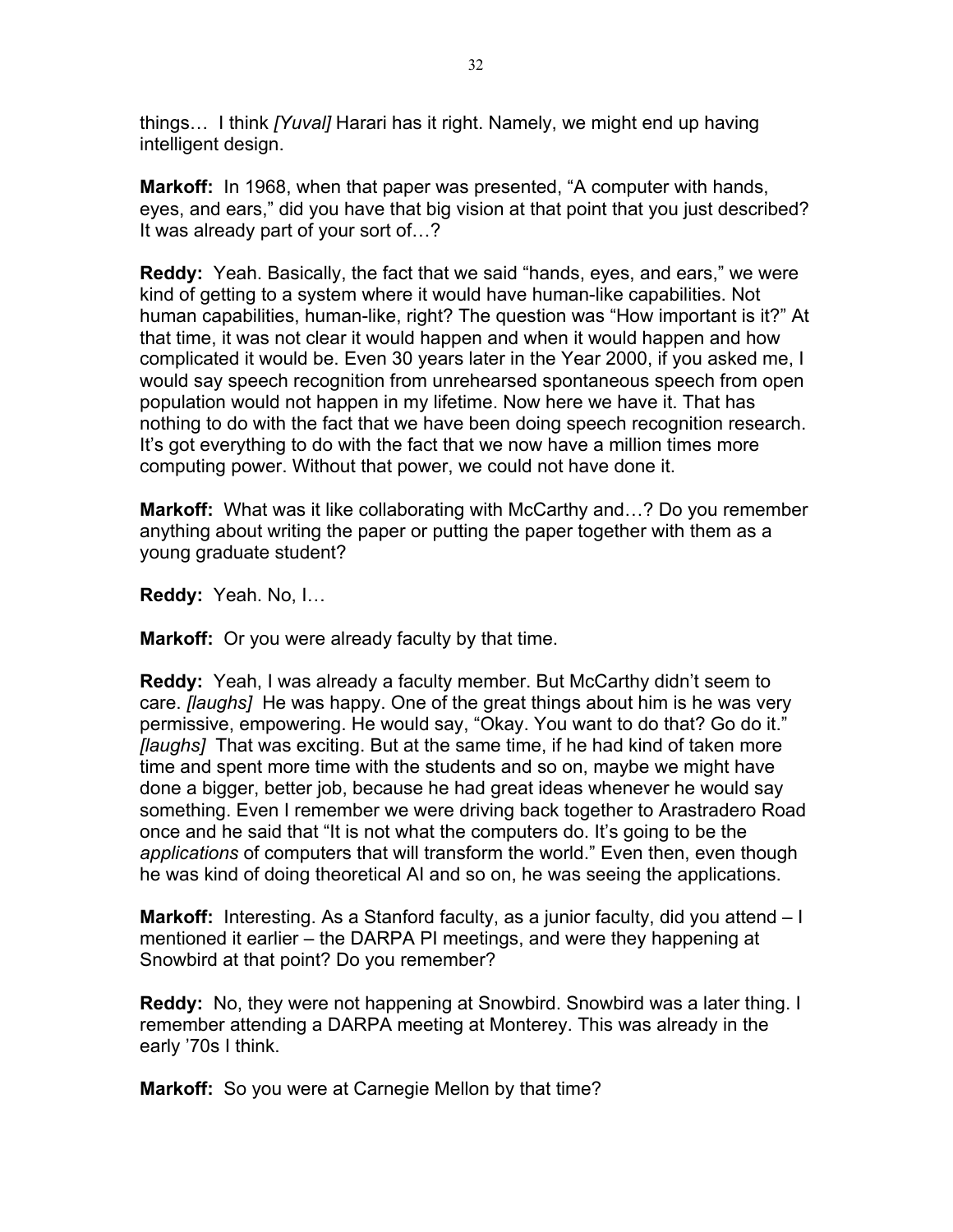**Reddy:** I was. Steve Lukasik was the DARPA director, and he came. I remember one thing he said even now that's important. He says, "I don't care about what you're doing at the low-level thing. Tell me what you can do to improve the efficiency of the President of the United States. He needs to understand and act on things. If you can kind of create tools, that'll make him do his job much better." That's where his mind was.

**Markoff:** Do you think that had an impact on the DARPA researchers? Did they actually sort of…?

**Reddy:** Maybe subconsciously, but I don't think any of us changed anything we were doing as a result of that.

**Markoff:** When you look back at Stanford, who were your closest collaborators at Stanford while you were there? For example, did you work on any projects with Ed Feigenbaum?

**Reddy:** No. Basically, I was kind of almost independent. So were everybody else – Jerry Feldman and… But we were close friends. We would have lunch together. But everybody had their little favorite Turing tarpit, and then we were working on the things, and it was a very supportive environment.

**Markoff:** And when did your association with ISAT happen?

**Reddy:** ISAT started in 1989 or something.

**Markoff:** Oh, much later. Okay.

**Reddy:** Yeah. What happened was I think it was Saul Amarel was the director at the time, after Bob Kahn left, and he asked me to be the first chair of the ISAT. I was the chair for a couple of years.

**Markoff:** I'll come to that later. I'm getting ahead of myself. Tell me about your early years at Carnegie Mellon, teaching and research. Was it significantly different than Stanford, and what was your focus in both teaching and research?

**Reddy:** It was not significantly different. Basically, Newell and Simon hired me because they were doing cognitive AI, problem solving and so on. They wanted somebody to do the perceptual AI, speech, vision, robotics, which is what I wanted to do. The great thing was, again, the empowering environment. Basically, they said, "Whatever you need you can have."

And to give you the best example, *[1:40:00]* we were doing the speech demonstration in 1975 or something where – that was the DARPA Speech Understanding Project – everybody came. I needed all the computing power I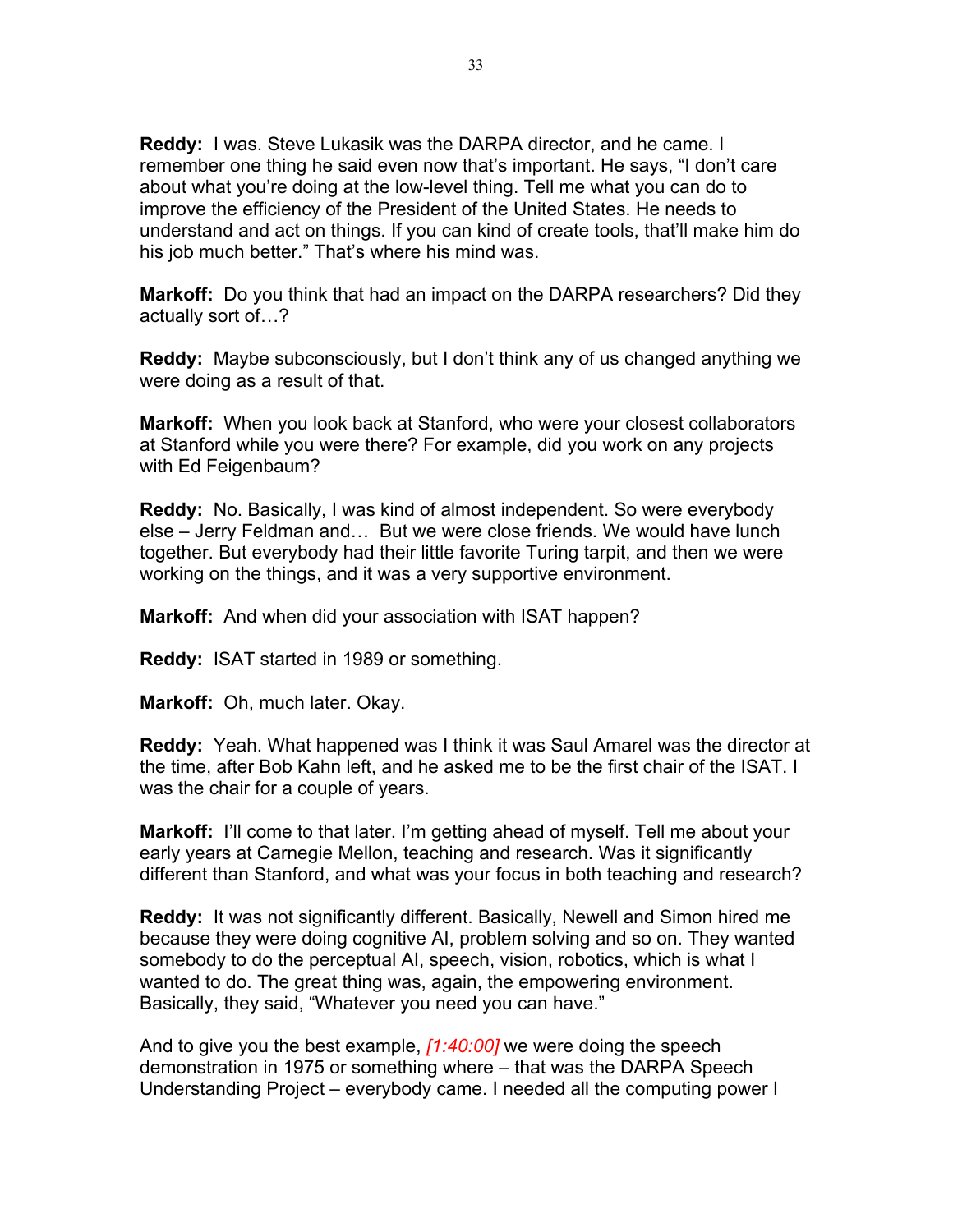could get at that time. We had ordered a second PDP-10 for the use of the whole department. It just came in and I went to Newell and I said, "I need all of it for the next six months or a year." *[laughs]* He said, "Sure. Have it." That's the kind of thing where if something made sense, it was very fast decision-making.

There was a similar story I heard at Bell Labs. Penzias, Arno Penzias was the director of all of Bell Labs, and Bishnu Atal was doing cellphone capsule coding. For that, he needed a huge amount of computation to kind of do the simulation of the whole thing. Then they found that he was using up more than half of the budget of the entire Bell Labs on the supercomputer. So apparently Arno Penzias was saying, "We can't have him doing that. However, we buy equipment for labs. I'm going to buy a whole supercomputer for his lab." *[laughs]* And that's what he did.

So it's kind of interesting, these kinds of very enlightened leadership.

**Markoff:** Yeah, that's very neat. What was your first major speech research project? Did you start with Hearsay, or was…?

**Reddy:** Yeah. Once I got to CMU, we started Hearsay and the Harpy systems. Harpy system came as a byproduct. Jim Baker and Janet Baker did the hidden Markov model and the Dragon system. Then when they graduated and left, I was kind of saying, "Obviously, there are good ideas there, but it's also brute-force search. You have to search the entire space to get an optimal … Can we do a combination of the two?" We created this beam search where we say, "We don't have to look at every possible thing. Throw away all the unpromising things, so you'll get something. You may not get 100% correct. You may get 99% correct."

**Markoff:** That was Harpy?

**Reddy:** That was Harpy.

**Markoff:** Then distinguish it from Hearsay.

**Reddy:** Hearsay was a blackboard model. The idea was here are all the different knowledge sources. Each one was an expert in one thing, in a lexicon or in a syntax or semantics or something. And each knowledge source, if you're playing chess or understanding chess game, the fact you say, "Pawn to King 4," knowing the chessboard, you can use that knowledge to kind of constrain what was said. It turns out all knowledge have the same property. Whether it's knowledge about a sound, knowledge about a word, knowledge about structure, whatever, all that they do is reduce the space of alternatives that you're to look at. So that idea that you have these different knowledge sources, they don't speak the same language, but somehow you can use them.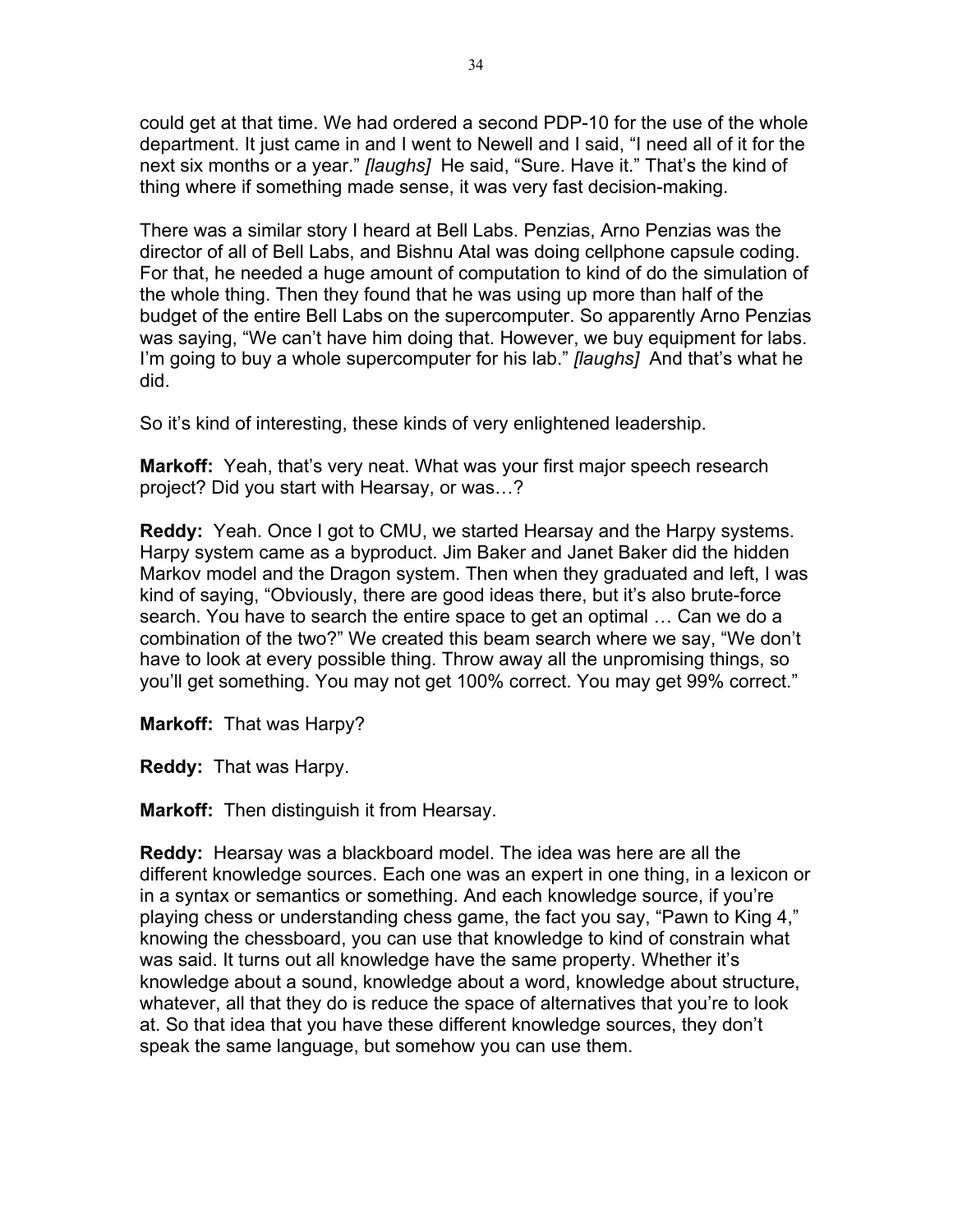Then the blackboard model simply says, everybody, when they discover something, this "hypothesize and test" paradigm, writes on a blackboard. While the others may not be able to speak their language, they can see the hypothesis. Then, based on what they see, they can do their thing. This is the same thing as the Post productions we talked about earlier. At each state, everybody looks at "What is there? Given that, what can I do?" So that kind of… Basically, the models of AI, this idea of non-sequential computation, simply say, "Human brain works in this particular fashion. They react to the state, and then based on that, they kind of deliver the next state. It's not sequential programming, like an algorithm."

**Markoff:** Understood. Did those projects start pretty much immediately after you arrived in Pittsburgh?

**Reddy:** Yes. Basically, the way it happened was I came in. Already CMU had a DARPA grant, so there was funding. Then, in 1971, DARPA said, "We ought to have a big project on speech understanding systems." There's a report that Newell chaired about "Speech-Understanding Systems" report. They used that as a way of kind of funding half a dozen different places – BBN, Lincoln Labs, and CMU and SRI and so on.

The task was you have to demonstrate a thousand-word vocabulary system in five years. A thousand-word vocabulary connected speech system. Almost everybody did it, except depending on the model they chose and the amount of sophistication that went into it, some of the systems were extremely slow, like the BBN system. Whereas both CMU systems, because we were also using heuristics and kind of reducing search, we were able to get sufficient accuracy but 100,000 times faster.

That was essential to get some faith that these things might ultimately be useful. But in reality, the other option is also always good to consider. That's what happened with deep learning. The original backpropagation algorithm was invented by Geoff Hinton when he was at Stanford … at CMU. He was there from 1980 to '86 or something, then he went to Toronto. He always kind of had this one-track mind. He says, "Human beings use neural networks. They demonstrate intelligence. I need to use exactly the same kind of thing to demonstrate intelligence." It's good that he lived long enough to get a computer that's a million times more powerful so his ideas would start to work. But in 1981, '86, when the original backpropagation algorithm, it was kind of disappointing year after year. Of course, you could write papers and publish them and discuss with people, but there was no proof, demonstrable proof that neural networks of any kind, deep neural networks would actually work better.

**Markoff:** When you first started, who were some of the participants, both students and faculty that you remember who were…?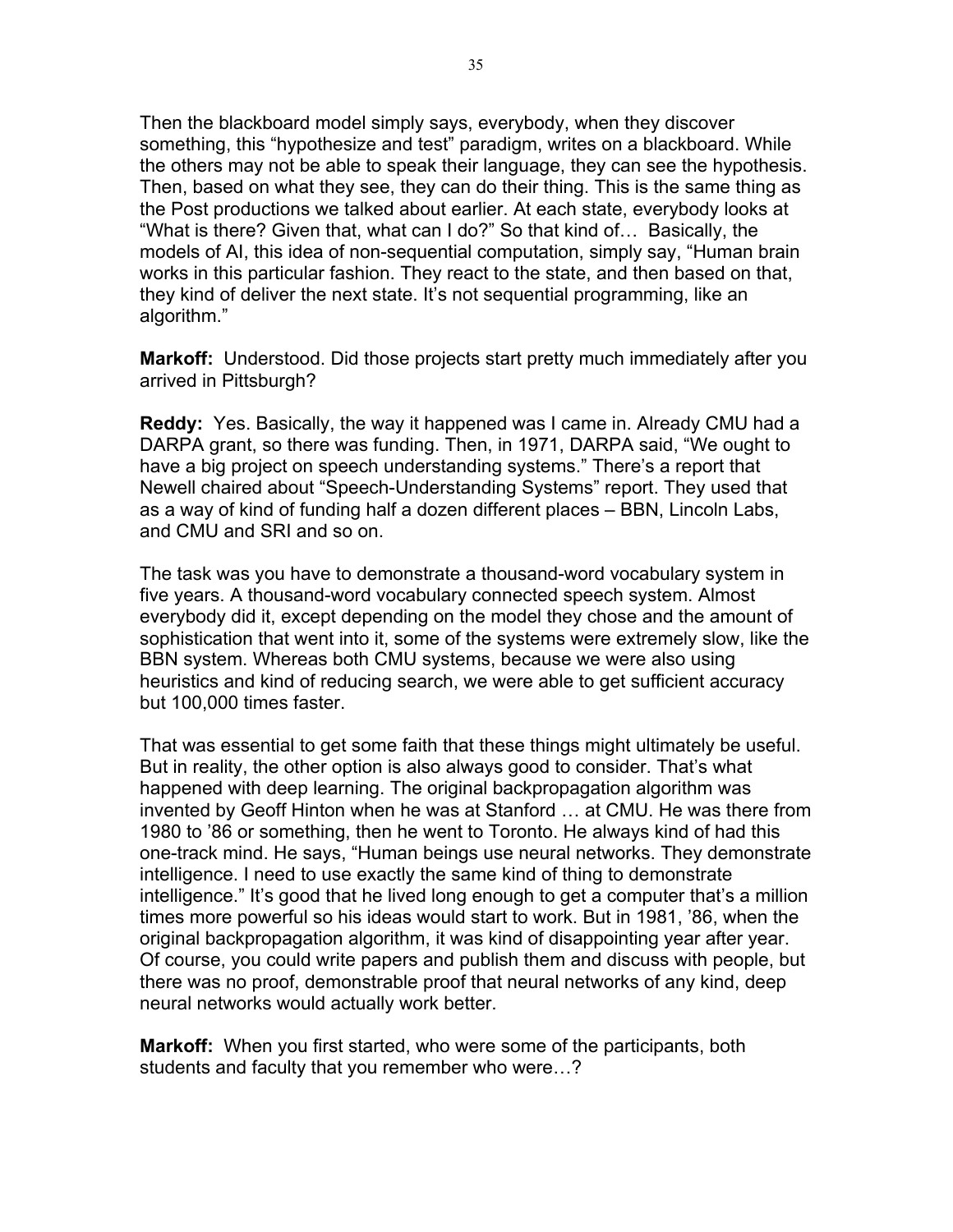**Reddy:** At Carnegie Mellon?

**Markoff:** Yeah.

**Reddy:** Main three people were Newell, Simon, and Perlis. Perlis was the expert in programming languages. He was also the head of the department. A very fine person, the three of them. And the interesting thing about them is even though each of them was a leader in the field in their own right, but somehow they subsumed their ego and worked very well together. That was not the case at MIT and Stanford. So you find this collaborative… and then accept and find compromises and do things rather than going off and saying, "This is my idea. This is the way it has to be done." That was what made Carnegie Mellon what it is, even today, those three people.

**Markoff:** And in terms of the people who worked with you in the early days of speech, who participated with you?

**Reddy:** Lee Erman, Victor Lesser, *[Rick]* Hayes-Roth, Mark Fox. Then there are some other people a little later.

**Markoff:** Did Victor Zue come later?

**Reddy:** No, Victor Zue was always at MIT.

**Markoff:** Oh, he was not… I see, yes.

**Reddy:** But we worked together. Namely, we were part of the MIT Speech Group that was part of the Speech Understanding Project. We would meet each other 3-4 times in a year, and it was good.

**Markoff:** Then early graduate students, how early did Kai-Fu Lee come? *[1:50:00]*

**Reddy:** Kai-Fu Lee, that was the second batch maybe. They came, he came in 1981 or '82, got his PhD in '87 I think. Then he stayed on as an assistant professor at Carnegie Mellon and went to Apple '90 or '91 or something like that.

**Markoff:** That's interesting. But describe the roots of the… You then were instrumental in the creation of a robotics group. What's the story of the…?

**Reddy:** Basically, we had a president, Dick Cyert, at Carnegie Mellon, and he convened a meeting saying, "Hey, I came from Washington, DC. There's a lot of concern that the Japanese are eating our lunch with robotics, this, that, and the other. Do we have anything to show for it now in that area?" I was there and Newell was there, and Joe Traub, who was head of the department, was there, and so on. We said, "We are doing robotics and we have our various things,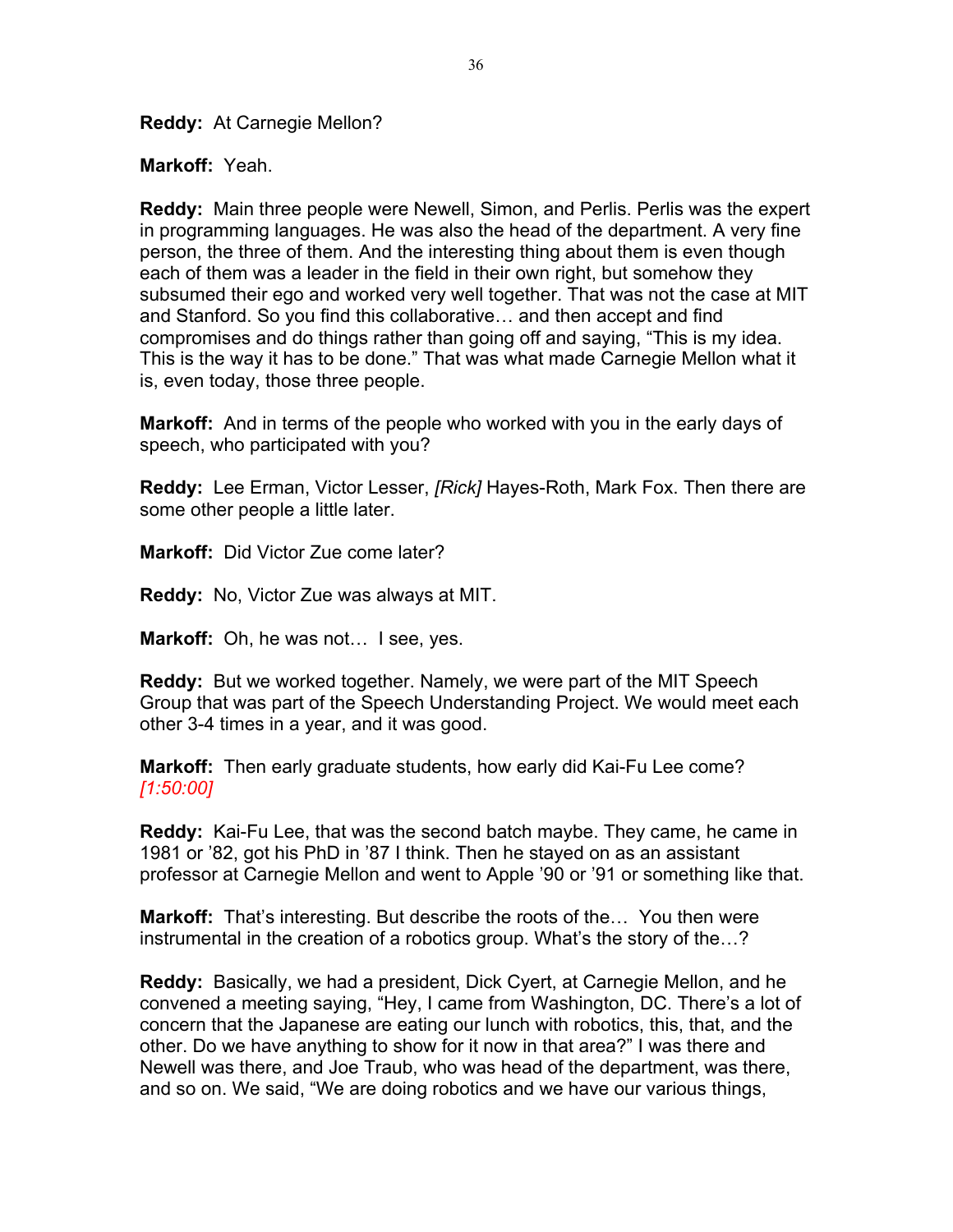vision and speech and so on, but the scale at which we are doing is very small. We're spending maybe a million dollars a year. We should be spending 10 to 100 million dollars a year to have real impact on the world."

What he did was contacted the head of Westinghouse. At that point, it was still one major corporation. Tom Murrin, who was kind of number two or number three, was put in charge of working out what might be done. So Tom, after listening to my presentation, gave us \$5 million for five years sight unseen, no proposal, nothing. And we got a similar amount of money from Admiral *[Albert]* Baciocco of ONR. Those two sources of funding were the seed. DARPA might have given, but that came later.

**Markoff:** Was this late '70s then? When did…

**Reddy:** Yeah. The meetings happened in '77-78, and we started the Robotics Institute in '79. I became the Head of Robotics because I roughly knew what I wanted to do, but I was myself not competent to do them.

**Markoff:** What were the first projects or prototypes? What did you set out to...?

**Reddy:** The two big themes then were autonomous systems – the autonomous vehicle projects, and the drones, all of that came out of there – and the other one is manufacturing automation. Even early on, we built systems, what we call lights-out manufacturing, where there was no human being at all. In retrospect, I'm saying that's probably a bad design. What you need is human-machine manufacturing systems where machines are doing all the boring and difficult and dangerous things, but still a human being is there.

The reason that becomes very important, there was a very good example that came out. I don't know if you remember Taurus, when Ford introduced Taurus. This was mid-'80s or something. They built based on the advice we gave or... *[laughs]* They built a fully autonomous system for making fenders. The car was selling like gangbusters and this autonomous system was not designed with human beings anywhere in the loop. So one thing broke down, everything came to a grinding halt, and there was no space for a human being to the do the job that the machine was doing. So what did the manager of the factory do? He said, "To hell with it, we're going to only use people," and got rid of all this automation. *[laughs]*

**Markoff:** Interesting. I didn't know that story.

**Reddy:** Because he's under pressure. He needs to deliver the fenders.

**Markoff:** From a focus point of view, when you started the robotics group, did you set the speech work down?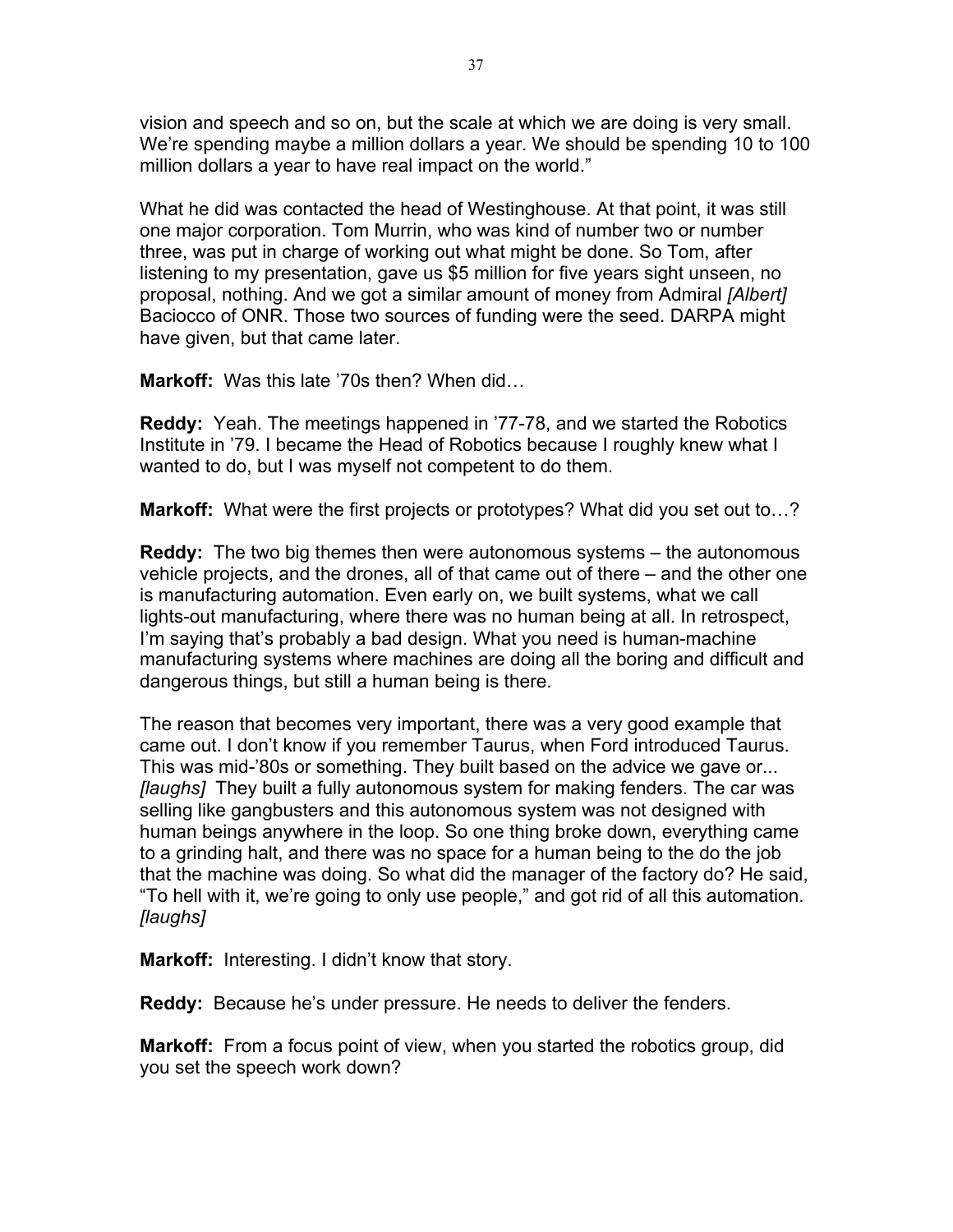**Reddy:** No. It was going on simult-… In the '80s, that's when Kai-Fu Lee did his work. We were doing vision. Takeo Kanade came. He was doing that. In fact, that was part of the robotics group. There was a vision stream, and that was the beginning. Now we still have 20-30 outstanding vision faculty at CMU. Then there was robotics of two or three different kinds. One was, can you build a system that drives itself? It took us 20 years to demonstrate. Again, the computers were not fast enough. Red Whittaker and so on.

**Markoff:** Was he one of the young faculty that came as part of this?

**Reddy:** Yeah. He was one of the first faculty members. He was also in civil engineering, and he was not publishing any papers so they were not going to promote him. I said, "That doesn't matter." So I hired him in robotics and then his career has kind of…

**Markoff:** He had a big impact.

**Reddy:** Big impact, yeah.

**Markoff:** You started with a total of \$10 million from these two sources, but ultimately it grew to being even bigger than that.

**Reddy:** Oh, much bigger. Right now, it's close to \$100 million a year. About a half of that work is applications of robotics, in defense and various other things.

**Markoff:** Did that participation or the creation of that robotics group lead to your participation in the NASA Machine Intelligence and Robotics Study Group, or were they separate?

**Reddy:** No. That was in parallel. That happened… If you look at the date of publication of the Carl Sagan report, it was published in '79, and we were meeting in '76 and '77-78, because NASA wanted to know what impact AI might have. That whole report is on the web, and it was scanned and you can see it. If you want, I can send it to you also. And it had all the who's who. Minsky was there, Pat Winston was there, and people were there. Again, by accident, I ended up being the vice-chairman of the thing and we put the whole report together.

**Markoff:** Just in terms of the debate about the role of humans in space, there's been this philosophical sort of debate over whether you should have machines explore space or whether humans should explore space. Did you guys come down on one side or another? Was that a live part of that debate at that point?

**Reddy:** Right. We did not come down on one or the other, but what we said is there should be both kinds of exploration. You can have autonomous systems, Mars rover–like things, but many times, if you're going to colonize space, if you're going to exploit space, mining of rare minerals or whatever, space colonization,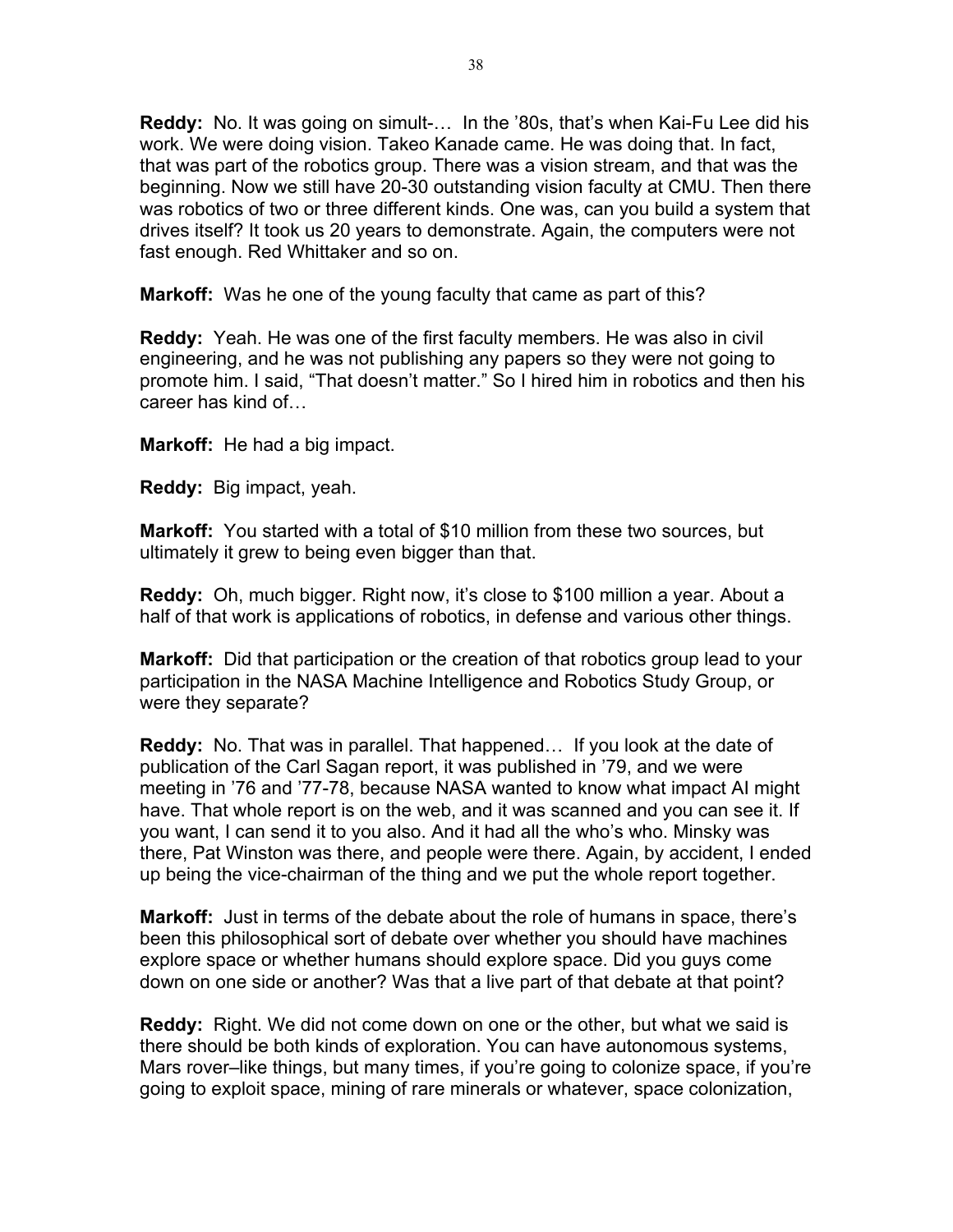space mining, space exploitation, there you may need both… human beings also may have to be in the loop because… It's what we call 90% self-replicating machines. You can drop a DNA on the surface of the moon and have it build itself a factory, but the technology for doing that is not there yet. Rather than saying you got to do everything 100%, we will ship some minimum equipment there and then it can reproduce itself.

There were two projects we started there. One of them was with Fritz Prinz, who's at Stanford now. He used to be head of the department, chaired professor in mechanical engineering. The basic idea there was "Can you build a lathe which will make a copy of itself?" even with human help and so on.

The other one was Paul Wright, who is also a professor of mechanical engineering who is now at Berkeley. He's the dean there too. Paul started a project on parts-on-demand we called it. *[2:00:00]* If you remember, there was a thing called MOSIS to build silicon chips. This was a mechanical MOSIS, where anybody can design a part and send it somewhere, and it will make that part and send it back to you next morning.

**Markoff:** Was this the father of 3D printing, or…?

**Reddy:** It was part of the… In fact, the first demonstration of 3D printing was done at CMU by Fritz Prinz using the stereolithography stuff, the plastic. That was in… But actually we made a 3D model of statues of people, like you and me and the president at CMU, and then we would create a statue out of it. This was in 1987 or '88 or something. That's when stereolithography first came out. Except it was both time-consuming and expensive. What 3D printing has done now is the diversity of materials you can use in the printing is much larger, not just a plastic thing, and the speed. In order to make those 3D statues took us like a whole day or 2-3 days. Now they can do it much faster, a tenth of the time.

**Markoff:** I want to ask a couple more questions about your early days at CMU. Did you fairly soon after you arrive begin consulting for Xerox Palo Alto Research Center?

**Reddy:** Yes.

**Markoff:** So you kept a foot on the west coast, sort of?

**Reddy:** Yes.

**Markoff:** Tell me about what your role was at PARC.

**Reddy:** Basically, Xerox PARC was kind of founded by friends of mine, right? Basically. They were all there and so they also wanted to do speech and other things, so I was a consultant for them. Allen Newell was a consultant. The two of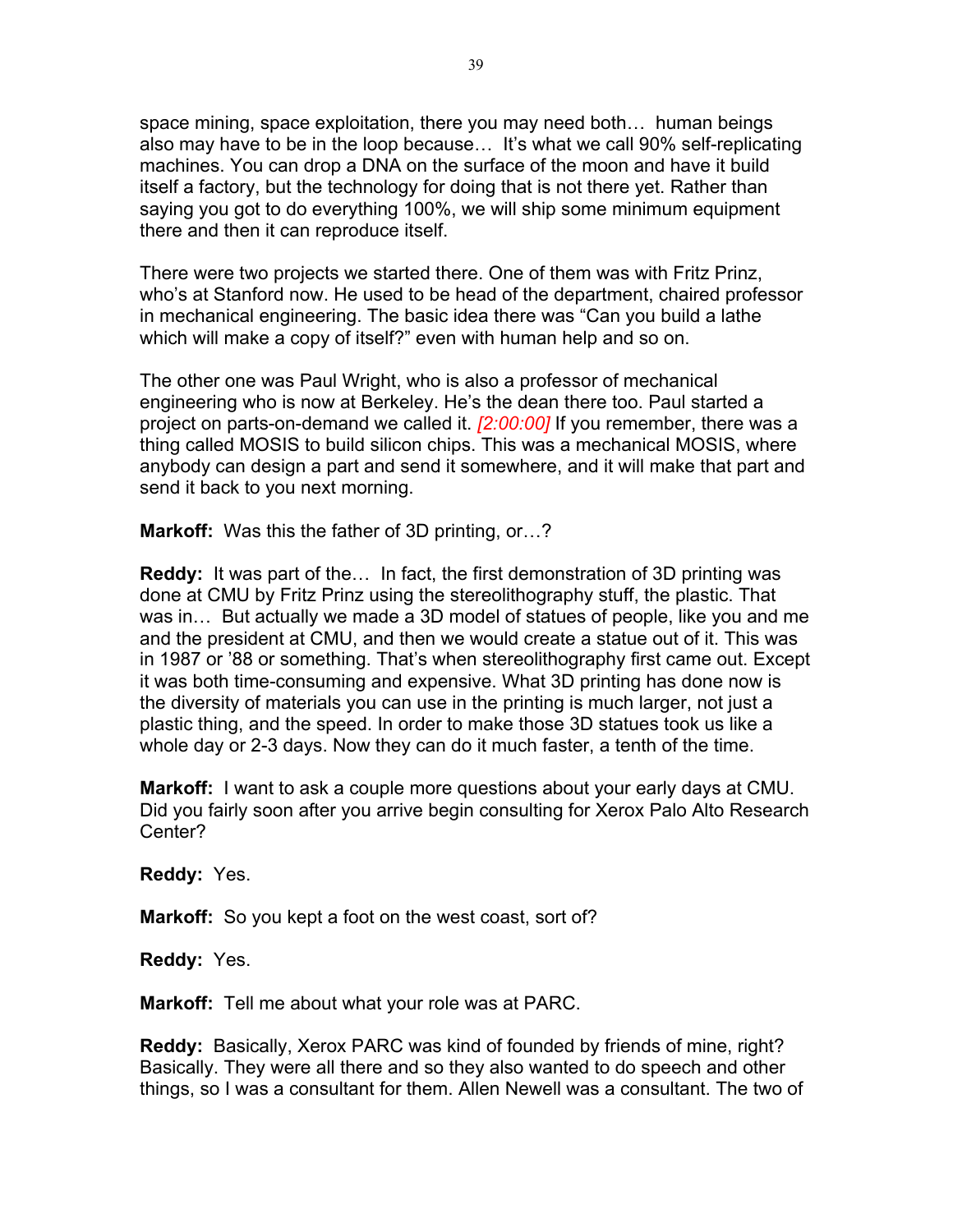us would come at different times. And Alan Perlis was also a consultant. By that time, he was at Yale. And I used to work with George White. George kind of went on to various things. He's now at Carnegie Mellon in Qatar, teaches entrepreneurship. But George was doing speech recognition. He was doing it at Stanford with me when I was there, and then he continued that at PARC.

**Markoff:** And at what point did Winograd show up, and did Winograd and you overlap at PARC?

**Reddy:** No, Winograd never came to PARC. He went to Stanford. Terry Winograd went to Stanford as an associate professor a few years after I left, maybe '71 or '72. Don Knuth came the same year I left. And Bob Floyd also was at Stanford and at CMU, he came here, about one year before I left.

**Markoff:** As a consultant at PARC, did you have any participation with Alan Kay's Learning Research Group? Or was that a separate group?

**Reddy:** Yeah, yeah. More of a cheering role, because Alan and I go back to Stanford and previous days. He was at Stanford, so we were kind of good friends. Whenever I'll see him, he would kind of drag me and saying, "Look at this Smalltalk, object-oriented…" *[laughs]* I mean I said… He was passionate about it.

**Markoff:** Did you have a perspective on Smalltalk and object-oriented programming? Did that seem like an intellectually important thread to you?

**Reddy:** I didn't understand the full power of it until I started using NeXT. Basically, Steve Jobs internalized the concept and implemented it on NeXT. The interesting thing is, if you designed like a Word document on PC, and on the screen it would look at one size and then you print it, it would be a completely different size. Had no relationship. Whereas on the NeXT, what you see is what you get. It'll show you exactly what you're likely to see if you print it. It doesn't matter where it is. And all the properties carried forward. There was only one place you can edit. Whether you're editing in a Word document or you're editing in a spreadsheet or you're editing somewhere else, it's the same thing. It would work over and over again. That was very powerful.

**Markoff:** Was that the first time you met Steve, was when he was selling the NeXT idea academically? Did he come around and…?

**Reddy:** I met Steve before then, before he even left Apple the first time, because he was interested in speech even then. So George White dragged me along, saying, "Hey, you have to meet Steve, Steve Jobs." I said, "Okay." We went and he was in a little trailer somewhere, and we had a talk.

**Markoff:** This was during the Macintosh era while he was designing Mac, or…?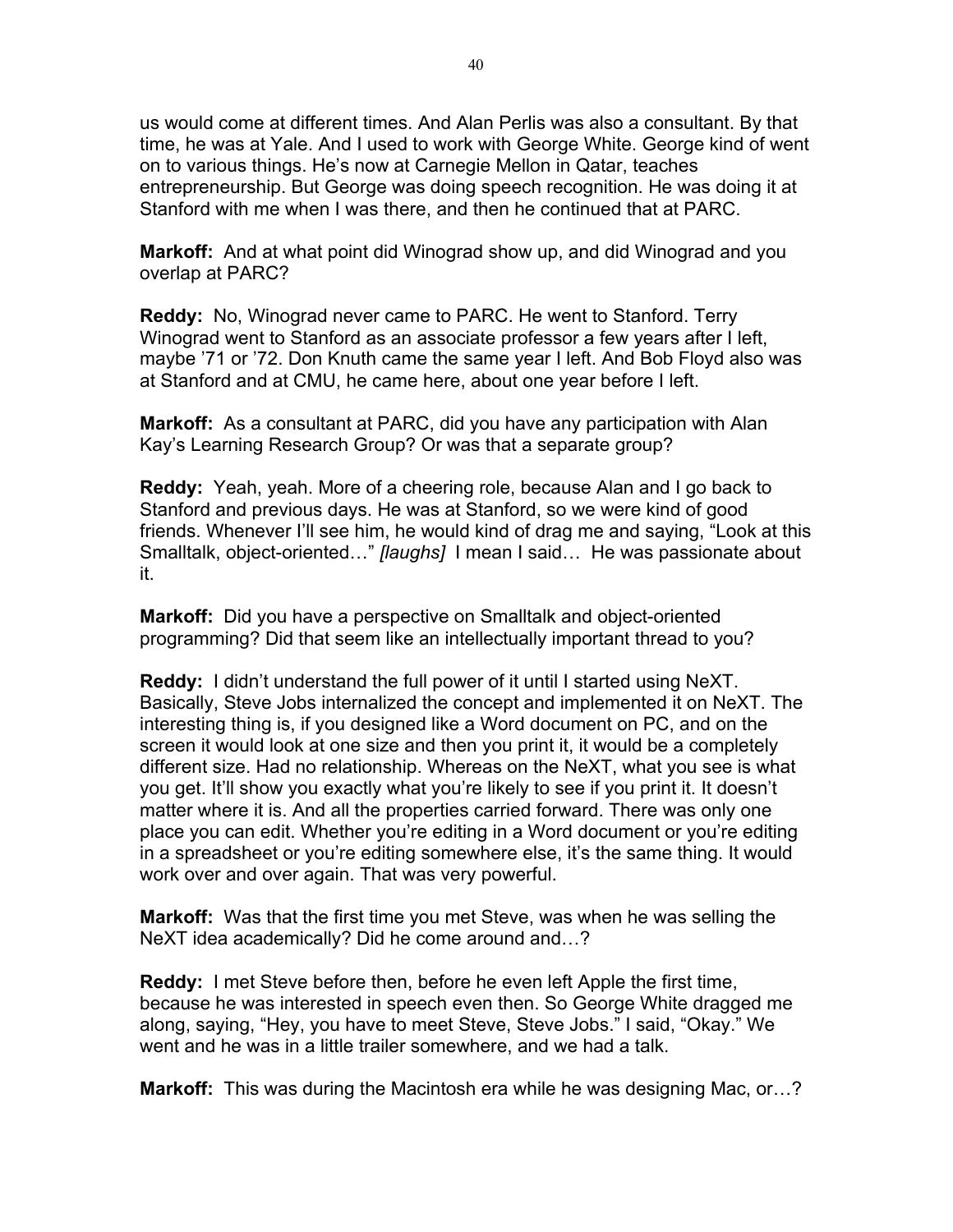**Reddy:** Yeah. It was even before Macintosh. I think seventy-…

**Markoff:** Had he started on Lisa?

**Reddy:** '76, '77.

**Markoff:** Oh, that's very early.

**Reddy:** Yeah. He had already come out with Apple II. I remember Carl Sagan asking me, "I'm looking to buy a computer. What should I get?" I said, "I don't know, but…" "You think I should get Apple II or something?" I said, "Sure, why not?" So basically, at that time, I had not used Apple II but I knew about it. Then he started working on the Mac system. Then once he had the Mac, he came to CMU before this was… and he was showing it. He was so excited. My daughter was kind of small. He said, "Let me show you," *[laughs]* and "Isn't this cute? You can do this and that." In that sense, he was kind of passionate about everything that he was doing. It was fantastic.

**Markoff:** Let me ask you, during this whole period, you left and you went on to become a faculty. Were you ever tempted in that early period to do something entrepreneurial or leave an academic community? Were there…

**Reddy:** Yeah, I have been involved in entrepreneurial stuff, but I never felt that I'm built mentally to be an entrepreneur. We founded a company about the same time Feigenbaum and others founded a company here…

**Markoff:** What was it called?

**Reddy:** …called Teknowledge here.

**Markoff:** Oh, you were part of the Tek-…?

**Reddy:** No, no, no. Teknowledge was founded here. We founded something called Carnegie Group. That was Mark Fox, Jaime Carbonell, *[John]* McDermott, and me. It did well. Then it went public, and then it went up and down and so on. So we rode the whole thing through the…

**Markoff:** But it never pulled you out of academia.

**Reddy:** No. I never wanted to leave academia. I said, "I'm happy to be a consultant. I'm happy to be an advisor. But I don't want to be full-time running a company."

**Markoff:** You were at Stanford at the very beginning, you went to Carnegie Mellon, and I've always been struck about the two different cultures at the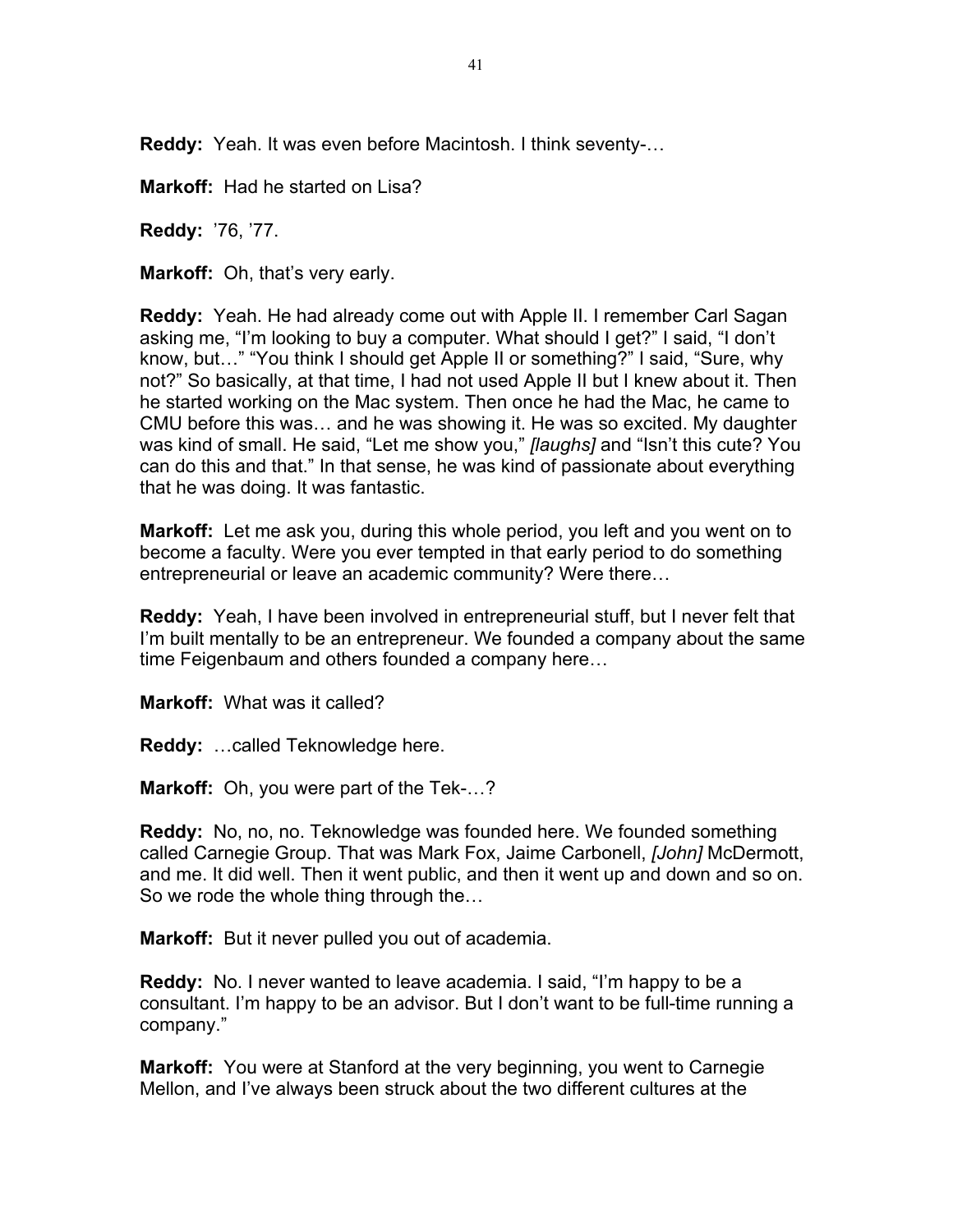different institutions. I mean Stanford has evolved to the point where it sometimes feels like people come simply to make the toe touch on their way to start their company. CMU seems to have an academic culture that persists. Did you have that sense of different…?

**Reddy:** No, it's a matter of degree. If you look at them, after you peel away the academic part, every faculty member there also is involved in some startup company, even now. I don't know about all of them, but I keep discovering, "Soand-so is in…" The best example at CMU is Luis von Ahn, who has done Duolingo and before that he was doing other things.

**Markoff:** And CAPTCHA as well.

**Reddy:** CAPTCHA as well. reCAPTCHA and so on.

**Markoff:** And then Uber more recently has had this big impact on the…

**Reddy:** Yeah.

**Markoff:** But that was… Tell me about the students that you had who had a significant impact. The ones that I know of are James and Janet Baker, Kai-Fu Lee, Xuedong Huang, and Harry Shum. Let's see. The Bakers went to IBM ultimately, I guess.

**Reddy:** No, not ultimately. First they went to IBM, and then they went to Exxon on something, and then started their own company. They built it up and they sold it for \$650 million to Lernout & Hauspie, which ended up having the Enron problem. They lost…

**Markoff:** They ended up as part of Nuance ultimately, didn't it? I think they got acquired by Nuance ultimately. *[2:10:00]*

**Reddy:** Yeah. And so what happened was they lost a large part of their money. They took Goldman Sachs to court and the court said, "Goldman Sachs told you can do this or that. You did whatever you did. You can't hold them…" In that way, in that sense, people in the auditors and the advisors in mergers and acquisitions, they cover their bets, right? *[laughs]* So that they're not responsible.

**Markoff:** Good. I'm thinking about the influence of your graduate students. The Bakers of course had this big influence on the development of speech, as did Kai-Fu, and then Huang and Shum at Microsoft, their research and development impact on computing was significant. Are there other students that come to mind that…?

**Reddy:** Yeah. The current head of Microsoft Research in China, his name is Hon, Hsiao-Wuen Hon. He was also there about the time. And if you look at say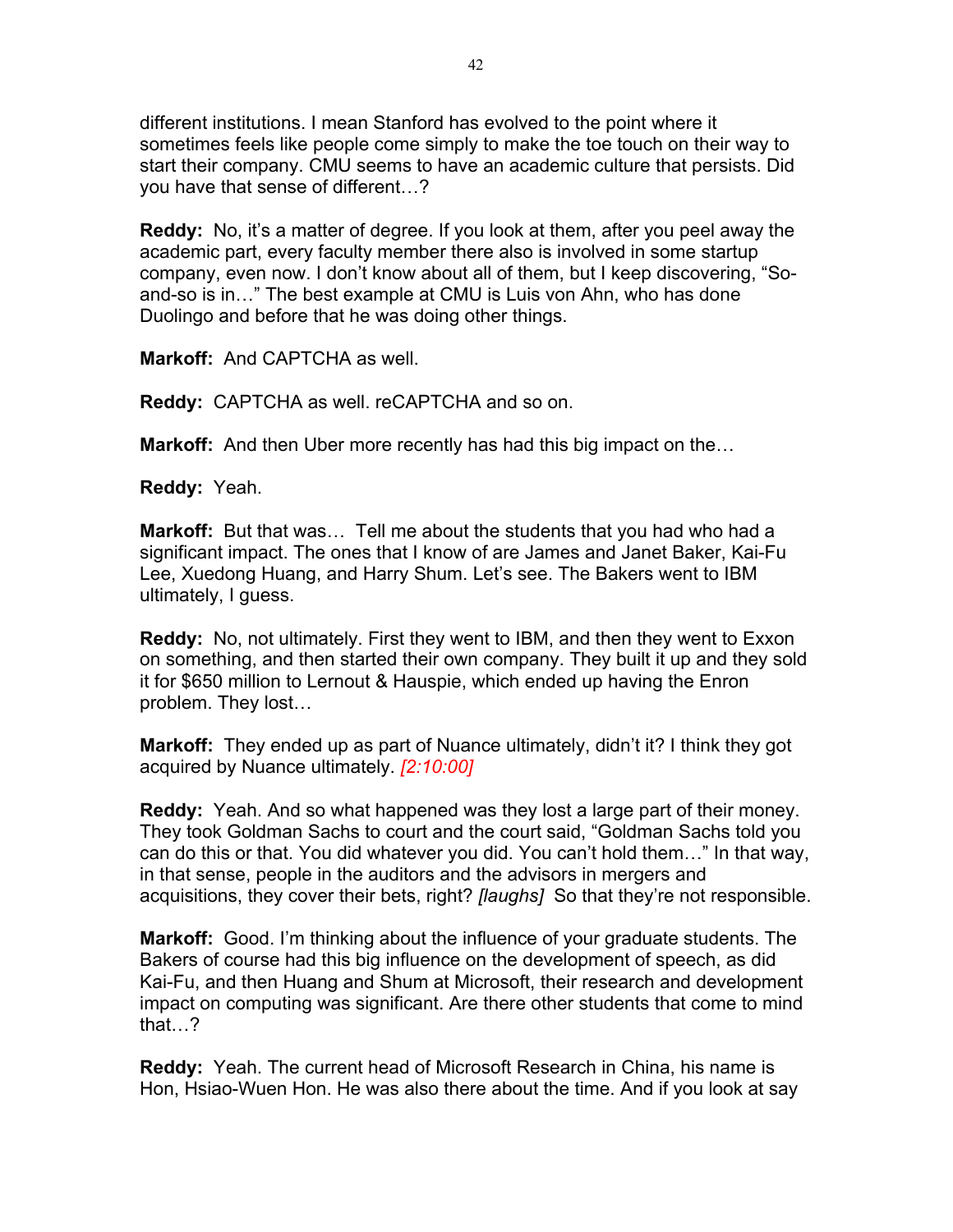Victor Lesser and Lee Erman, they were also earlier students, but their impact is more academic than the other ones. The other person who was part of the time my student and then went to work with Bob Sproull is James Gosling. He gives me credit for the invention of the interpreter of the Java. *[laughs]* He says, "I invented it when I was working with Raj," or something like that.

**Markoff:** Was he working on speech with you? Or what did he do?

**Reddy:** He was working on systems. Basically, you have to understand, in order to work on speech and vision and robotics, you also need to dabble in hardware. In particular, microprogrammed hardware, signal processing and various other things. So we built in fact a vision computer, and we were working with these workstations that were microprogrammable about the same time SUN workstation and…

**Markoff:** Was this PERQ or was it…?

**Reddy:** …PERQ, PERQ workstation came about. All of them had the opportunity, the option to either use Unix or something else. The main mistake that happened was PERQ started with PERQ Pascal, Pascal p-code, whereas everybody else just bit their bullet and licensed Unix. And ultimately that's the right thing to have done.

**Markoff:** And I wanted to ask also, did CMU play a role in the development of SPICE? Or did that come from Berkeley?

**Reddy:** No. SPICE as the personal computer project? No, you're not talking about… SPICE, the circuit design?

**Markoff:** Yeah, I was thinking… Was there…

**Reddy:** There are multiple SPICEs, yeah.

**Markoff:** Okay. There's SPICE as the circuit design tool.

**Reddy:** Yeah. That was only done at Berkeley.

**Markoff:** Berkeley. But then there was something called "SPICE" that led to Mach, and that is what I was asking about.

**Reddy:** Yeah. That is the campus-wide networking project. Something ... "Computer Environment." I'll find out what it is from… One person that has been there, still there, is Scott Fahlman, who is involved in that whole campus networking project.

**Markoff:** And out of that came Rashid's work on Mach.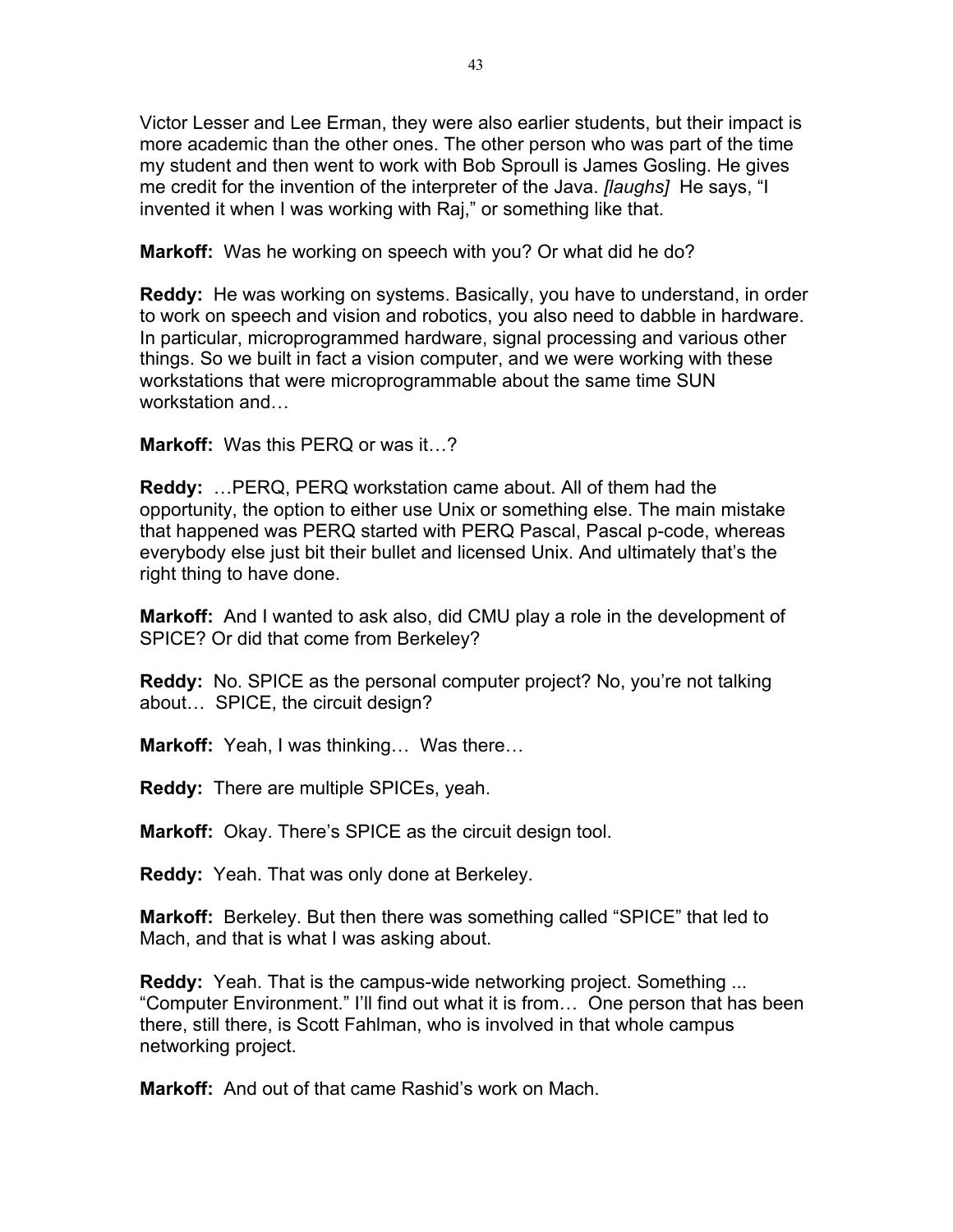**Reddy:** Yeah.

**Markoff:** Okay. And Rashid, did he study with you at all, or no?

**Reddy:** No, no. I had recruited him.

**Markoff:** Oh, was he on faculty?

**Reddy:** Yeah, into the faculty, and gave him all my initial funding to do the distributed networking, because I had a project from Bob Kahn on distributed sensor networks. I said, "Before I can do my research, you have to build a distributed system," and that's how Mach came about.

**Markoff:** And what was the relationship between the distributed networking work and the creation of the Network File System standard?

**Reddy:** The distributed networking, Mach is just an operating system, but the Andrew File System is part of a campus-wide networking project. The problem Jim Morris faced, who was the head of the whole IBM campus networking project where IBM funded us to demonstrate a campus-wide networking, was we wanted to have fiber to every office. This was in 1981 and we used to call it "the greening of CMU with computer science." In order to make that whole thing work, you had to build a campus-wide network and you had to have workstations, personalized workstations throughout the campus, and they had to be usable in various ways. The operating system could be Mach, it could be Unix, whatever.

And one thing that became clear, students will go from building to building. These workstations were not yet portable, like laptops, so they have to go sit somewhere and use them. And when they sit somewhere, magically that system must become their personal computer. That means within a matter of a second or so, it should download the entire environment, all their files and all their stuff they're working on. Everything must be there. And the minute they log out, it all goes back into the thing. That is the origins of the cloud computing.

**Markoff:** Yeah, that's remarkable. I saw in 1997 a picture of you with a group that I believe won the World Championship Computer Chess award. What was your participation?

**Reddy:** Basically, we set up a prize called Fredkin Prize. Ed Fredkin, at my suggestion, gave \$100,000 to something and we put it up in an endowment at CMU, and then the basic idea was the first time a computer beat the world champion, which according to Simon was supposed to happen in the end of the 1960s… It happened in the end of 1990s, 1997. Kasparov was beat by Deep Blue. So we said, "Okay. Now we should give this prize." But it turns out chess championship did not happen overnight. It was built on top of a lot of other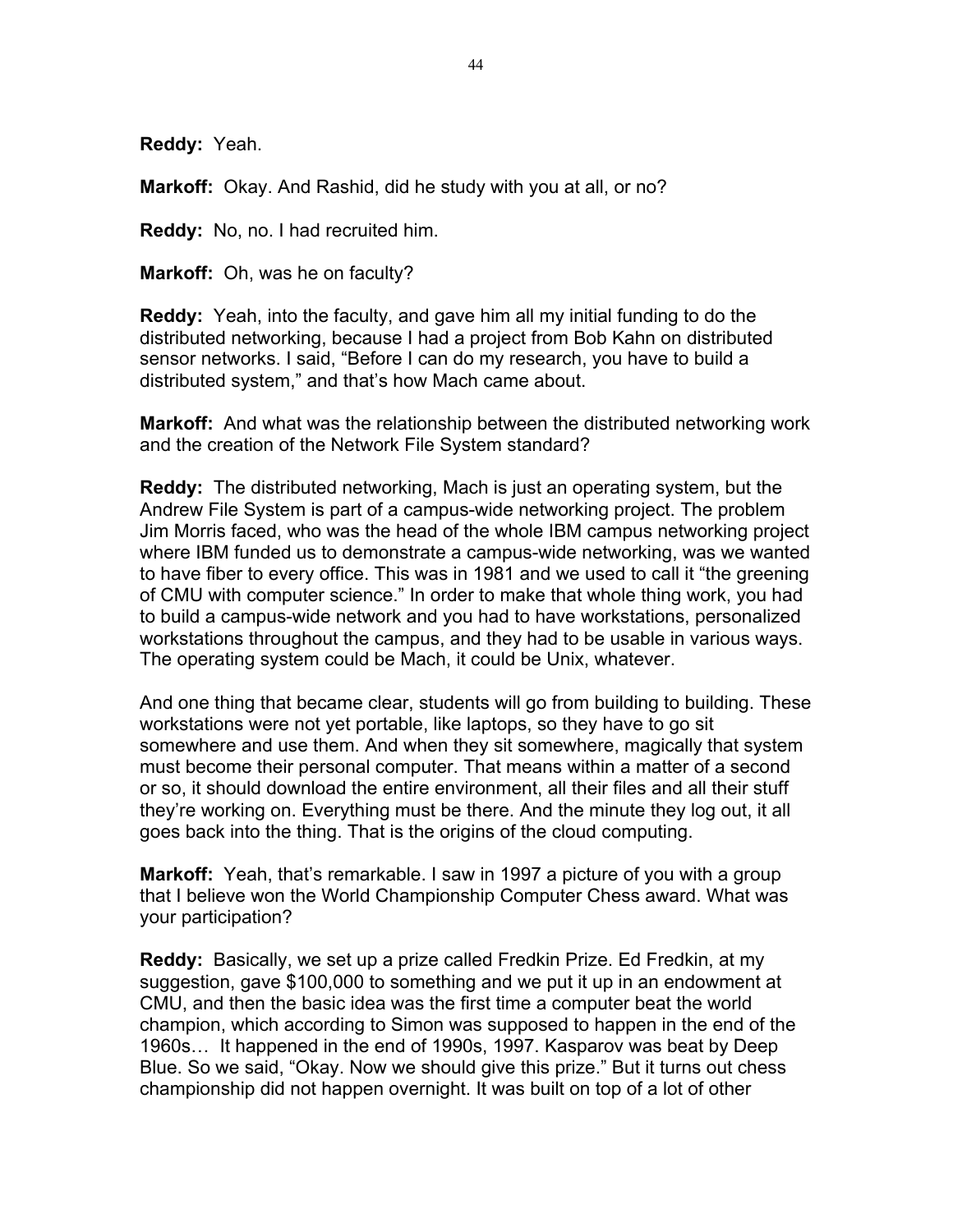people's work. It was like I think this saying of Newton, saying, "If I've invented these things, it's because I'm standing on the shoulders of other giants."

Similarly, what happened was there was Greenblatt Chess Program at MIT, an early one. There were two or three programs at CMU – the TECH*, [Jim]* Gillogly did it, then there was HiTech that Hans Berliner did. Then there was Deep Thought. That was the same team that did the Deep Blue at IBM. And all of them kind of demonstrated higher and higher levels of competence. There were two other people that made important contributions. Ken Thompson at Bell Labs built his own Belle system, B-E-L-L-E, and there were people at Northwestern that did work.

So we said, "We really ought to honor all of them, not just the people that did the…" So we gave the \$100,000 prize to the three people. That was C.B. Hsu, Thomas Anantharaman, and Murray Campbell, and one other person. They got the Fredkin Prize. But then we also gave everybody else a Newell Medal of Research Excellence and some… I don't know whether there was any financial thing also. All the others, we invited all of them, paid their expenses. It was done at the AAAI conference in 1997. I think at that time, that year, it was in either Boston or Rhode Island or something.

I think if you look at almost any advance, major advance in any of our fields, it is kind of built on lots of earlier work. *[2:20:00]* We need to figure out a way of not losing all of that connection. And that was the first time we did it.

The second time we did it was... If you remember, you came to SAIL reunion. Fortunately, McCarthy was still alive at that time, and we gave medals, McCarthy Medal of Research Excellence to about 10 people, each of whom, like Larry Tesler and various other people, that did major things that were just below the level of kind of becoming big industries.

**Markoff:** I looked in Google Scholar, and your most-cited paper is a paper titled *Spoken Language Processing: A Guide to Theory, Algorithm and System Development*. Can you tell me much about that paper? Was it a broad overview of the field? Is that why it's so often cited?

**Reddy:** Probably. I forget. *[laughs]*

**Markoff:** *[laughs]* Yeah, okay. Besides Harpy and Hearsay, there was also SPHINX. Was SPHINX a follow-on project in terms of your notion of "built on top of…"?

**Reddy:** They're all follow-on in the sense they're built on what worked and what did not work, but there was no software migration. There may have been some local signal processing or something, but the SPHINX was built… While we were doing SPHINX, we were also doing another system. I forget the name of it. We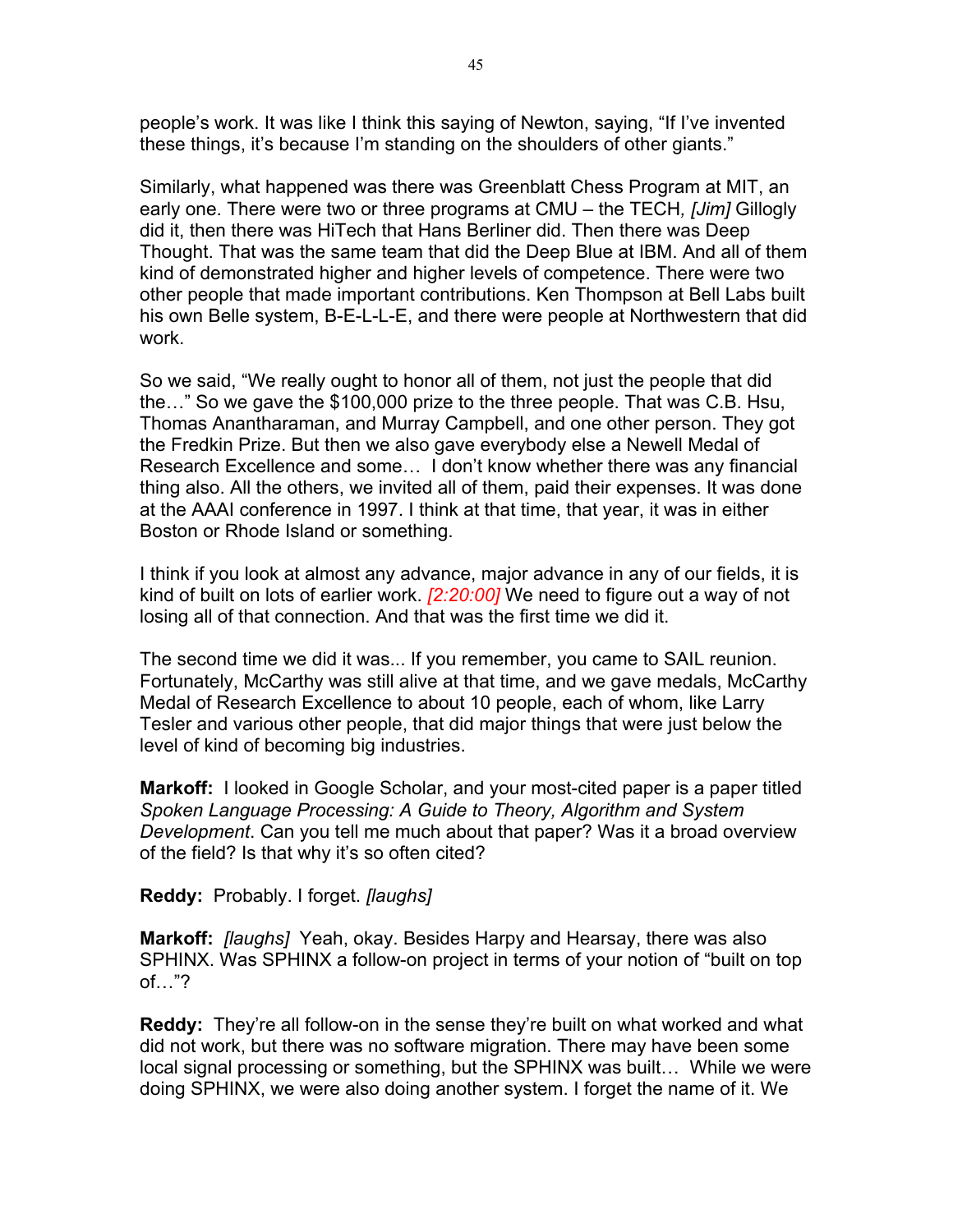had SPHINX, and the idea was... again, it's kind of the same kind of a blackboard model type thing, where… At that point, we all believed knowledgebased systems capturing and encoding all the knowledge is the way to build AI systems. It turns out, when it comes to speech and vision and robotics, we do things in the brain which is not written down in any textbook. We don't understand how we recognize speech. So we imagine and we make up models of it, and linguists make up their own models.

If you talk to any linguists or phoneticians, they will say they can transcribe any language. I did an experiment of that in the mid-'70s. I brought five distinguished phoneticians, Gunnar Fant and Ilse Lehiste and so on, and gave them a set of sentences from many different languages – Swahili, Marathi, all kinds of things – and said, "I know what they're supposed to be, but let us see if you can… You can listen to it as many times as you want. Write down a phonetic transcription of what they said."

Amazingly, they only agreed with each other about 66% of the time. That kind of told me that the human ear, if somebody says, "I can transcribe a completely new language," he's transcribing what he thinks he heard, but that may not be the same as what is being spoken and may not be the same as what somebody else would hear. This is especially true if you or I are listening to tonal languages like Chinese. We won't hear those distinctions.

**Markoff:** When you were doing that work at that point, were you aware of Chomsky's work in linguistics and what was your… were you…?

**Reddy:** Yeah. I was very aware. At that time, I didn't have a strong opinion, but I do have now. I can tell you what it is.

**Markoff:** Yeah, what have you come to…?

**Reddy:** Basically, Chomsky's main thesis is human beings are born with innate knowledge of language. It is built into them and built into the DNA. I have a slightly different hypothesis, which is they do demonstrate understanding of language at 10 months old and 12 months old, so the question is "Where did they get it?" If you imagine a child developing in the womb, the hearing apparatus is already formed at the end of three months or four months. If you are hearing what your mother is speaking and if you are hearing what your mother is hearing, or whoever it is, every day-in and day-out for 16 months, you would acquire some amount of sound clustering, sound language, and understanding of phrases and common things that you might have seen. That would appear to be linguistic or language, but it is not built-in, it is not in the DNA. It is learned behavior.

And I believe the same is true with respect to vision. Unlike speech, where you are learning speech from when you're three months in the womb, until you're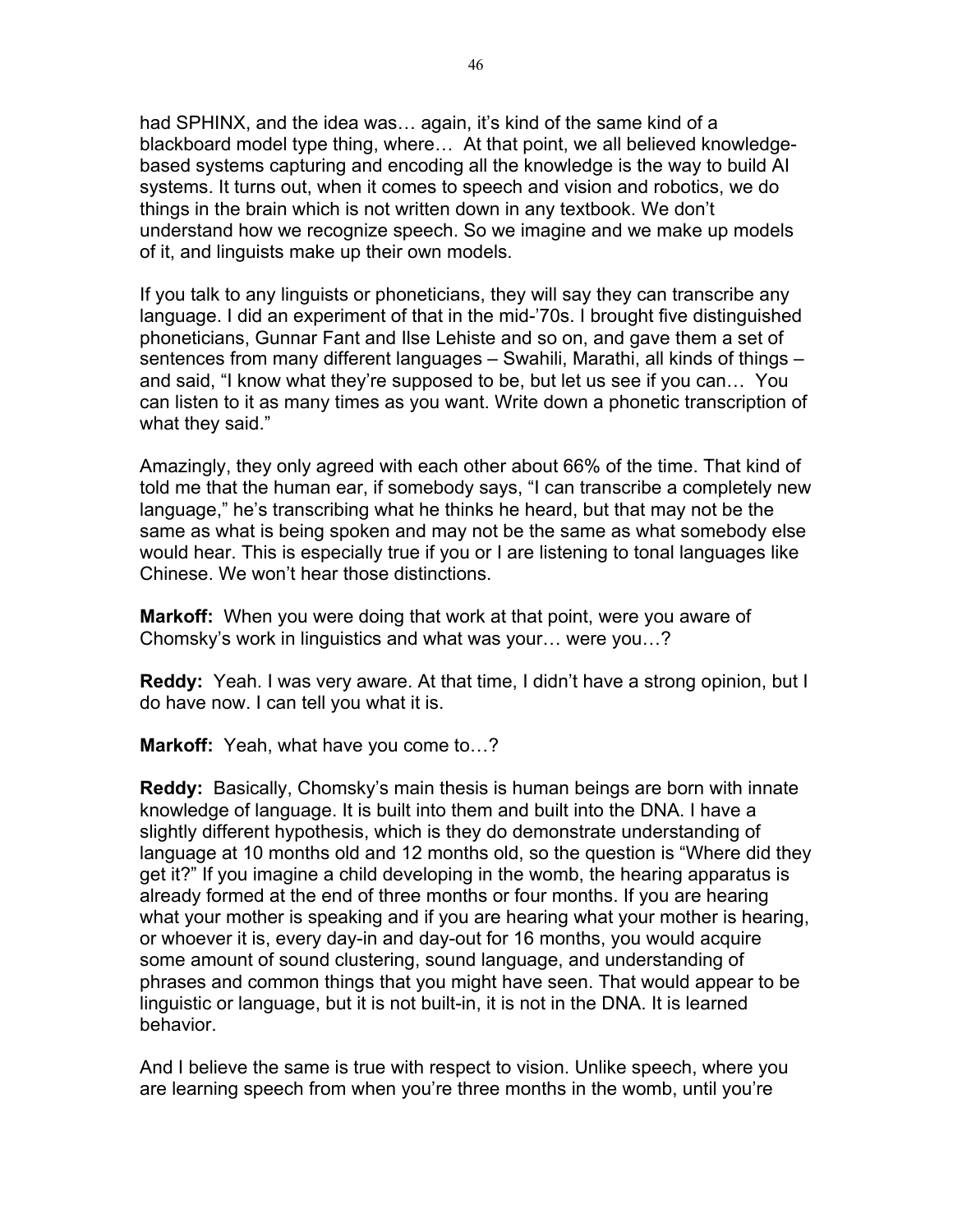born and you open your eyes, you don't have any ability to see. But after six months of seeing your mother's face many times, you're able to recognize that particular impression and smile. And there's a professor at Carnegie Mellon, Michael Tarr, who wrote… He's a brain scientist, neuron scientist, head of the Department of Psychology. His thesis is there is a computer in your brain, one millimeter cube or something, a million neurons, which does nothing other than recognizing your mother's face. There are about 10,000 such in the brain. And that's what… Your brain is a collection of a million specialized computers. When Daniel Kahneman says fast thinking or slow thinking, all the fast thinking happens because it's instantaneous recognition. Slow thinking is when you have to reason and discover something rather than instantaneous recognition.

**Markoff:** That sort of theoretical insight that you have, how does that shape your view of machine learning and the way, chart a path forward in terms of design of those systems?

**Reddy:** In machine learning also, my view is we can think about building one humongous deep learning network which will recognize everything under the sun. It may be doable, but it will be extremely expensive and time-consuming. What we should be doing is building a large number of highly specialized recognizers. If you take your language and my language, if I told you, "Give me a break," you'll recognize it, and that's because that's a phrase… What I'm saying is we should build a million recognizers of contiguous phrases, all the way from sounds to the thing. Then if you suddenly hear a brand-new phrase that you never heard before, "Brzezinski," you don't know that it's a word, you don't know whether it's the name of a city or a name of a person, a name of anything, but you can at least write down what you heard as a spelling. That spelling won't be perfect, but it will be there and it will be close enough.

I believe Minsky had the right idea when he… in the book called *Society of Minds*, his idea was that it's not one single intelligence which is doing all the things, which is the basic thesis of Newell and Simon. I believe it's really a million of those things, but they can't be by themselves. They have to interact with each other in the following sense. If I'm going to spend some money to buy something on Amazon, there has to be a link to say, "Is that money there in my bank account? If not, what do I do?" So that kind of… Even if you have a buying agent and a banking agent in your brain, they have to somehow interact under some conditions. *[2:30:00]* So this conditioning of each other, prior conditioning of agents turns out to be very important.

**Markoff:** Were the projects like Hearsay and Harpy and SPHINX the projects that were the basis for the Turing Award?

#### **Reddy:** Right.

**Markoff:** Were there others that were important to mention?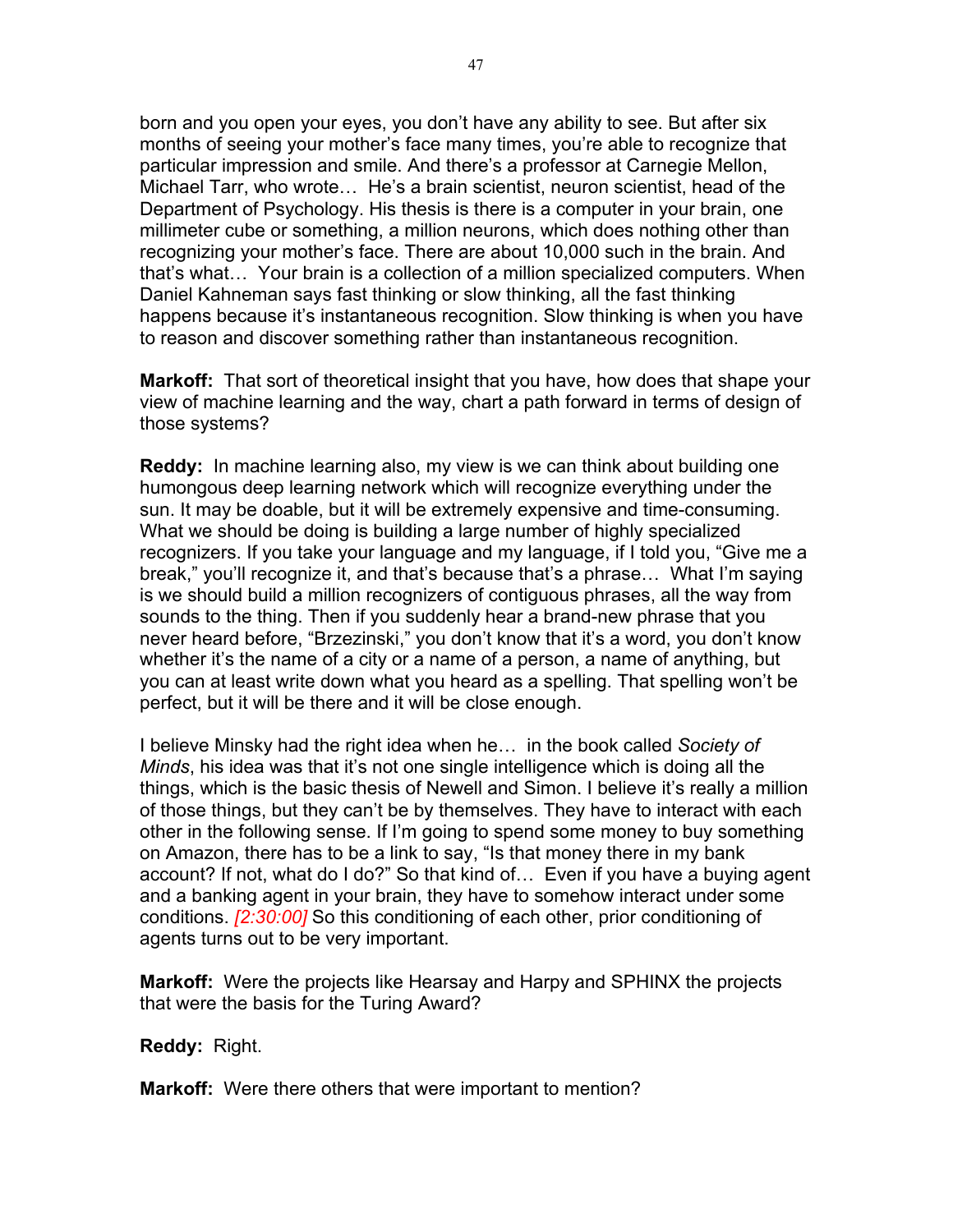**Reddy:** No, I think those were the ones, basically. The Turing Award came in '94. It's a collection of work that was done until that point, cumulative collection, which demonstrated large vocabulary connected speech recognition is possible. And what it did not demonstrate, which we now know, is unlimited vocabulary unrestricted language open population unrehearsed speech. Unrehearsed spontaneous speech from open population was not even on our horizon at that time. That's what is kind of amazing to me today, sitting and saying, "My gosh, we made huge progress." And not because we invented some new speech algorithm. It's the same algorithms we did 30-40 years ago. It is because now we have a million times more computing power, which makes it possible for us to train from huge amounts of data.

**Markoff:** You know that flippant comment made by an IBM executive a number of years ago about every time he fired a linguist, his speech processes got better?

#### **Reddy:** Better. *[laughs]*

**Markoff:** It was flippant, but it sort of speaks to the fact that the machines were… the ideas were there but you didn't have the computing power to…

**Reddy:** Right, exactly. No, the way to think about it is if you hire a linguist and then he says, "This is the way I think my brain is recognizing speech," it may be machines do not recognize it that way. We don't have a knowledge or a textbook on how humans recognize speech, unlike chemistry or physics or something.

**Markoff:** What are the memories of the time you spent with the group that Jean-Jacques Servan-Schreiber created, Le Centre Mondial in Paris, and its impact?

**Reddy:** Again, there's an example where old friendships come back. I was sitting in my office in the '80s, early '80, and Alan Kay walks into my office saying, "Raj, I've been working with Jean-Jacques Servan-Schreiber. I think you're exactly the right person to come and get involved with it." I said, "What was 'it'?" So we talked, had lunch together, and I said, "Look, I am right in the middle… I've just agreed to heading the Robotics Institute we just started last year. I can't take off from here." But I am very interested in how technology can be used to help society, in particular poor and illiterate people, so I agreed to become the Chief Scientist for that center. And Nicholas Negroponte came, and he was the Secretary-General, kind of its chief executive. Then Jean-Jacques Servan-Schreiber was the Chairman.

It's a great experience in international science projects actually. It turns out when you have two or three big personalities, there will be clashes. That's what happened between… Negroponte was great and he was doing what he thought, and Servan-Schreiber thought it should be something else. Finally, Nicholas said,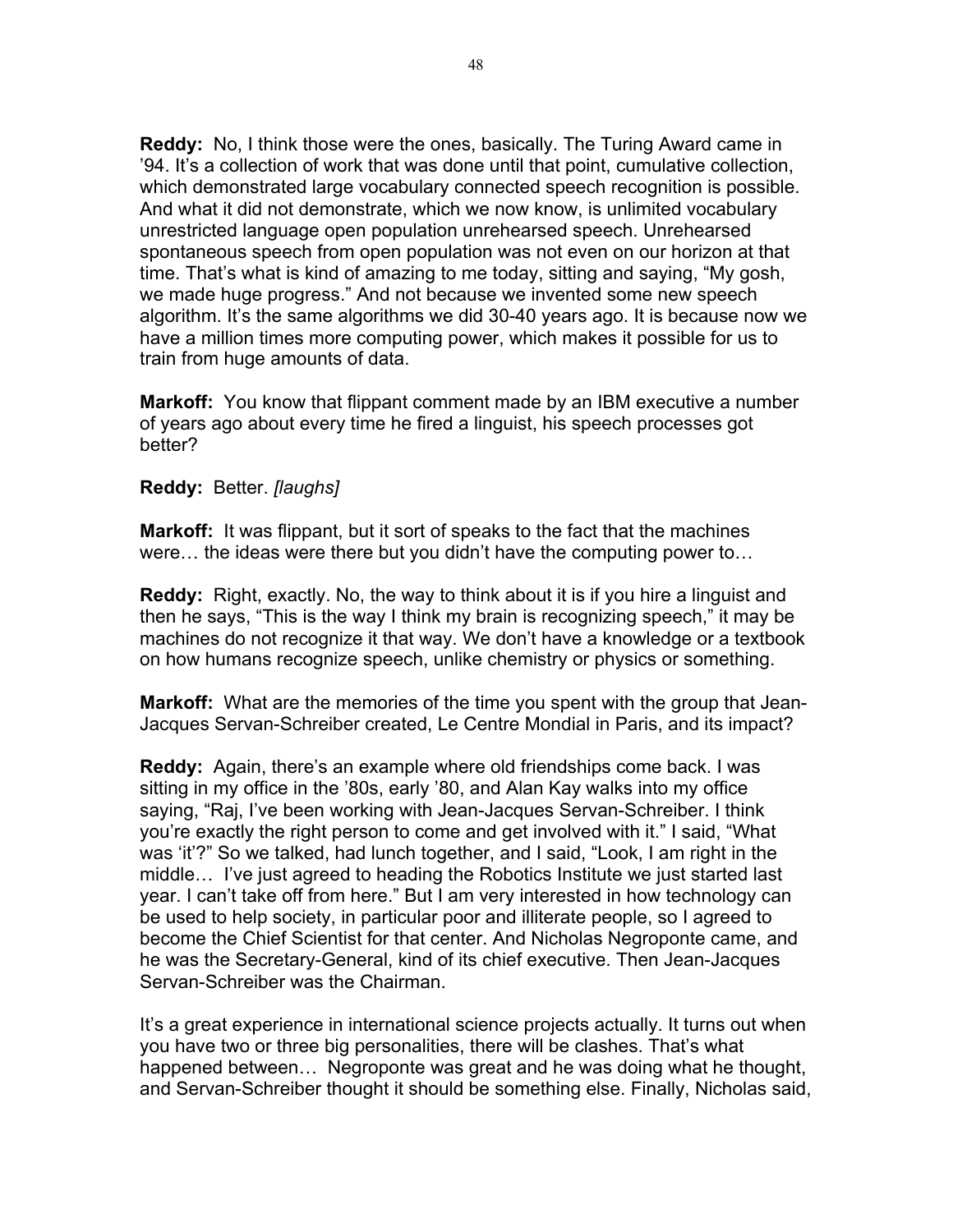"I don't need this" and went back. Same happened with Alan Kay. Alan didn't have any conflict. Terry Winograd and Alan Kay and a number of others were there. None of them could deal with the French bureaucracy. And I didn't have that problem. Number one, I was not being paid at all. I said, "I don't want any pay." Everybody else was. And secondly, I was commuting back and forth. So I was happy to be able to be there and help kind of do the projects that they were doing.

Ultimately, in '84, before… I think Mitterrand left in '86 or something. In '84, when Mitterrand came to USA, he went to different places. Who was the mayor of Atlanta? Young, something?

**Markoff:** Oh yeah. Andrew Young.

**Reddy:** And he was given a *Légion d'honneur* medal. There were two or three. I was one of them. *[laughs]* I think it was mainly because of my contributions to the thing.

**Markoff:** There was a generation of young students who went there. I know some of them. People like Mike Holly and Mark Siden who worked there as young kids, but it influenced them, so…

**Reddy:** Oh yeah. A lot of young people came. For them, it was kind of like being in a candy store. There were all these personal computers. They could come and use any of them. There were no restrictions. Negroponte was trying to create a world, what it could be like when everyone had unlimited access.

And in addition to Jean-Jacques Servan-Schreiber, there was another famous personality. I don't know if you know the name Sam Pisar. Sam Pisar was a Holocaust survivor and had a very colorful history. It's very interesting to read his book *Of Blood and Hope*, how he survived from the concentration camp and ended up in Australia. Then he became advisor to John Kennedy, then migrated to France and became a lawyer there. He has all kinds of interesting stories about how they avoided paying New York State taxes for Elizabeth Taylor's big diamond. Apparently, it was the seller took the diamond on a plane and the buyer was on the plane also, and somewhere on the mid-Atlantic when there was no country, they exchange the check and thing. These are the kinds of little anecdotes. They have nothing to do with… *[laughs]*

**Markoff:** That's great. What was your role in the creation of the AAAI? And when did it happen and…?

**Reddy:** Yeah, AAAI was created also around '78-79. The first conference was held at Stanford in '79. Or '80. The reason it happened was I was looking at various other activities. SIGGRAPH was a good example. It's a very interesting conference you go to. There was a president of ACM at that point who was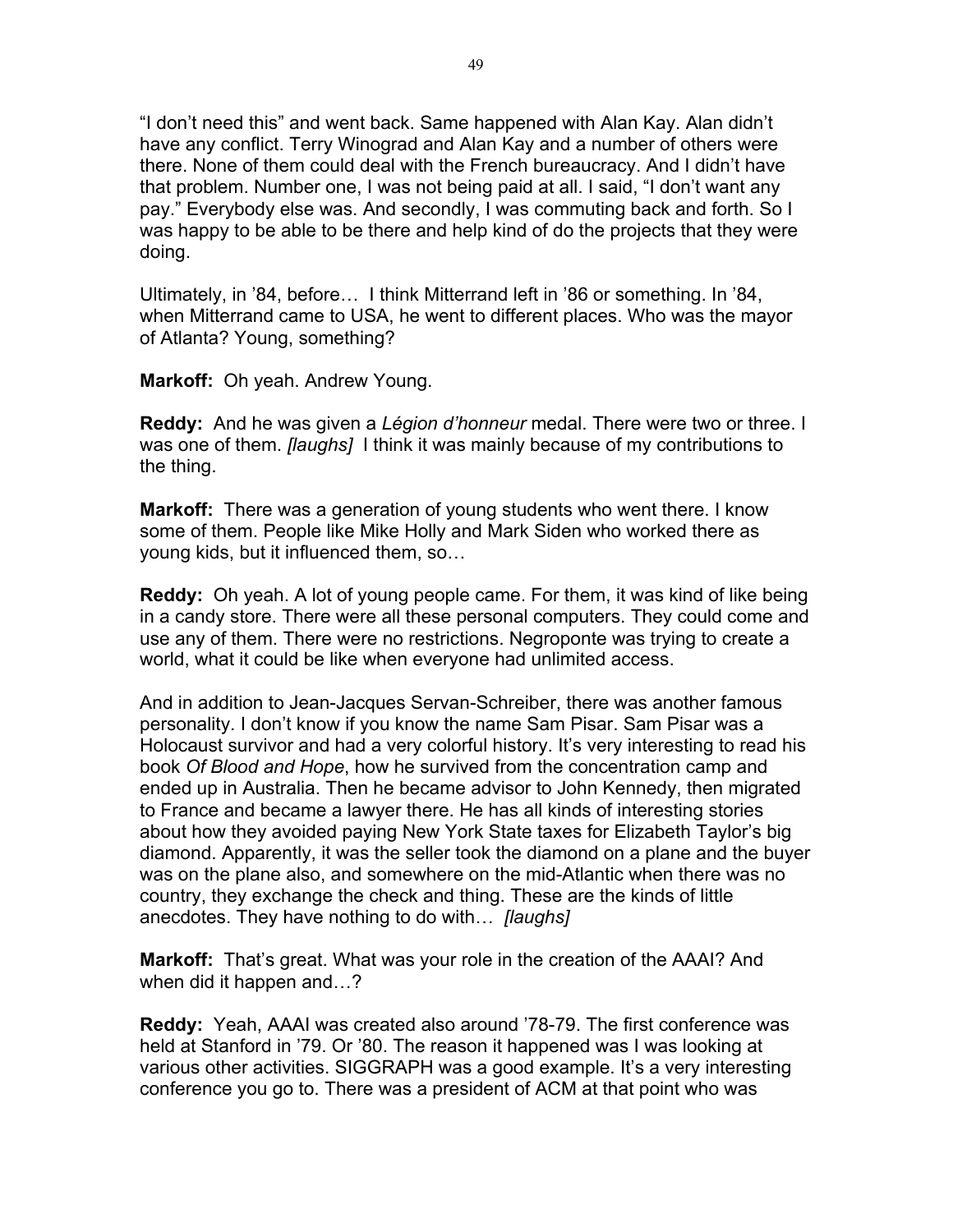cantankerous. I forget now who it was. It turned out Ed Feigenbaum wanted to have a conference in Hawaii. ACM said, or the president said, "No. It's a boondoggle. We're not going to sponsor it." They had the conference anyway without the sponsorship.

So at some point, there was a feeling, "AI's getting bigger and bigger," already the technology and all the other AI companies were there and were coming up. I was the chairman of IJCAI the previous year, so people came and said, "We should have our own annual conference in USA because there's so much activity." So I kind of took it upon myself to create the whole thing, and all of that is recorded in the twentieth anniversary issue of AAAI. And it worked beautifully. We had a nice conference. I got Newell to become the first president and Feigenbaum to become the second president, set up a council and advisory committees, program committees, how it would run the conferences and so on. And we made a lot of money because we were having exhibits at the same time. They made a lot of money. At that time, AI was right at the top, again.

The thing in retrospect 30 years later I regret is at that time I wanted it to be free for the students *[2:40:00]* and I wanted to limit the registration fees to be \$200 or so. Now the registration fee is like \$1,000 and students have to pay half the price or something. And the reason was even though I said it and told everybody, the people that were there at that time are no longer in charge. New people come, new things happen. That's why I have a huge respect for the Constitution of the United States. You have to write down everything, every detail, and say, "This is the way it has to be," and then you have to make every president swear that they will follow this constitution of the AAAI. We never built a constitution. So this is something I think that anyone that builds a new organization has to worry about.

**Markoff:** The field that you were a pioneer in had two periods… Well, one was just in England, but there were two periods that were referred to as "AI winters," one in the late '70s when British funding was cut back and then in the 1980s in America. Did that affect you at all as an academic, or…?

**Reddy:** It did. The good thing was even DARPA, even when they cut off the funding for Speech and Image Understanding in the early '80s, they gave us some money saying, "This is kind of a center-of-excellence money. You can use some of it for speech if you want to keep doing it." So we could continue to do all of those things, including autonomous vehicles work and so on, for many years, and then slowly the money came back. DARPA has been the main source of innovation in computer science in everything that came out.

**Markoff:** In terms of sort of your administrative responsibilities at CMU, you created the Robotics Institute. You were the Dean of Computer Science?

**Reddy:** Yes.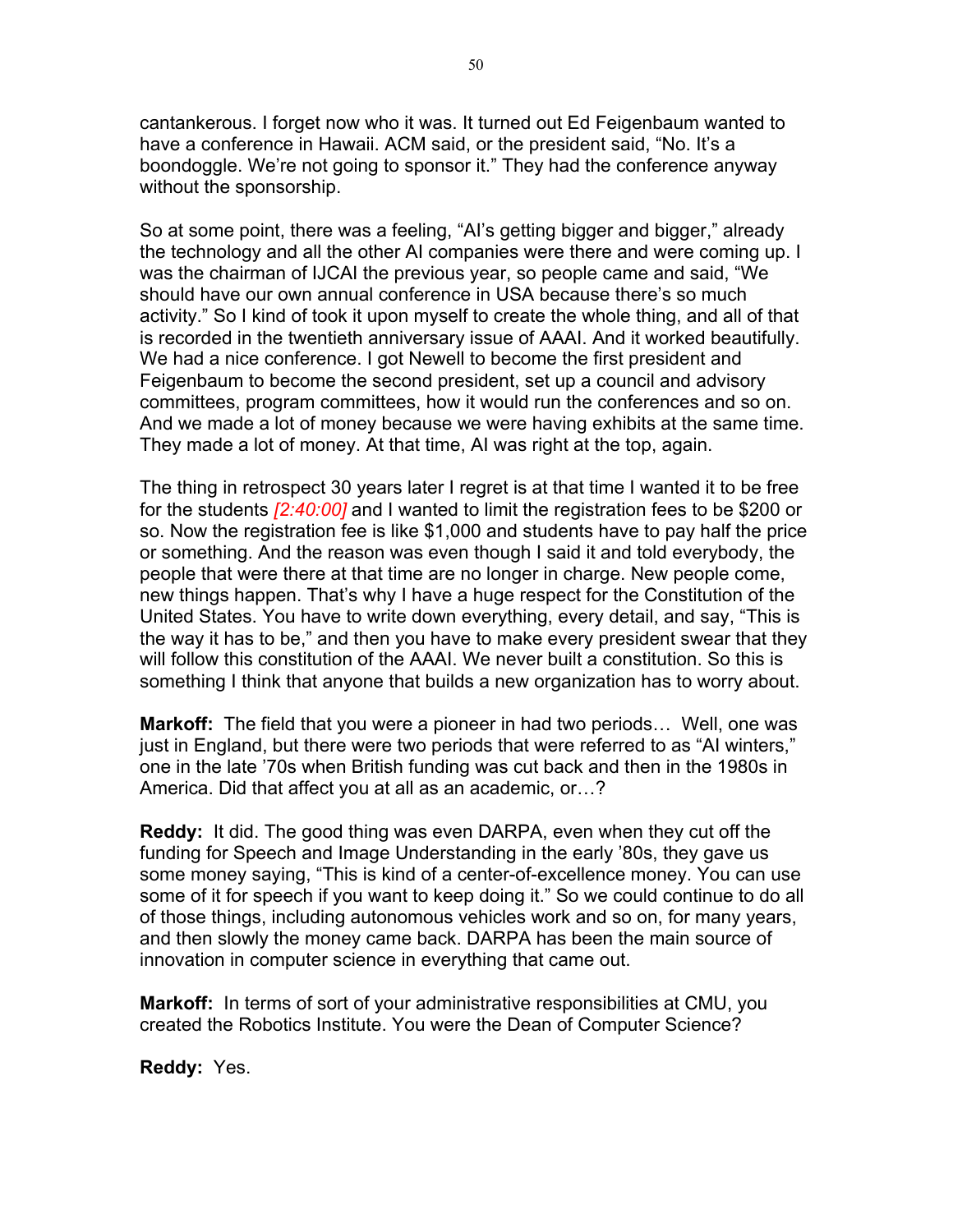**Markoff:** Was there an additional role that you had after, beyond that?

**Reddy:** No.

**Markoff:** No. Okay, so…

**Reddy:** I kind of helped out. We started a west coast campus and Institute for Software Research. I kind of helped out, and then Jim Morris took over the west coast campus and Bill Scherlis took over the Institute for Software Research.

**Markoff:** Then back to the point about the impact of the AI winter. It came sort of after this period that was influenced by the administration funding of something called the Strategic Computing Initiative. Did that have a big impact on Carnegie Mellon and your own work, or was it separate?

**Reddy:** No. The good thing about CMU is it's so big and so diverse, we have seven departments. We have a department of computer science, robotics. We started the early Language Technologies Institute. Lycos, the first search engine, was built out of there. And we have the Machine Learning Department, department of computational biology, the Human-Computer Interaction Institute. There are about seven different departments, and so that activity was and is sufficiently diverse. More than half of it is in AI. Although people may not think natural language processing or Language Technologies Institute is AI, it's right in the center of AI.

**Markoff:** Did any of the SCI money end up helping speech, or was it more focused on more general AI?

**Reddy:** Yeah. Strategic Computing was more general, basically. But overall, we had reasonable funding.

**Markoff:** I'm interested too in some of your more recent, relatively recent work about the impact of computing on society. At some point, you were involved or did you start the Million Book digital library project?

**Reddy:** Basically, after I stopped being the dean, I said, "I can publish some more papers on speech or vision or whatever, and there are lots of other good people doing work and they'll publish the papers. It's not important that I publish them." So I decided to see if I can work on things that would have major impact on society as a whole. And I kind of…

I'll give you my today's distilled version of it. I now believe AI can be used to create a humane society. That means, whether you believe in human rights of the United Nations or you believe in strategic sustainable development goals of United Nations, or even basic needs… Like everywhere, you take everywhere in the world there are some disasters, there's water scarcity, food scarcity, energy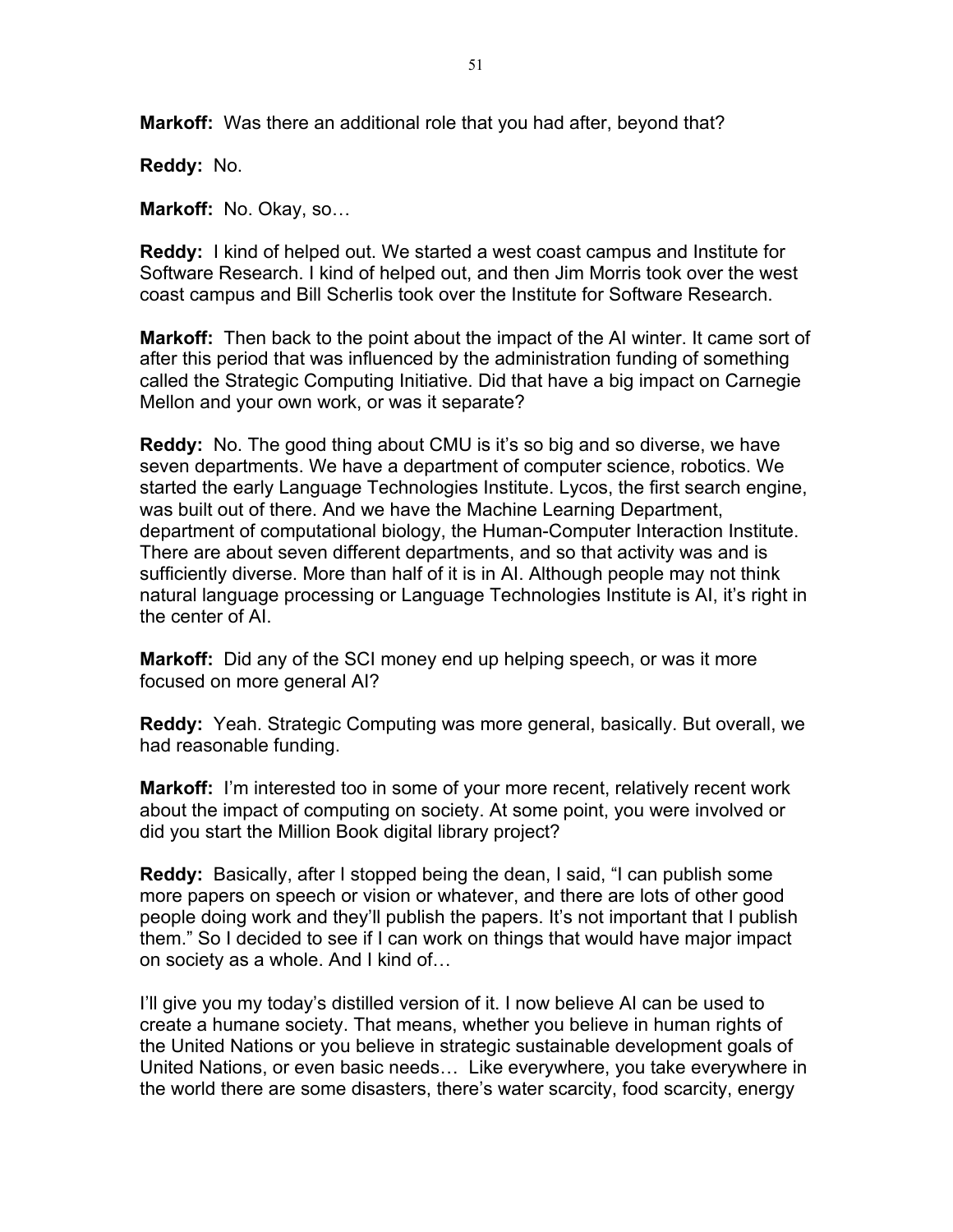scarcity, health and education, housing, all kinds of things that are essential for everyone. I am saying if I can instrument everybody with a smartphone so that I can find out where they are, time and location, and then I can also find out anything else they do they do with the computer, I can predict exactly what they're doing and where they are, what's happening to them. Then, if I can look at a community of people, all of whom are having difficulty because of water scarcity and they're going and forming a big, long queue and waiting there for an hour, I can from that predict that there's a water scarcity problem. Same is true for hunger. Same is true for almost everything that you do. I can predict what's happening. Including slavery. At this point, in the world there are 25 million people that are in some kind of slavery. A lot of them are in bondage and some of them are sex trafficking and so on, and in each of these cases, it can be done.

The big elephant is privacy. If I can monitor everything everybody's doing, then I know… So the question is "How do we preserve privacy?" I believe the existing anonymization technology is not good enough, but it can be made better so that I can theoretically guarantee that the likelihood that your data can be deanonymized is one in a billion, arbitrarily small. That in conjunction with opt-in process, that is… Like I'm sure you use Waze or something like that. Waze works because it's opt-in. I say, "I want you to tell me there's traffic jams. In return, I'll let you monitor my travel, where I'm going and where I'm stopping and all of that," and based on that, you infer where the jams are and then re-route me. That's an opt-in process.

So if I were to give… There are more than 800… no, no, no, more than three billion people, maybe five billion that don't have smartphones in the world. The question is how do you get them smartphones? Many of them maybe can afford it, but two billion people cannot ever pay for it. I believe the government should give them the phones, and the stakeholders can pay for it because it will increase the… There is a professor called Eric Brewer at Berkeley. You might know him. He says if you create this information infrastructure, it will raise the economic activity of everybody. And once you have the improved economic architecture, then you can build all the rest of the infrastructure, electric grid and so on.

**Markoff:** When did the Million Book Project happen and what was it, your idea, or…?

**Reddy:** Again, all of these have a long history. It was McCarthy's idea. McCarthy's idea was "Hey, everybody's writing their thesis on the computer anyway," in 1973-74, "Why don't we simply put all those theses on the web?" That was his idea. And the founder of Adobe…

**Markoff:** Oh, John…

**Reddy:** Yeah, John Warnock and…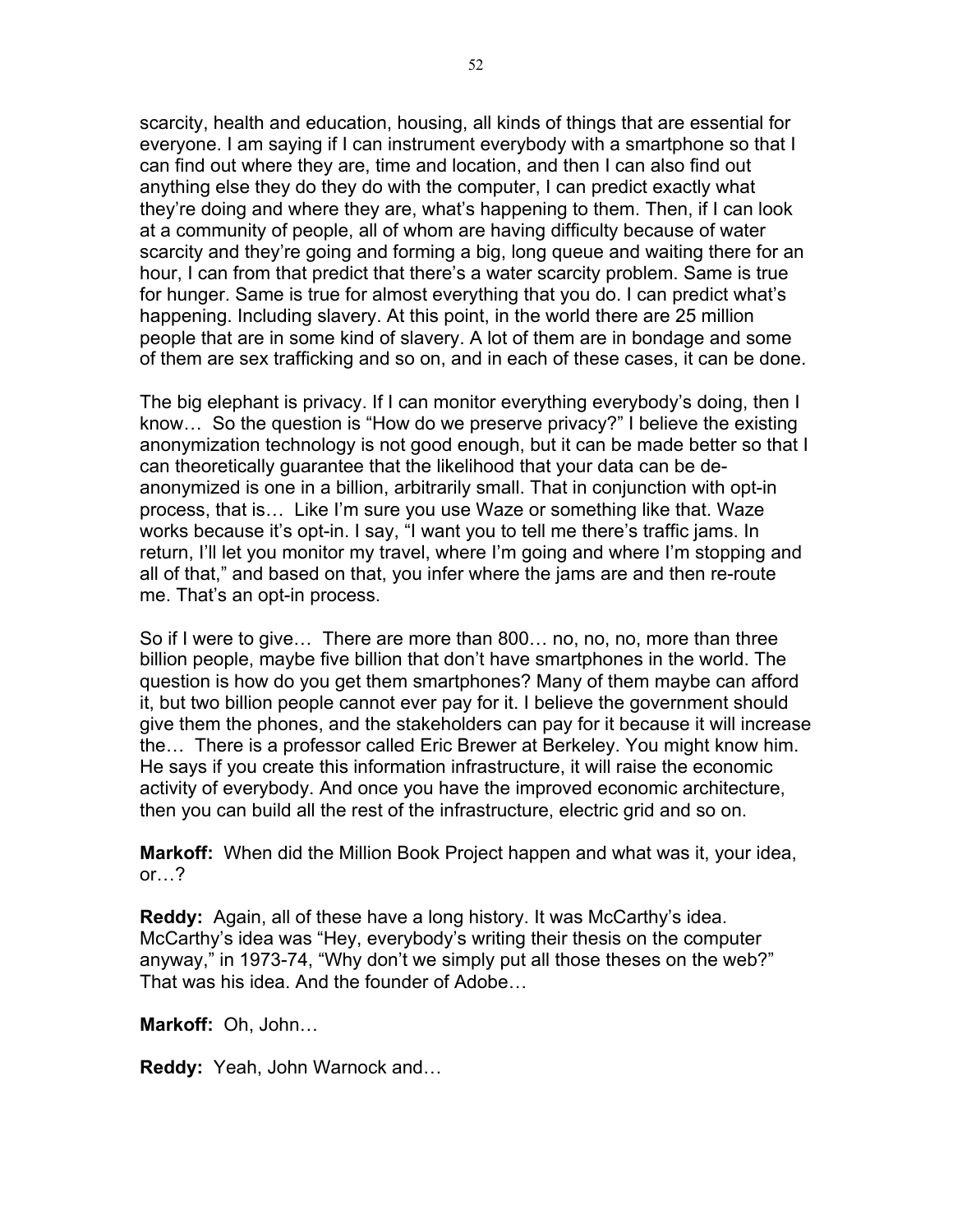**Markoff:** Warnock and Geschke, Chuck Geschke.*[2:50:00]*

**Reddy:** Chuck Geschke. Chuck Geschke is one of our students at CMU. He did his first thesis on the XGP printer that we built using equipment that Xerox PARC gave us. That was in '73 or something. So when I was the Chief Scientist for Centre Mondial, I said, "Let's get all these books online." I invited John McCarthy to come and we went to Provence to set up a center there for digitizing all the French books.

Anyway, all of those things never fully happened. So this idea has been kind of ticking around in our heads. In 1995, we had conference at CMU on electronic libraries. I invited Bob Kahn and Vint Cerf among others to that. I think Vint came up with the idea "Let's not call it 'electronic libraries.' Let's call them 'digital libraries.' " That's what I remember of the first use of the word "digital libraries." And we've been doing it. There's a video that Mike Shamos did in 1997 for prototype digital library system we had. The idea was even then it was not just the books. It is the movies and it's the music and it is the paintings and newspapers. Everything should be online.

**Markoff:** Then another project that you were involved in was called FiberAfrica.

**Reddy:** Yeah. We had funding from World Bank, Wolfenstein *[sic: James Wolfensohn]* and Wolfowitz, basically Wolfenstein, where we did a feasibility study for them saying, "You can connect every country and every major city of Africa for a billion dollars." And the reason is the following. Namely, in the United States, if you want to dig in and put fiber, it costs a hundred thousand dollars a mile. In Manhattan, it's like a million dollars a mile. But in Africa, digging and putting silicon fiber, which no one wants to steal anyway, is only like \$5,000 per mile, and another \$5,000 for all the equipment and lighting it up and so on. So \$10,000 a mile is what we came up with. We kind of counted connecting all the… we built a whole thing, and the total number of miles to connect all the major cities in the thing was like 20,000 or 25,000 miles. So you multiply those two numbers and then you get a billion dollars. And we said, for a billion dollars you can connect every country and provide high-bandwidth connectivity.

Then there were all kinds of things we were not aware of. For example, apparently in Ethiopia, there's no electricity. So there's a prerequisite here. We assumed there's electricity. In many other countries, there's no electric grid. And secondly, there's no cities. People are all over the place, spread out. So you can solve those problems, but the basic idea is you can connect everybody, and then using WiMAX towers, you can essentially connect all the smaller towns. And the cost is reasonably small.

Then we extended it to the global grid. If you had three east–west fibers, three or four, and seven north–south fibers, you can have a global grid that will cost like \$20 billion, and it will be completely redundant. Even if somebody comes and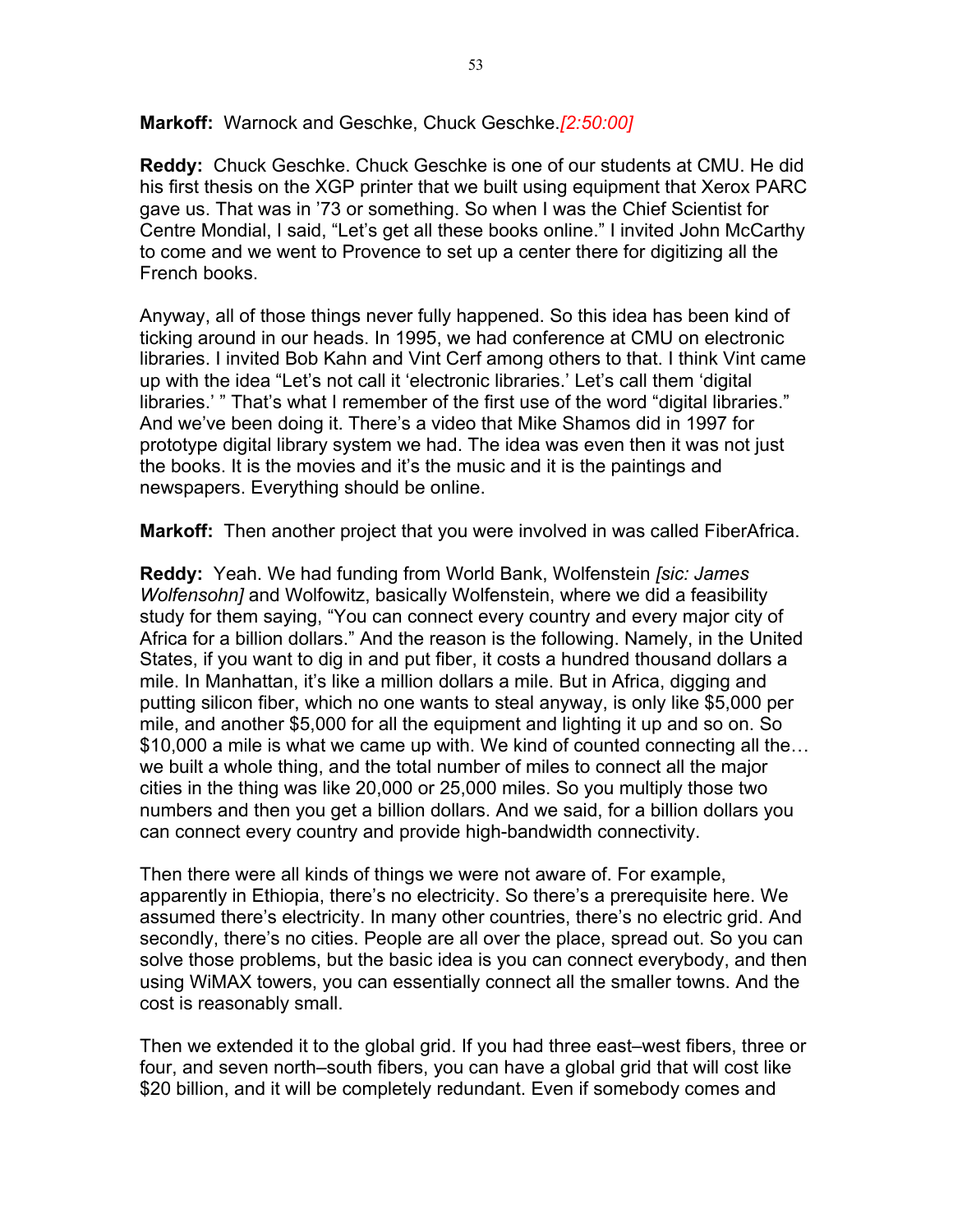cuts one or two fibers, you can still be connected. And it's only \$20 billion. Compared to the world product, I think the current world product is like \$80 trillion or something, or \$100 trillion. It seems like… Even if you were to do the last mile, then it increases by a factor by 10, so it's \$200 billion.

The question is… In my optimism, I went to people at Microsoft and Google and everywhere. I said, "Look, you should be doing this. Forget about the balloons and all the rest of it."

**Markoff:** Roughly when did the FiberAfrica work that you participated in, when did you begin participating?

**Reddy:** That was done in the early 20-… early… late… I was the chairman of PITAC, President's Information Technology Advisory Council. As part of that, the Next Generation Internet study we did, it was clear to me that fiber, a gigabit to every home is not only feasible, it can be done economically. And FIOS you know, Verizon is doing it, but in general that could have been done long ago, especially if the government decided they wanted it. That's what my, our recommendation was.

**Markoff:** Did you get to know either Vice President Gore or President Clinton during your period as…?

**Reddy:** Yeah. I met them. I don't know whether I would call it "getting to know." Usually, it's they're polite and friendly. And I was at Davos and Clinton was there, and I was invited to the reception he hosted. And he kind of… *[laughs]* It's very good.

**Markoff:** But you didn't get a deeper...? You know, it's so controversial about Gore's role in the creation of the Internet.

**Reddy:** Yeah. I'm not sure it should be controversial. He did not create the Internet, but without him, we would not have the World Wide Web. Basically, the government had to get involved at some point and say, "This is an important technology. We're going to do it." And it needed him to do that. Until that point, it did not.

**Markoff:** Was there also a certain point where you became involved in helping higher education in India? Did you sort of return to your roots in some way at a certain point, and when was that?

**Reddy:** Yeah. Basically, as part of this "technology in service of society," which is what I've been doing in the last 10-15 years after I stopped being the dean, I've been constantly exploring in what ways can technology help. So, like I said, if I had connect with every person, I can actually improve the human rights, and help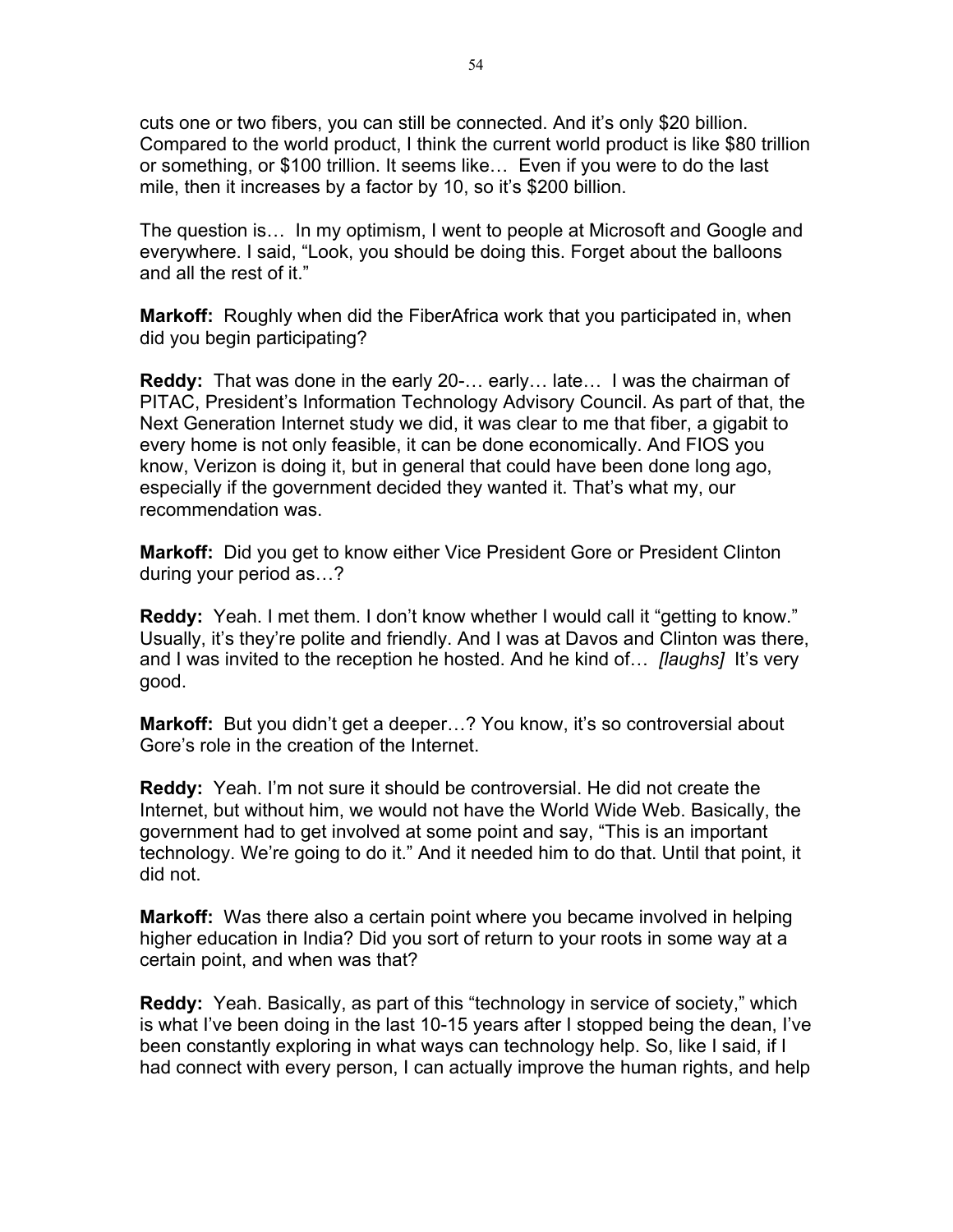predict and correct… And various subparts of it – education, health care – can be done even better, earlier.

So one of the things that I offered to do was to kind of set up a rural university on the basic reason that came to be is I come from a village, and most of the other kids that went to the school with me are still there in the village, and I escaped. It so happened I was having lunch with the head of the state of Andhra Pradesh. I said, "You are also from a village. Look, we are black sheep. There are probably at least 10 times as many people who are equally brilliant in each village. I wonder if there's something we can do." And he said, "Whatever you suggest, let's do it."

So this particular university, Rajiv Gandhi University of Knowledge Technologies, we admit like half a percent of the top students from the tenth class into a sixyear program. Everything is free. The food is free, the accommodation is free, the tuition is free, the clothing is free, the shoes are free. And because they're the top students, my assumption was "We can admit thousands of them and give each of them a laptop, and they would learn by themselves." That's where I was wrong, actually. It turns out most people from villages and so on, their basic needs are not yet met. For example, if you look at the United Nations, Declaration of United Nations, Eleanor Roosevelt and all the other people that created it came from rich countries and rich families. They had no idea that there may be people with no water, no education, no health. They're not there in the Universal Declaration. The right to water is not there, right to clean air is not there. *[3:00:00]* Because for them, it is a given.

What happens is when you kind of take these people, and I say to them, "I'll give you a laptop. You can listen to any lecture you want. All you have to do is study and then you graduate and so on," and they're coming from poor families, they've never had any money, they've never had any shoes, they haven't clothes, and so everything becomes a problem. We were discovering we have 58% women students, and these are all 15-year-old, 17-year-old coming in. They have all kinds of needs which none of us could anticipate and provide for.

**Markoff:** So are you continuing to redesign the university?

**Reddy:** Yeah, continually, constantly. *[laughs]*

**Markoff:** How big is it at this point?

**Reddy:** It's 18,000 students.

**Markoff:** Wow. And do you have a formal role in it?

**Reddy:** I am the chairman of the board. They call them "Chancellor." I don't take any money or anything else. I go there twice a year.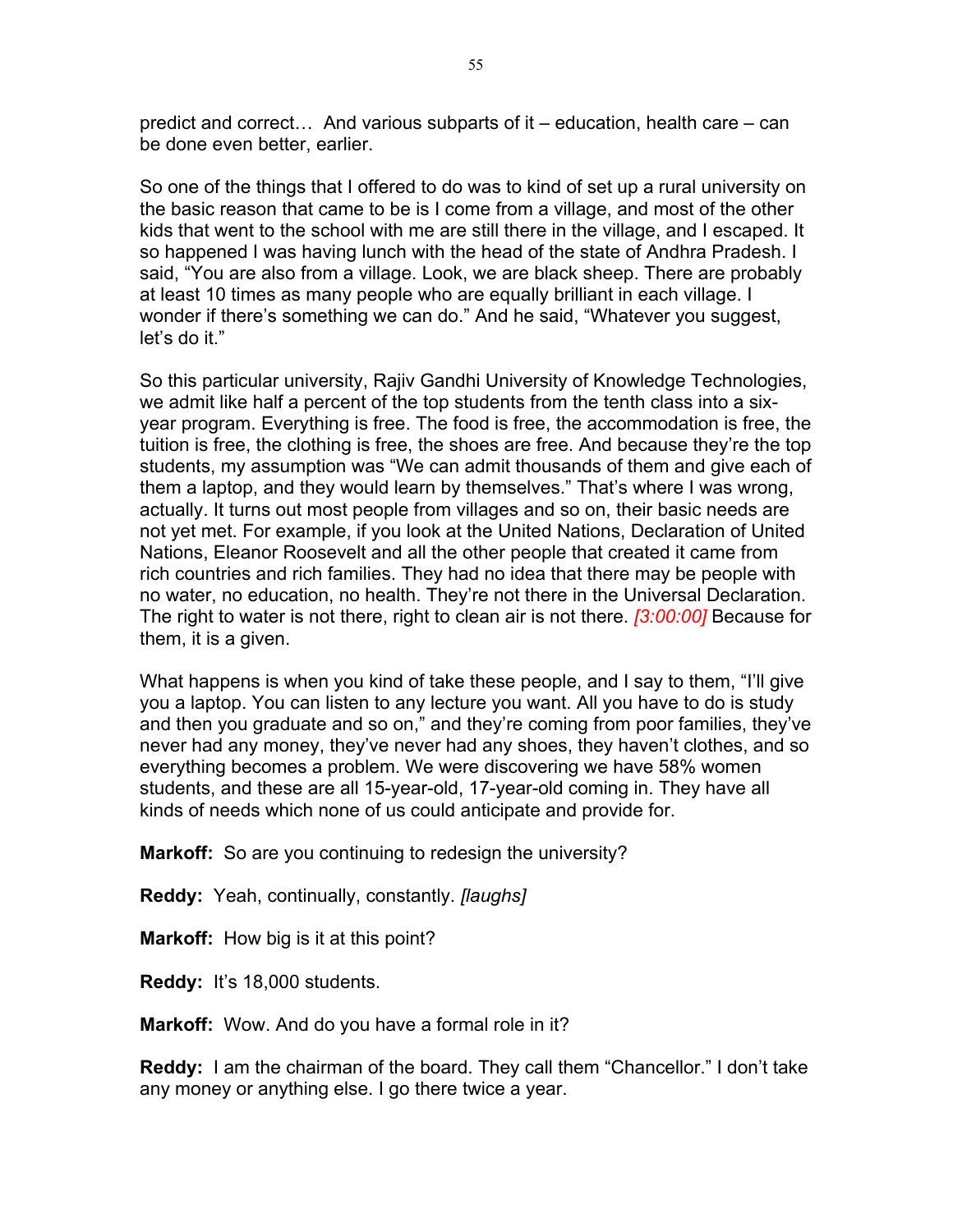**Markoff:** What year was it created?

**Reddy:** It was created in 2008. I think it's doing a useful service. There are many kids that would never have gone to college that are going to college, and they're getting degrees and so on. But where I'm kind of disappointed in it, I thought, "These are all the top students. They'll be excited to learn, motivated to kind of learn everything they can." No.

**Markoff:** That's interesting.

**Reddy:** They just *[laughs]* come, they have a different set of…

**Markoff:** You sent me, you shared with me a talk that you gave recently where you talked at the end about sort of roads not taken. I think we've talked about most of them. We talked about the possibility of becoming a pilot, working for IBM, becoming a Silicon Valley entrepreneur – we might not have talked about that – and possibly going to UC Berkeley. All those would have led to very different outcomes in your life.

**Reddy:** Very different. Basically, you must remember, in 1966 when I graduated, Intel was not yet being formed. It was formed in '68. I knew Gordon Moore. I met them at some lunch or something. I could have joined them, maybe, but it never occurred to me to even think of it. There were other people that were starting startups at that time. There was one guy starting some optics stuff. And Syntex was formed at that time. I don't know. Carl Djerassi and others were doing these birth control pills. All of them needed computer science, right? Computing. But it never occurred to do any of those. But you could have taken… those are the kinds of roads not taken, as Robert Frost says, right?

**Markoff:** I think we've touched on many of the high points. I was wondering at this point if there are other interesting things that you've been involved in that I haven't raised that were important in the course of your life.

**Reddy:** I think we have done most of them. The good thing about my life is I have been in this birth of computing from the beginning, 1959, which is not quite the birth, but most of the exciting things started happening after around that time, after mid-'50s. And I was fortunate to be in the right place at the right time to kind of be exposed to all these things for 65 years, is it? No, 60 years. Something like that. And I feel very lucky.

**Markoff:** Let me close by asking you, since you were very close to the roots of the field of AI and you've watched this through this arc of history, now in this field there are two debates. Well, there are many debates. But the two that I wanted to ask you about, one is in terms of rate of progress, whether you think what is now described as artificial general intelligence will be possible. I won't ask you to pick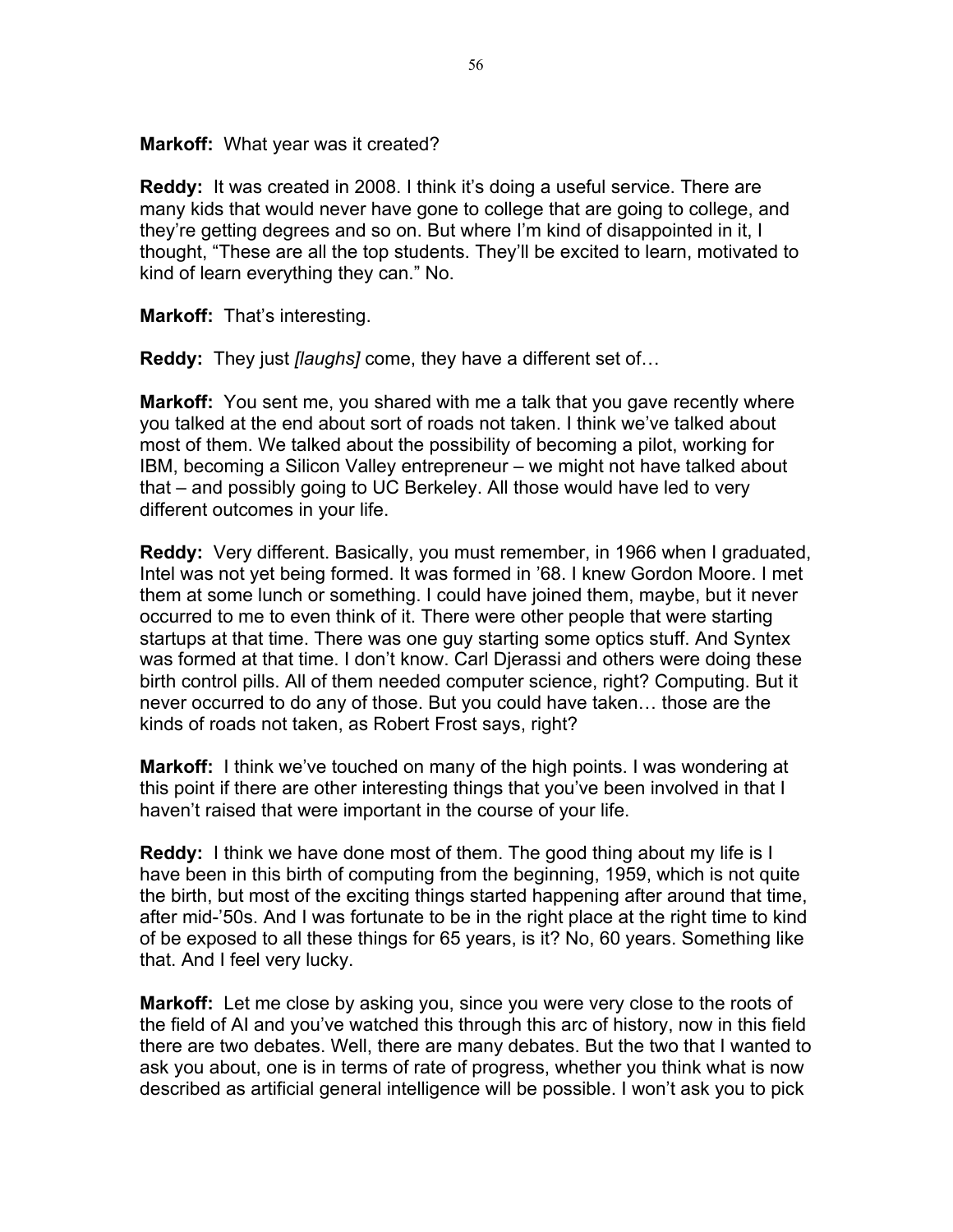a date, but do you think we'll be able to reach that period where the machines will be able to do the vast majority of human capabilities?

**Reddy:** I think if you agree on the rule of 80-20, yes, it will. What that says is the general intelligence a machine must exhibit, is to know what it does not know. If it is not sure, it should come back and say, "I don't understand. Why don't you do it or tell me what to do and I'll learn from you?" So a lot of the issues of commonsense reasoning, which is the biggest area of AI where people will give you examples saying you can't tell the difference, if you believe in the millioncomputer theory, to me each one of them is a special piece of knowledge that's learned as an exception, and it's there and whenever you need it, it's there. It's not something you reason. And that will only happen if we build these manmachine systems or human-machine systems where every time there's a problem, somebody's giving the answer, and ultimately the computers will have much better answers than any one human being because they have the collective intelligence. That assumes that we can solve the privacy problem.

**Markoff:** In Silicon Valley, there is a fashionable perspective that's in some schools referred to as "the singularity," this notion of an intelligence explosion. And in some cases, there's a debate about whether we're evolving into another species. Do you have a philosophical sense of whether that's possible?

**Reddy:** I believe we will evolve into a new species, but it is not a species that you and I will be able to not recognize. Basically, a small group of us, maybe people in Silicon Valley or maybe in United States, or some small group of us will have superhuman capabilities. That means we'll be able to do things that nobody else in the world can do, because we have created tools to do that. There's this movie called *The Gods Must Be Crazy*. Have you heard…?

## **Markoff:** Yeah.

**Reddy:** Where they drop a Coke bottle. Same thing, namely. Arthur Clarke used to say that truly advanced technology is indistinguishable from magic. That's what it will look like. That is, even before you open your mouth, I can tell you what you're thinking and what you're going to do and how to do it. In that sense, it is not going to be a completely silicon-based robot that's taking over from us. It is the evolution of some of the human beings so that we may look the same but we have superhuman capabilities. In that sense, we are probably… we can say the *Homo sapiens* are different Neanderthals. We had better capabilities and they survived. So now the question is, the superhuman-capability people, rather than robots, are they going to kill everybody else? I don't believe so.

**Markoff:** Maybe let's end on that, because over the last two years, people like Hawking and Gates and Musk and Russell at Berkeley have all raised these warnings about a machine intelligence that might be hostile to humanity. It sounds like you don't feel that that's true.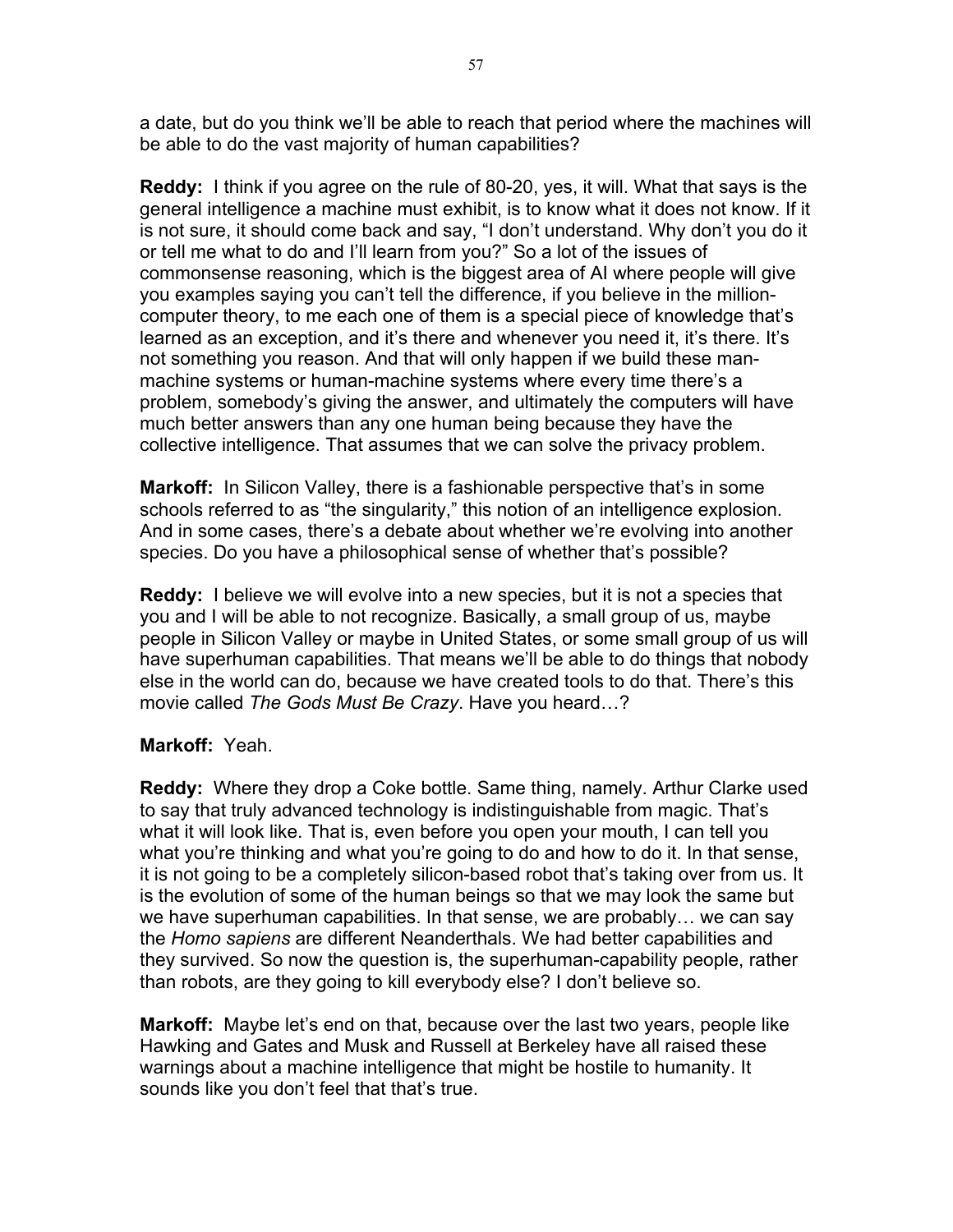**Reddy:** It could be true in the following sense. Am I hostile to chimpanzees? Most of the time I leave them alone. But if they come and bother me, I might swat them, right? Occasionally, somebody might go hunting for pleasure, hunting a giraffe or something. But most of the time, most of the people will be left alone and they'll coexist.

Now the question is the much better threat that is lost in all of this is half of the people will lose the jobs that they now have, and the society must create solutions for them. *[3:10:00]* The best idea I've heard so far is the idea of basic minimum income. It's not enough to say, "I'm going to train you." "I don't want to be trained. I'm a coal miner. I've been working in the field for 55 years. Now you want to train me to become something else? I don't want you to create any policies and decisions that take away my job and give it to some Mexican or Canadian. If you're going to do that, then you make sure that my salary is preserved. Tax everybody and give me my salary. Then you can make any stupid policy you want." That's where I think the society has to evolve to. We're not there yet, but basic minimum income is a starting point so that every person, whether you're a billionaire or nothing at all, gets \$30,000 a year.

**Markoff:** One more last point. You're spending a significant amount of time in China, and China recently made it a national priority to compete and be a significant player in the field of artificial intelligence. How well do you think they'll do?

**Reddy:** They'll do very well. But important thing is today's *New York Times* article has a very interesting story on Xi Jinping which says they want to be the leader in the economy of the world, they want to kind of do that by having a single-party system, and they want to have one leader who's a benign dictator. We can disagree with any of those things, and then when you disagree, they say, "Look at the democracies. They're complete chaos." *[laughs]* And so I'm not sure what the right answer is, but that's what they're leaning towards.

In every technology they've started, they have a huge amount of resources, mainly because they don't have the problem you and I have of paying high wages, so there's a large part of the people and there's no ownership of property. The government owns the property, so they can actually collect… There's no taxation. Everything goes to them. Then they distribute whatever money they want on anything they want. So it's a Marxian philosophy saying, "No ownership of property." But people do own things, but it's a different economic system which they're trying to enforce. And when you have a 1.3 billion people, it's not clear how they're going to do it.

But from a technology point of view, they're doing extremely well. They have the three largest supercomputers in the world. In order to build them, they built their own chips and they're building their own networking systems, they're building all